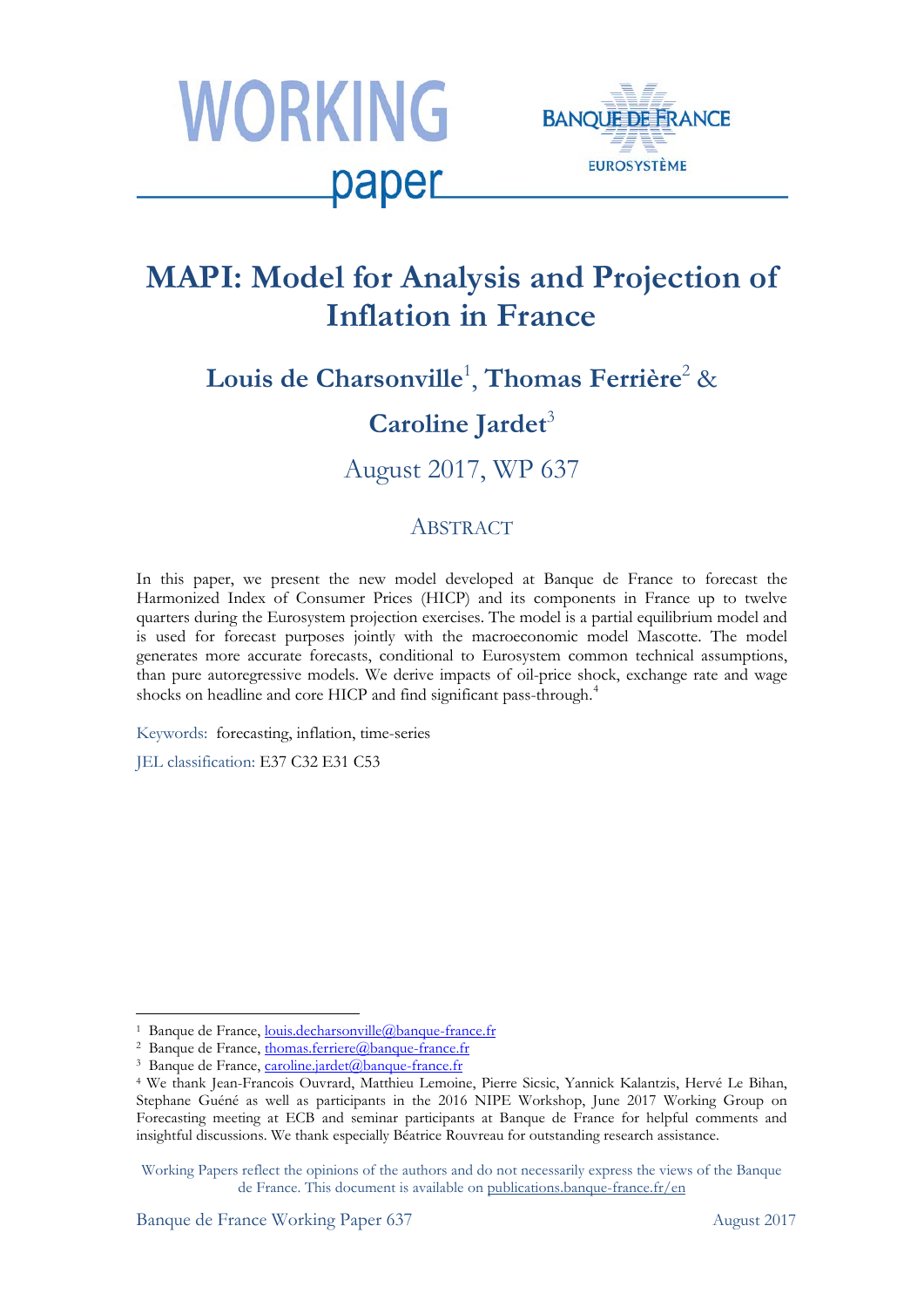### NON-TECHNICAL SUMMARY

This paper documents the new Model for the Analysis and Projection of Inflation in France (MAPI). MAPI is the model used to forecast inflation in France during the Eurosystem projections exercise since December 2016 [\(https://www.banque](https://www.banque-france.fr/en/economics/macroeconomic-forecasts-france)[france.fr/en/economics/macroeconomic-forecasts-france\)](https://www.banque-france.fr/en/economics/macroeconomic-forecasts-france). It is used for both short-term horizon forecasts during the Narrow Inflation Projection Exercise (NIPE) and mediumterm horizon forecasts during Broad Macroeconomic Projection Exercise (BMPE), in interaction with the workhorse macroeconomic model Mascotte.

Compared to previous models, MAPI's improvements are done along two dimensions:

- i. Macroeconomic developments are better taken into account ensuring a complete wage-price setup and consistent projections over all forecasts horizons.
- ii. We produce disaggregated forecasts for the five main components of inflation (unprocessed food, processed food, manufactured products, energy and services) up to twelve quarters, improving the understanding of inflation dynamics.

We show that the model produces better forecasts than three benchmark models, a Phillips curve, an AR(4) and a random walk at the three different horizons, as illustrated by the figure below for the 12 quarters horizon.





The paper also describes the transmission of shocks into HICP at its subcomponents, focusing on 4 standardized shocks: a shock on the national exchange rate, a shock on the euro dollar exchange rate, a shock on the price of crude oil and a shock in wage. Our simulations show that the transmission of shocks among the components of HICP. While our simulations evidence strong direct effects, notably for oil and euro dollar exchange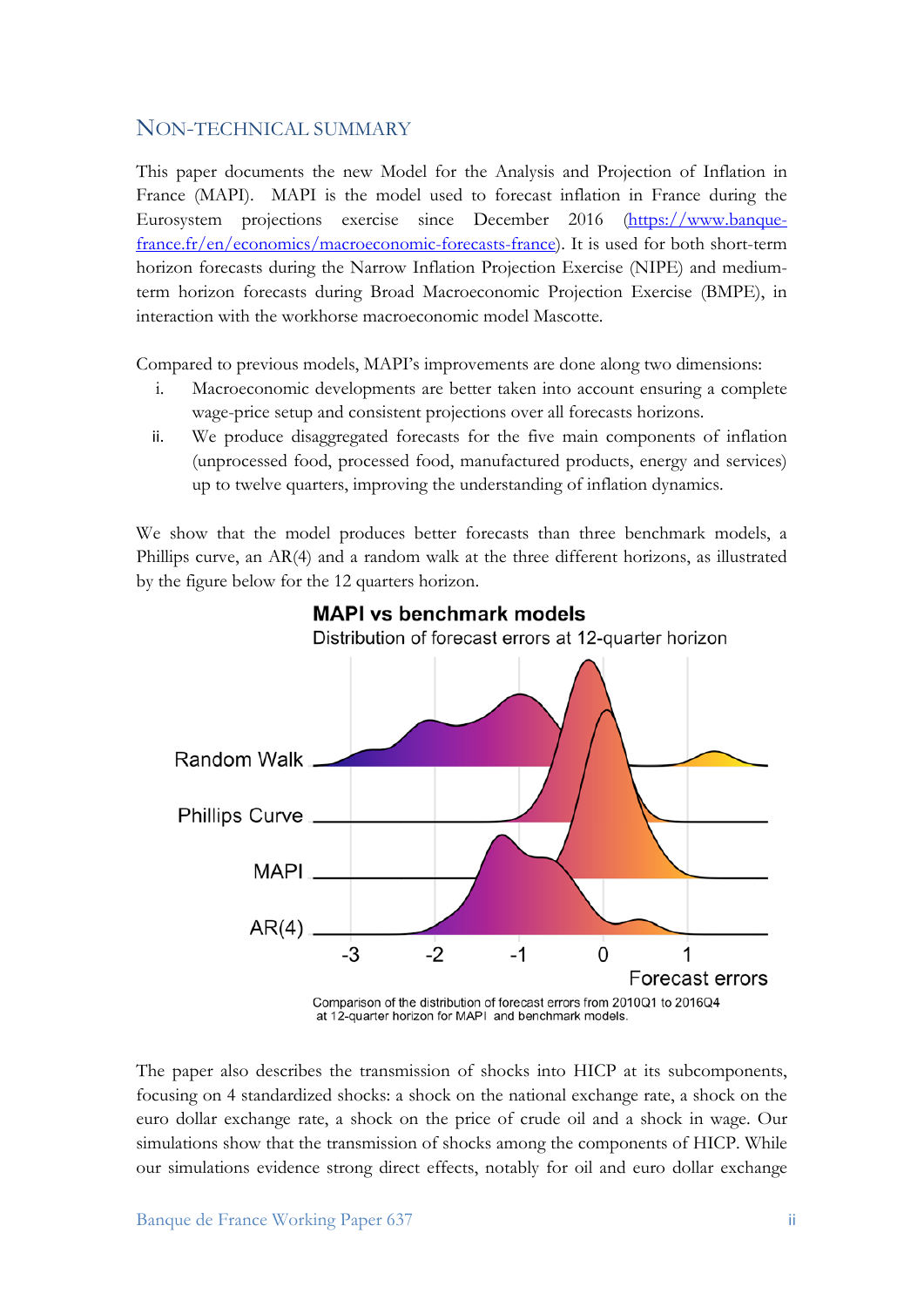rate, indirect effects are much more faded and diffuse slowly to components of HICP. Of course, given its partial equilibrium nature, MAPI has to be used as a complement to a full macroeconomic model such as Mascotte to get a complete simulation of the impact of the shocks on the French economy.

## **MAPI: Modèle pour l'Analyse et la Projection de l'Inflation en France**

### RÉSUMÉ

Nous présentons dans ce papier le nouveau modèle développé à la Banque de France pour la prévision de l'Indice des Prix à la Consommation Harmonisé (IPCH) et de ses sous-composantes pour un horizon de prévision allant jusqu'à 12 trimestres. Le modèle est un modèle d'équilibre partiel dont le bouclage macroéconomique est assuré via des itérations avec le modèle macroéconomique Mascotte. Nous proposons une analyse de la transmission de chocs de taux de change, de prix du pétrole et de salaire aux composantes de l'IPCH. Enfin, nous montrons que le modèle présente de meilleures performances prédictives que les modèles usuels de séries temporelles.

Mots-clés : prévisions, inflation, séries temporelles.

Les Documents de travail reflètent les idées personnelles de leurs auteurs et n'expriment pas nécessairement la position de la Banque de France. Ce document est disponible sur [publications.banque-france.fr](https://publications.banque-france.fr/)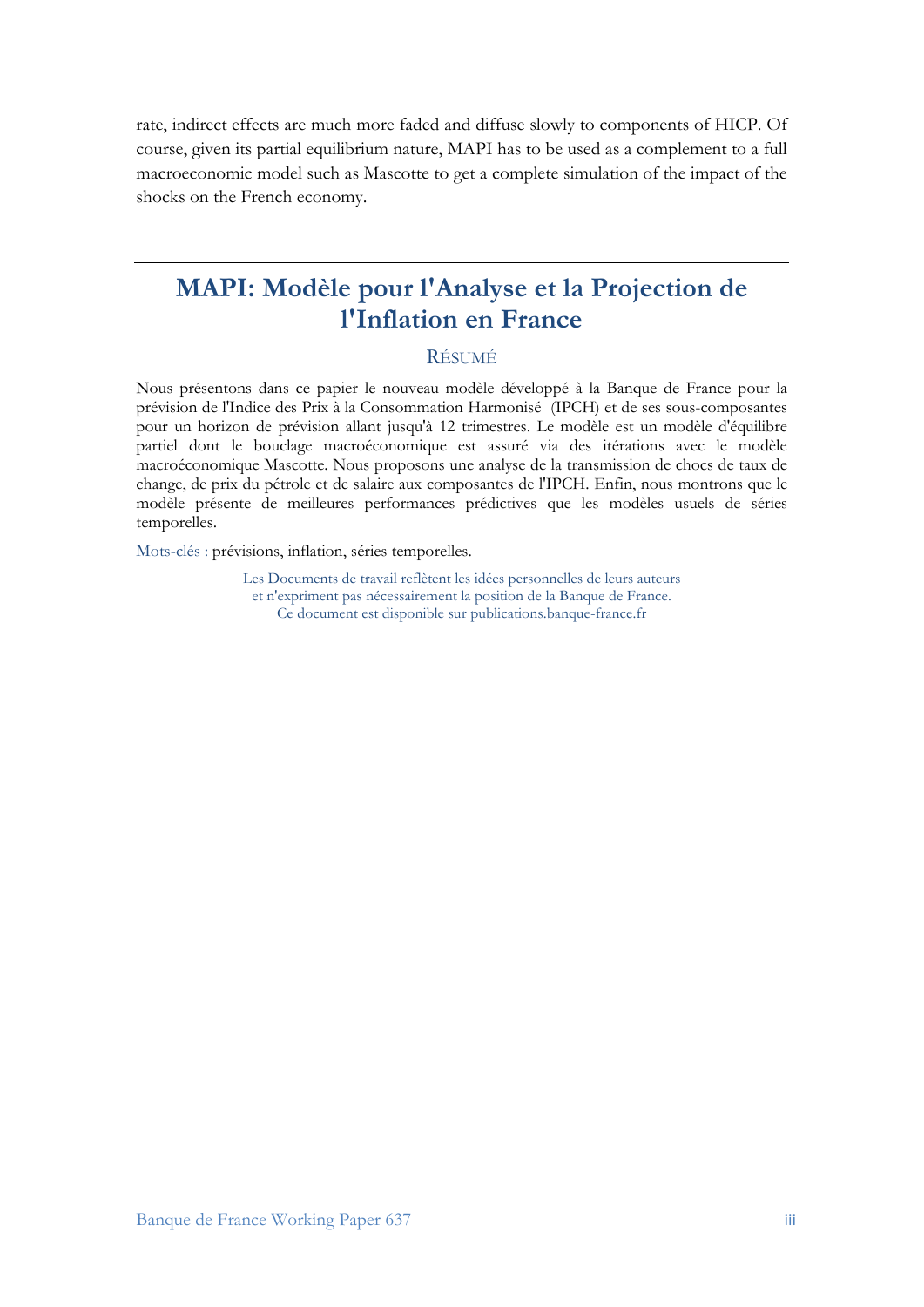## <span id="page-3-0"></span>**1. Introduction**

This paper describes the new forecasting model used at the Banque de France for projection of the Harmonized Index of Consumer Prices (HICP) in France: MAPI (Model for the Analysis and Projection of Inflation). The model is a disaggregated mark-up model that provide quarterly forecasts of the main HICP components.

The model must meet at least three criteria. First, it must be the reference model used to provide inflation forecasts for each Eurosystem projections exercise. Notably, two distinct Eurosystem exercises are performed. The first one, the Narrow Inflation Projection Exercise, is done at a quarterly frequency, and aims at providing monthly and not seasonally adjusted forecasts of HICP as well as its main five subcomponents and administered prices over a 12-month horizon. The second one, the Broad Macroeconomic Projection Exercise, is done twice a year (two of them coincide with the Narrow exercise). It aims at providing quarterly macroeconomic and inflation forecasts, over a longer horizon up to 12 quarters. An unique framework for inflation projections implies that our model must be able to provide monthly and quarterly (seasonally adjusted) projections for HICP and sub-components up to 12 quarters.

Second, our model must be able to incorporate a set of common Eurosystem international assumptions shared by all national central banks during each forecasting exercise. These assumptions include oil prices, exchange rates and commodity prices. In addition, the model must be able to fuel and incorporate domestic macroeconomic aggregates which are forecasted with the work-horse model used for the French economy, Mascotte. These interactions between both models ensure a complete wage-prices setup.

Third, the model must provide cogent economic assessment of recent and future inflation. For that purpose we have promoted the use of Error Correction Models (ECM). Hence, for each HICP sub-component, we model the long run and the short run dynamics. The long run equation is then interpreted as a long run equilibrium relationship between price level and its economic fundamentals. The model follows an empirical and disaggregated approach: HICP is split among sector-based sub-indexes which are then separately forecasted. Our prior is that the different components do not follow the same economic determinants and that disaggregation might help to produce more accurate forecasts. The disaggregated approach also captures more explicitly the transmission within the different HICP sub-indexes and provides consistent forecasts for core HICP and excluding energy HICP.

The model is drawn upon previous works by Célérier, 2009 and [Jondeau, Le Bihan, and Sedillot,](#page-27-1) [1999.](#page-27-1) Célérier, 2009 detailed the forecasting model that was used previously. The model was split in two parts: a much disaggregated model (52 components) was used to forecast the first three months using statistical shorter term tools (ARIMA, seasonal forecasts); the next fifteen months were forecasted using univariate error correction models for a lesser number of components. Our model keeps the same distinction between the two horizons while subsequently reducing the number of components. Twenty one components are considered for the forecast up to three months and twelve components are forecasted for the next eleven quarters. The detailed breakdown for the short term forecasts allows introducing detailed information (calendar effects, change in legislation and taxes) in a fine-grained way. Our model also borrows from work by [Jondeau et al., 1999.](#page-27-1) [Jondeau et al., 1999](#page-27-1) detail a parsimonious model of 5 univariate ECM forecasting French CPI. The paper is organized as follows: Section [2](#page-4-0) provides the theoretical motivation behind the model.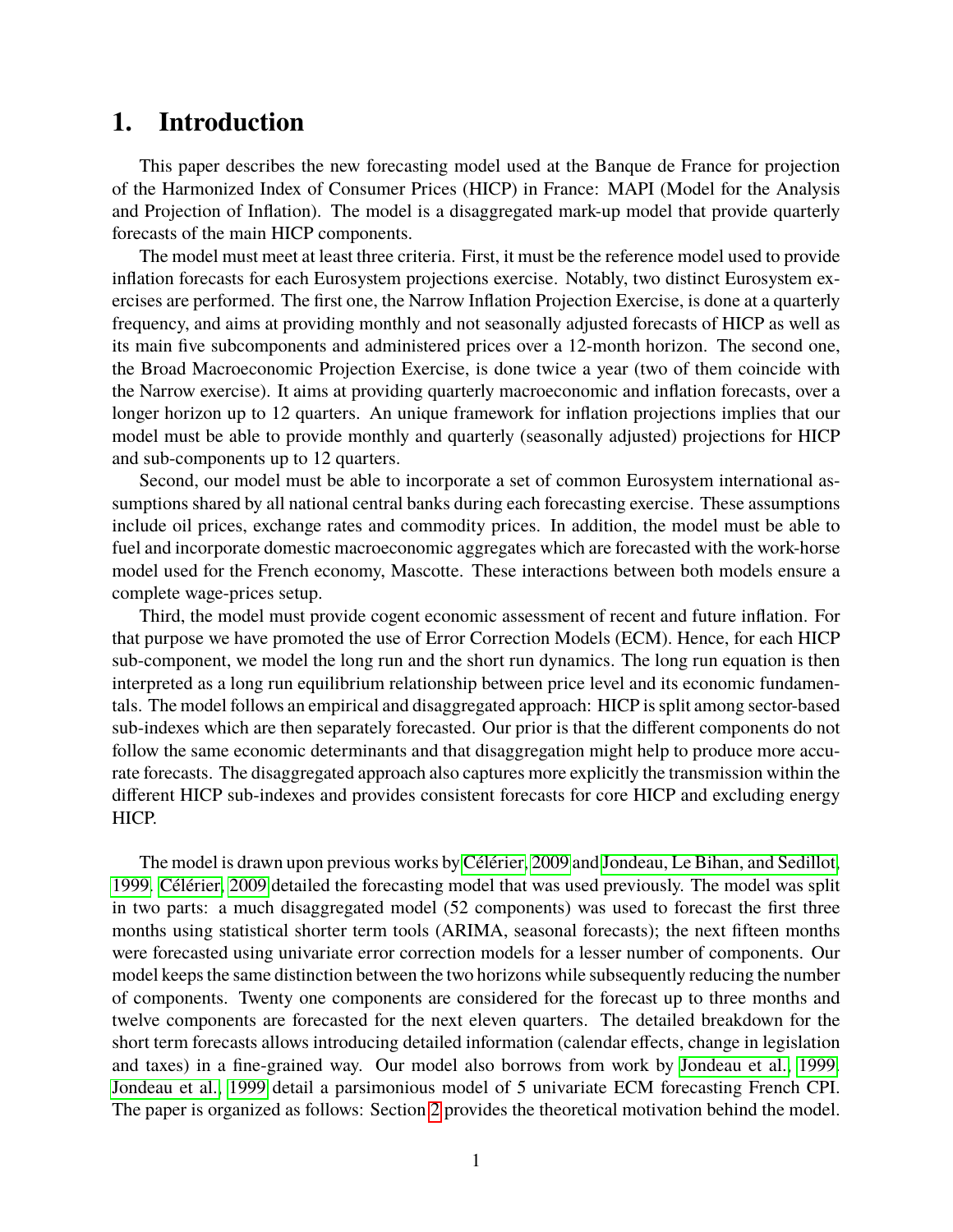Section [3](#page-5-0) details the framework, the disaggregation strategy and the data used. Section [4](#page-7-0) presents the equations for each sub-indexes. Section [5](#page-17-0) describes the impulse response functions derived from the model and discusses the transmission of shocks into inflation. Section [6](#page-25-0) compared the forecast accuracy with three benchmark models.

## <span id="page-4-0"></span>**2. Theoretical motivation**

This section describes the modelling strategy adopted in the model. As the model is used for forecasting, the specification and the estimation are focused on predictive performance, data adequacy and parsimony. Nonetheless, a theoretical background is required to set forth a sound specification.

Final consumer prices  $P_c$  are a weighted average of domestic prices, P, and import prices,  $P_{imp}$ :

<span id="page-4-1"></span>
$$
P_c = P^{\lambda} P_{imp}^{1-\lambda} \tag{1}
$$

with  $\lambda$  the share in volume of domestic goods and services in total consumption.

Domestic prices are set under monopolistic competition where firms have market power. Firms produce differentiated goods according to consumer tastes. The generic firm j faces demand  $Y(j)^{1}$  $Y(j)^{1}$  $Y(j)^{1}$ :

$$
Y(j) = \left(\frac{P(j)}{P}\right)^{-\theta} Y
$$
 (2)

where  $\theta$  is the elasticity of substitution of consumers among goods and  $P(j)$  the price of the variety  $j$  produced by firm  $j$ . The generic firm maximizes its profit and at the optimum, pricing is a markup,  $\mu$ , over the marginal costs,  $mc_j$ :

$$
P(j) = (1 + \mu)mc_j \tag{3}
$$

At the equilibrium, all firms are identical and set their price at  $P(j)$ . The aggregate price writes:

<span id="page-4-2"></span>
$$
P = (1 + \mu)mc \tag{4}
$$

The production function uses labor  $L(j)$  with labor productivity Γ, and capital  $K(j)$  with technology A. In a Cobb-Douglas framework, the production function writes:

$$
Y(j) = AK(j)^{\alpha} (\Gamma L(j))^{1-\alpha}
$$
\n(5)

And the marginal cost derived from the profit's maximization program writes:

<span id="page-4-3"></span>
$$
mc_j = \frac{1 \tilde{r}}{A\alpha} \frac{\tilde{w}}{\Gamma(1-\alpha)}^{1-\alpha} \tag{6}
$$

where  $\tilde{r}$  and  $\tilde{w}$  are the cost of capital and labor respectively. The marginal cost is log-linear in the cost of capital and labor. In a Leontief setup where production factors are not substitutable (energy

<sup>&</sup>lt;sup>1</sup>The demand equation is obtained by positing that Y is a Dixit-Stiglitz aggregator of all the goods produced in the economy. See [Dixit and Stiglitz](#page-27-2) [\(1977\)](#page-27-2)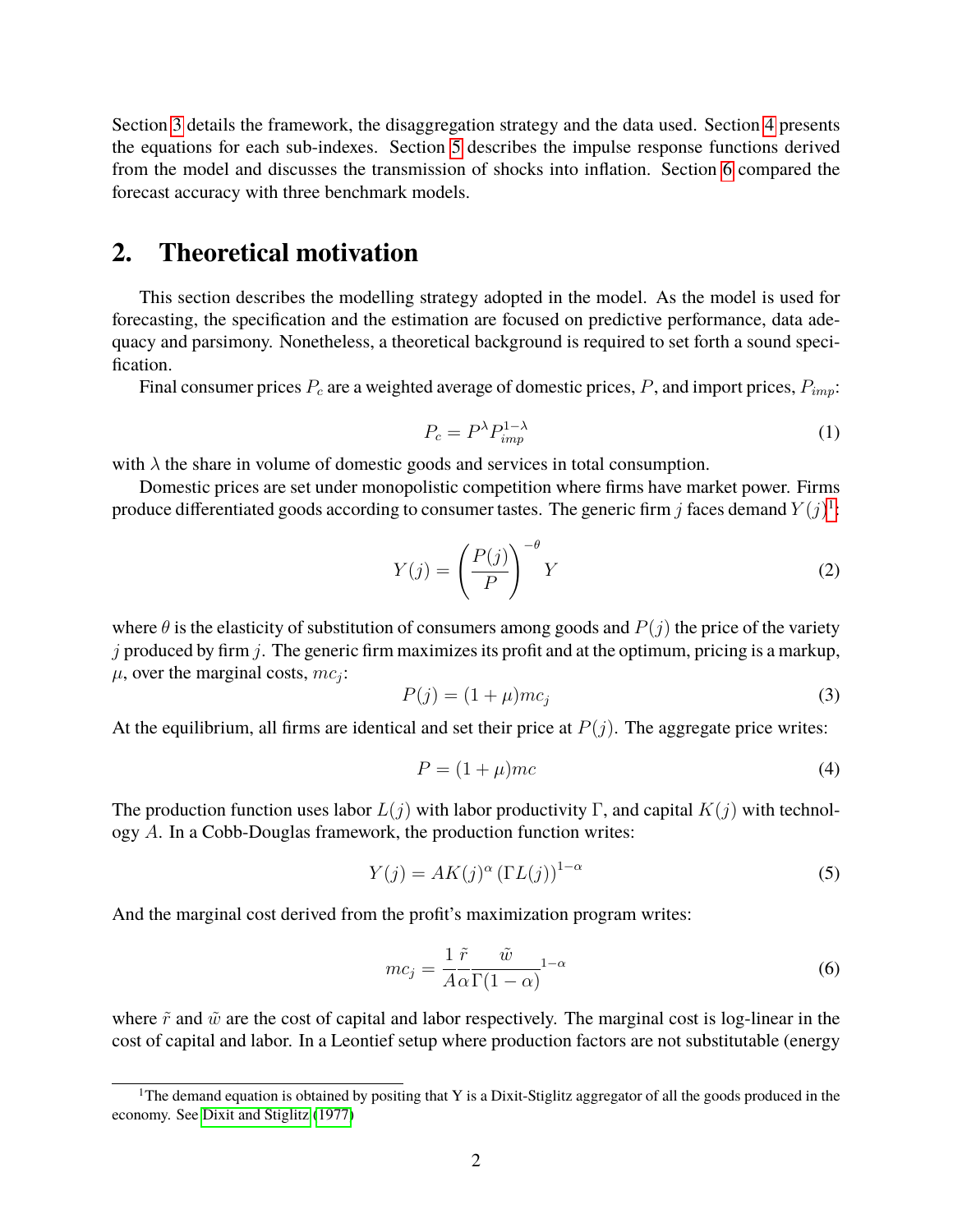for instance), the production function writes  $Y(j) = A \min(\frac{K}{\alpha}, \frac{L}{\Gamma \beta})$  $\frac{L}{\Gamma\beta}$ ) and the marginal cost is linear in the cost of capital and the cost of labor<sup>[2](#page-3-0)</sup>. Using  $(1)$ ,  $(4)$  and  $(6)$ , we find:

<span id="page-5-1"></span>
$$
P_c = \left( (1+\mu) \frac{1}{A} \frac{\tilde{r}}{\alpha} \frac{\tilde{w}}{\Gamma(1-\alpha)}^{1-\alpha} \right)^{\lambda} (P_{imp})^{1-\lambda} \tag{7}
$$

We log-linearize [\(7\)](#page-5-1):

<span id="page-5-2"></span>
$$
p_c = c + \beta_1 r + \beta_2 w + \beta_3 p_{imp} \tag{8}
$$

where  $r = log(\tilde{r}), w = log(\frac{\tilde{w}}{r}), c = \lambda log(\frac{1+\mu}{A})$  $\frac{+\mu}{A}$ ) –  $\lambda \alpha \log(\alpha) - \lambda(1-\alpha) \log(1-\alpha), \beta_1 = \lambda \alpha,$  $\beta_2 = \lambda(1-\alpha)$ ,  $\beta_3 = 1-\lambda$ . Note that  $\beta_1 + \beta_2 + \beta_3 = 1$ .

The empirical strategy builds upon equation  $(8)$ : fluctuations in the unit labor cost w over the business cycle and change in import prices and in competition affects domestic prices. Therefore, we model each component as an error correction model where equation [\(8\)](#page-5-2) specifies the long run relationship between prices, cost of production and markups.

### <span id="page-5-0"></span>**3. Data and Framework**

The model developed here is used for the inflation forecasts carried out within the Eurosystem. Moreover, the model also interacts closely with the macroeconomic model Mascotte. A wide variety of constraints on both the explanatory variables and the projections figures stems from this institutional framework.

First, the projections for France are part of an institutional framework which involves all the National Central Banks of the Eurosystem. In order to be consistent, the projections share a set of assumptions: crude oil prices, international food prices, international raw prices and exchange rates.

Second, although in most of aggregate macroeconomic models, inflation is given by the household consumption deflator, we forecast the consumer price index HICP and its five main components: unprocessed food, processed food, industrial goods excluding energy, energy and services. Each sub-component is forecasted separately, our prior being that they could be driven by different macroeconomics factors. They are then aggregated to provide headline HICP. This disaggregated approach is an institutional requirement, as it is needed for the short term exercise. In addition, analysis of sub-component forecasts might help to understand more accurately changes in future headline HICP, but also future excluding food and energy HICP (core HICP thereafter). We also split the main components between non-administered prices and administered prices<sup>[3](#page-3-0)</sup>, as the latter mostly do not obey to economic determinants. For the first two months of the forecasts, we go further and use a very detailed disaggregation in 21 subcomponents to benefit from taxes announcement, calendar effects available in the short run. In the medium run, for forecast horizon up to 12 quarters, the disaggregation is less detailed. We forecast the main five components excluding administered prices and communications with services split in two between rents and other services (Table [1\)](#page-6-0). Components are then aggregated based on HICP weights to produce the overall HICP.

Third, Eurosystem inflation short term projections are monthly and up to 11 months. Conversely while Eurosystem macroeconomic projections are quarterly and up to 12 quarters. Consequently,

<sup>&</sup>lt;sup>2</sup>See Appendix [E](#page-34-0) for a detailed explanation.

<sup>&</sup>lt;sup>3</sup>See Appendix for a detailed split of the variables.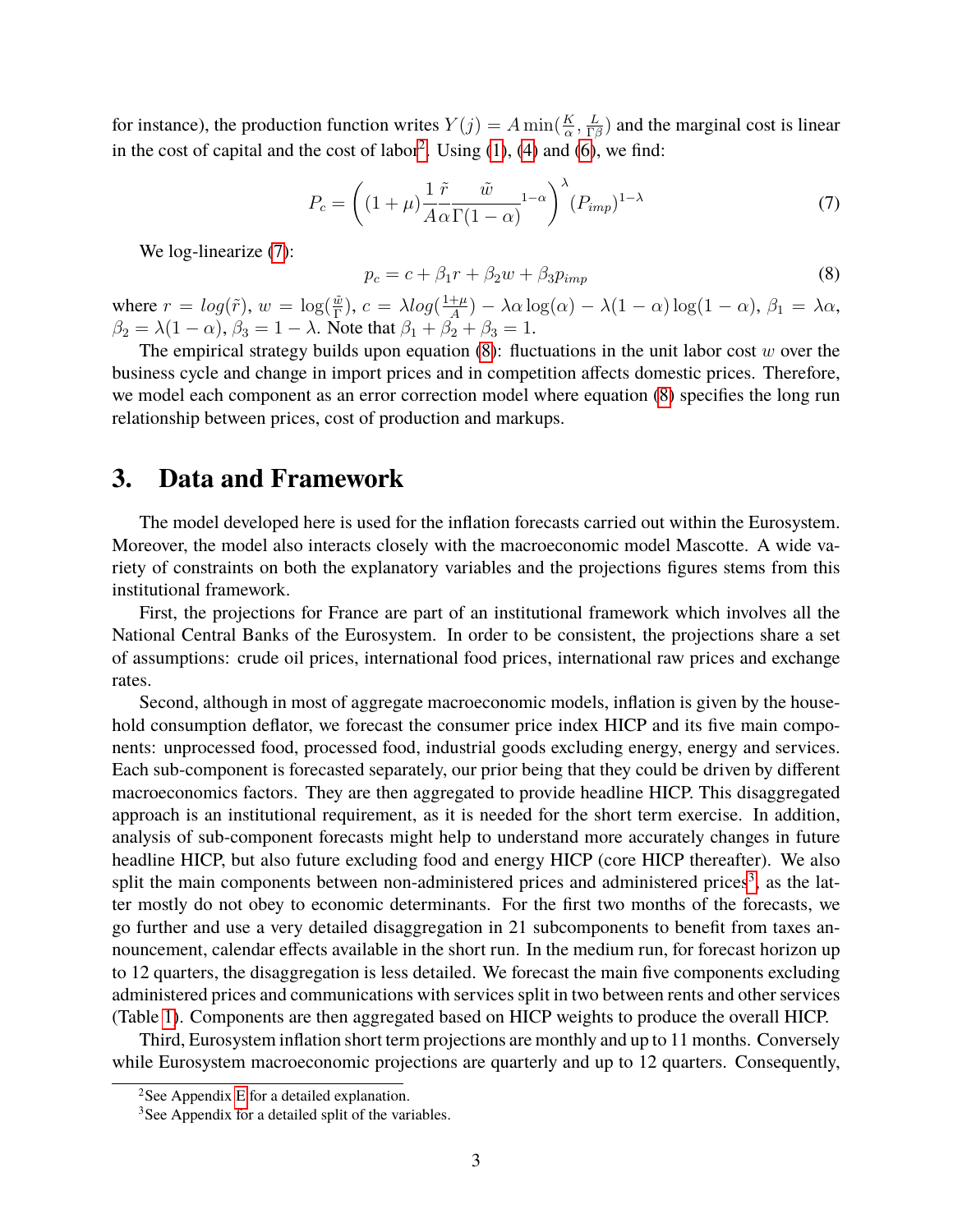our model should produce monthly forecasts for the first eleven months but also quarterly forecasts for the next 12 quarters to fuel the French macroeconomic model, Mascotte. In turn, the model must use macroeconomic variables from Mascotte so that the inflation forecasts are consistent with the macroeconomic projections. In practice, projections are the outcome of back-and-forth iterations between the two models until convergence is achieved. This setup permits to build detailed mediumrun inflation projections consistent with macroeconomic projections and ensure a complete wageprice setup. MAPI considered alone is then a partial equilibrium model. Therefore, effects of economic policies, such as monetary policy, are not explicitly integrated in MAPI. Nevertheless, their effects on HICP are taken into account in projection exercises via their impact in MAPI's input obtained from Mascotte.

|                                     | Short run $-2$ months                                                                                                                                                                        |                                                              | Medium run - 12 Quarters                                |                            |  |
|-------------------------------------|----------------------------------------------------------------------------------------------------------------------------------------------------------------------------------------------|--------------------------------------------------------------|---------------------------------------------------------|----------------------------|--|
| <b>Unprocessed food</b><br>$7.60\%$ | <b>Fruits</b><br>Vegetables<br>Meat and fish                                                                                                                                                 | 1.10%<br>1.70%<br>4.80%                                      | Unprocessed food                                        | 7.60%                      |  |
| <b>Processed Food</b><br>$12.7\%$   | Tobacco<br>Processed Food excluding to-<br>bacco                                                                                                                                             | 2.20%<br>10.50%                                              | <b>Tobacco</b><br>Processed food excluding to-<br>bacco | 2.20%<br>10.50%            |  |
| <b>Industrial goods</b>             | Pharmaceutical<br>products<br>(PP)                                                                                                                                                           | $2.00\%$                                                     | Pharmaceutical<br>products<br>(PP)                      | $2.00\%$                   |  |
| excluding energy<br>26.60%          | Clothing and shoes $(\overline{HCH})$<br>Industrial goods excluding<br>PP and HCH                                                                                                            | $4.60\%$<br>20.00%                                           | Industrial goods<br>excluding PP                        | 24.60%                     |  |
| <b>Energy</b><br>$9.00\%$           | Petroleum products<br>Gas<br>Electricity                                                                                                                                                     | $4.60\%$<br>1.80%<br>2.60%                                   | Petroleum products<br>Gas<br>Electricity                | 4.60%<br>1.80%<br>2.60%    |  |
| <b>Services</b><br>44.20%           | Combined passenger trans-<br>port<br>Passenger transport by road<br>Passenger transport by air<br>Passenger transport by sea<br>Insurance<br><b>Accomodation services</b><br>Others services | 0.20%<br>1.50%<br>1.10%<br>0.10%<br>3.20%<br>1.80%<br>23.60% | Private services                                        | 31.50%                     |  |
|                                     | Health<br>Rents<br><b>Communication services</b>                                                                                                                                             | 2.50%<br>7.00%<br>3.20%                                      | Health<br>Rents<br><b>Communication services</b>        | $2.50\%$<br>7.00%<br>3.20% |  |

<span id="page-6-0"></span>

|  | Table 1: Disaggregation |
|--|-------------------------|
|--|-------------------------|

For the short-run forecasts, the nowcast is done using time series univariate methods like ARIMA augmented with expert judgment. For the medium-run forecasts, we use error-correction model<sup>[4](#page-3-0)</sup>

<sup>&</sup>lt;sup>4</sup>For each equation, we ensure that the variables were  $I(1)$  and cointegrated. Cointegration tests are detailed in Appendix [G](#page-36-0)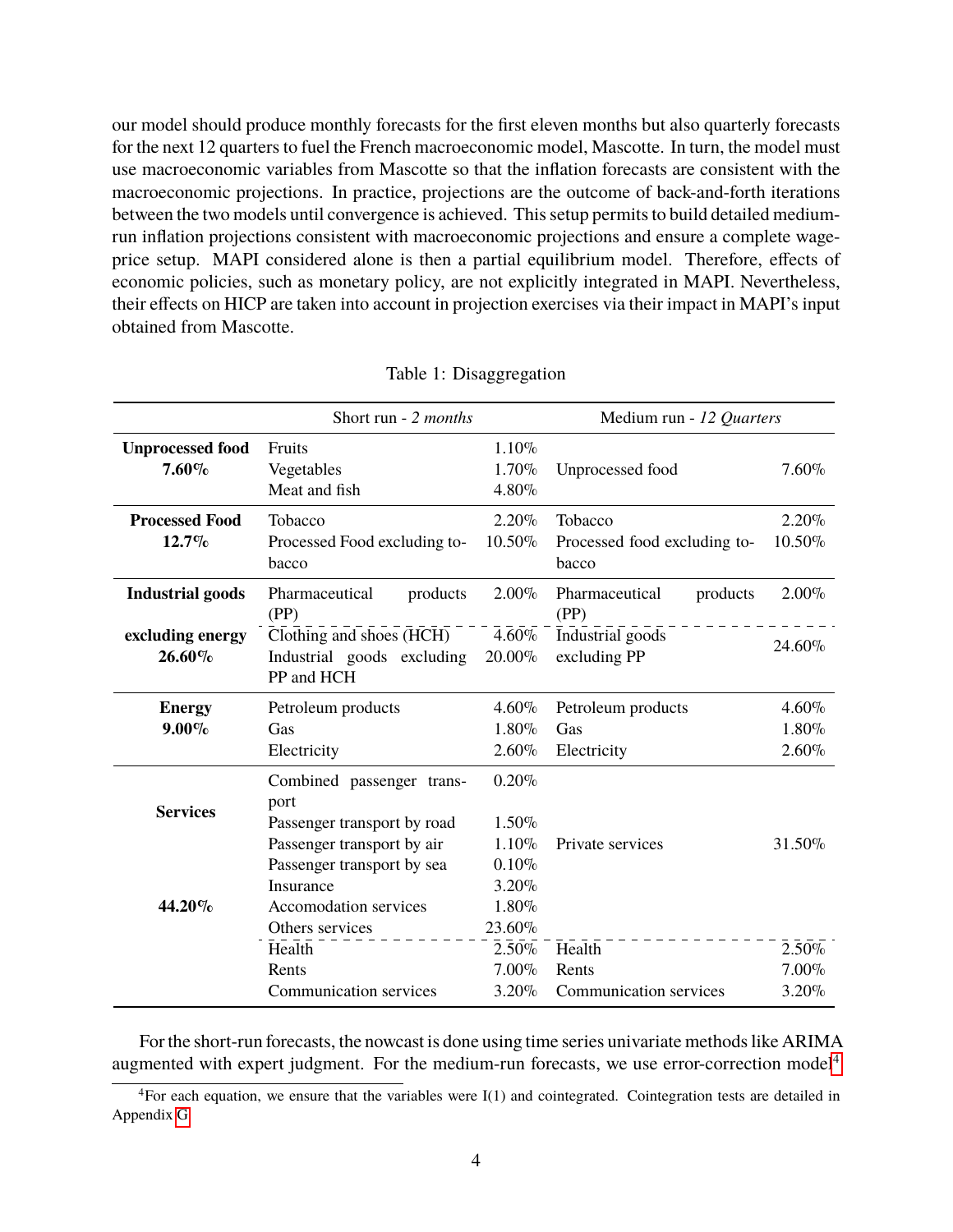with exogenous variables from the Eurosystem common set of assumptions and from the macroeconomic model Mascotte. The ECMs are estimated on quarterly seasonally adjusted data. The seasonal adjustment is done using a Kalman filter as in [Harvey, Leybourne, and Newbold, 1997](#page-27-3) with a break in 2011 to account for the structural change in the way of collecting seasonal indexes.

| Table 2: Exogenous variables             |                    |                       |  |  |  |  |  |  |
|------------------------------------------|--------------------|-----------------------|--|--|--|--|--|--|
| Label                                    | <b>Source</b>      | <b>Forecasts</b>      |  |  |  |  |  |  |
| Crude oil price in dollars               | Eurosystem         | <b>Futures</b>        |  |  |  |  |  |  |
| Refined oil price in dollars             | Eurosystem         | Model                 |  |  |  |  |  |  |
| Euro dollar exchange rate                | Eurosystem         | Random walk           |  |  |  |  |  |  |
| Farm-gates prices                        | Eurosystem         | <b>Futures</b>        |  |  |  |  |  |  |
| Farm-gates prices - meat                 | Eurosystem         | futures               |  |  |  |  |  |  |
| Production cost in agricultural sector   | National accounts  | Model                 |  |  |  |  |  |  |
| Unit Labor Cost                          | Mascotte           | Mascotte              |  |  |  |  |  |  |
| Compensation per employee                | Mascotte           | Mascotte              |  |  |  |  |  |  |
| Minimum wage (SMIC)                      | Mascotte           | Mascotte              |  |  |  |  |  |  |
| Real GDP                                 | Mascotte           | Mascotte              |  |  |  |  |  |  |
| Unemployment rate                        | Mascotte           | Mascotte              |  |  |  |  |  |  |
| Imported goods excluding energy          | Mascotte           | Mascotte              |  |  |  |  |  |  |
| Production of market services deflator   | National accounts  | Model                 |  |  |  |  |  |  |
| Excise tax on petroleum products (TICPE) | Ministry of Energy | Random walk + tax an- |  |  |  |  |  |  |
|                                          |                    | nouncements           |  |  |  |  |  |  |

Table 2: Exogenous variables

## <span id="page-7-0"></span>**4. Model and estimation**

This section details each equations used in the model. More precisely, 6 models are estimated: NEIG excluding pharmaceutical products, services excluding rents, communications and health services, rents, processed and unprocessed food and energy.

#### *4.1. Manufactured products*

Manufactured products component accounts for 26.6% of total HICP. We split manufactured products excluding energy in two: pharmaceutical products (8%), which are semi-administered prices and mostly depend from social security budget act, from other non-energy industrial goods (92%). We forecast pharmaceutical products by a random walk adjusted by expert judgment based on policy announcements. Conversely, manufactured products excluding pharmaceutical products are modelled through an ECM. As manufacturing is a highly competitive sector [\(Demmou, 2010\)](#page-27-4), we assume that the law of one price holds. Hence, in the long run, domestic production's prices equals import'prices and [\(8\)](#page-5-2) boils down to:

<span id="page-7-1"></span>
$$
p_c = c + \beta_3 p_{imp} \tag{9}
$$

This implies that a shock on the production's price of manufactured products has no effect on the final consumer price. Domestic producers absorb domestic production cost by adjusting their profit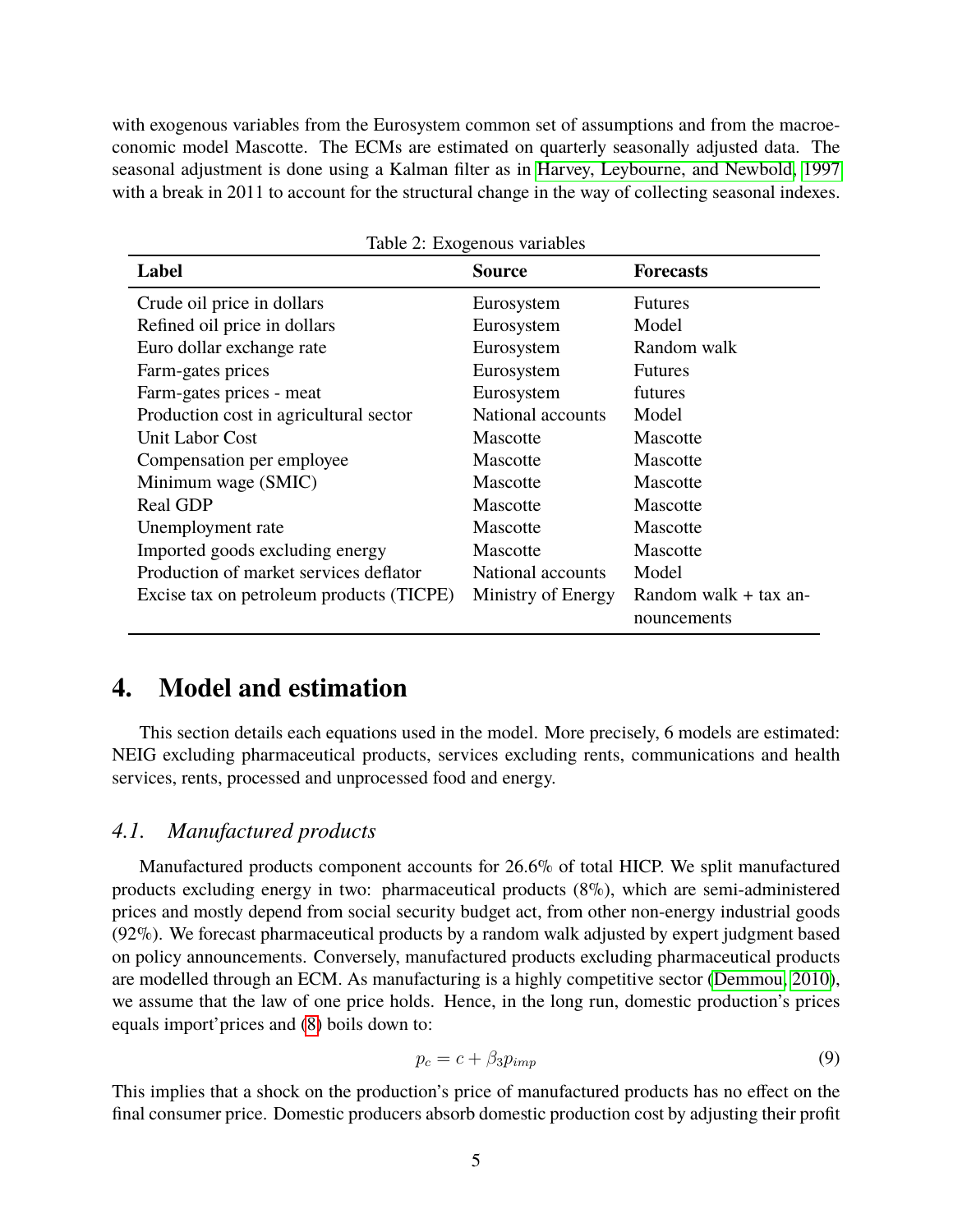margin. We depart from [\(9\)](#page-7-1) by adding the production's price of market services as a proxy measure for domestic retailing costs. Eventually, the long-term equation writes:

$$
p_t^{neig} = c_{lt} + \alpha p_t^m + (1 - \alpha) * p_t^p + \epsilon_t \tag{10}
$$

where  $p_t^{neig}$  $t_t^{neg}$  is the log of the index of industrial goods excluding energy and pharmaceutical products,  $p_t^m$  the log of price's index of imported goods excluding energy and  $p_t^p$  $t_t^p$  the log of production's index price of market services. The estimation gives:

|                                                                      | $C_{lt}$<br>$4.60**$ | $\alpha$<br>$0.61***$ |  |  |  |
|----------------------------------------------------------------------|----------------------|-----------------------|--|--|--|
| Sample                                                               | 1996Q1 - 2014Q4      |                       |  |  |  |
| Notes: ***: pvalue $< 0.01$ , **: pvalue $< 0.05$ , * pvalue $< 0.1$ |                      |                       |  |  |  |

The short term equation writes:

<span id="page-8-0"></span>
$$
\Delta p_t^{neig} = c_{st} - \gamma \epsilon_{t-1} + \beta_1 \Delta p_{t-2}^{neig} + \beta_2 \Delta p_t^p + v_t \tag{11}
$$

One should note that the short term equation does not incorporate changes in import prices. We interpret this as evidence that the variable used in the model is prices of imported goods including non-consumer goods which might be less related to final consumer prices in the short run. The sample of estimation of the short run equations has been shortened in order to take into accounts the recent increase of the pass-through of international prices onto consumption prices.

|                                | $c_{st}$<br>$-0.002**$                    | $0.13***$ | $\mathcal{D}_1$<br>$0.19*$  | $\beta_2$<br>$0.44***$  |
|--------------------------------|-------------------------------------------|-----------|-----------------------------|-------------------------|
| $R_2 = 0.61$                   |                                           |           |                             |                         |
| Sample                         | 2007Q3 - 2014Q4                           |           |                             |                         |
| also the other<br>$\mathbf{v}$ | $\sim$ $\sim$ $\sim$ $\sim$ $\sim$ $\sim$ |           | $\sim$ $\sim$ $\sim$ $\sim$ | $\sim$<br>$\sim$ $\sim$ |

Notes: \*\*\*: pvalue  $< 0.01$ , \*\*: pvalue  $< 0.05$ , \* pvalue  $< 0.1$ 

Fig. 1. Econometric contributions to manufactured products excluding pp



Fig. 2. Simulated and HICP manufactured products excluding pp

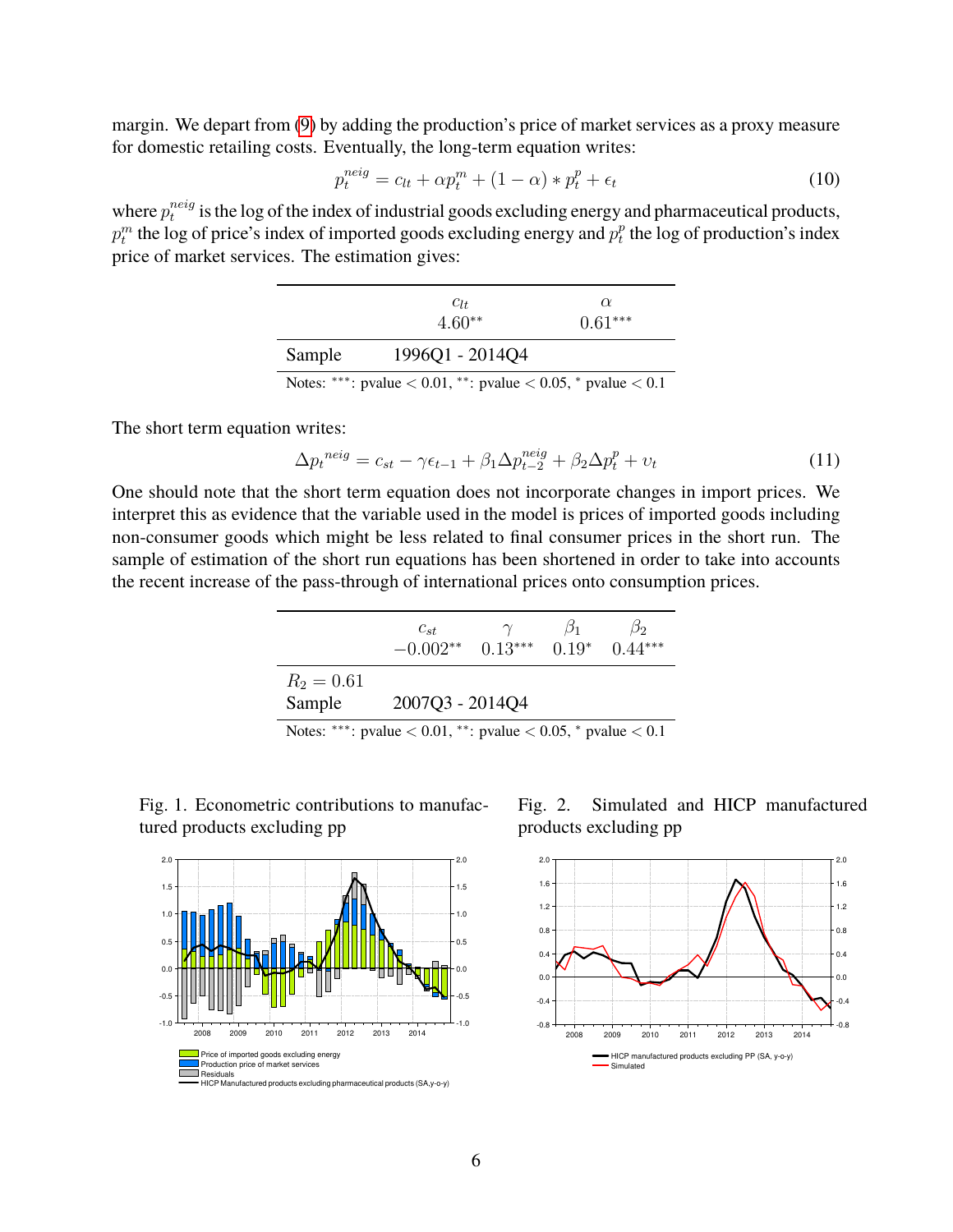Production's index price of market services (in log) is also explicitly modelled in the long run as a function of unit labor cost in the private sector (in log, ulc) and a trend that captures lower gains of productivity in services than in other sectors of the economy.

The long term equation writes:

$$
p_t^p = c_{lt} + ulc_t + \alpha t + \epsilon_t \tag{12}
$$

|                                                                     | $C_{lt}$               | $\alpha$       |  |  |  |
|---------------------------------------------------------------------|------------------------|----------------|--|--|--|
|                                                                     | $0.56***$              | $6.5e^{-4***}$ |  |  |  |
| $R_2$                                                               | 0.70                   |                |  |  |  |
|                                                                     | Sample 1998Q1 - 2014Q4 |                |  |  |  |
| Notes: ***: pvalue $< 0.01$ ,**: pvalue $< 0.05$ , * pvalue $< 0.1$ |                        |                |  |  |  |

In the short run, change in GDP (in log,  $qdp$ ) is added to account for change in the business cycle. And the short run equation writes:

$$
\Delta p_t^p = c_{st} - \gamma \epsilon_{t-1} + \sum_{i=1}^4 \frac{\alpha_i \Delta p_{t-i}^p}{ulc_{t-i}} + \beta \Delta g dp_t + v_t
$$
\n(13)

| 0.55<br>R2<br>Sample 1998Q1 - 2014Q4 | $c_{st}$<br>$-0.002***$ $0.12***$ $-0.12***$ $-0.10$ $-0.22$ $0.04$ | $\alpha_1$ | $\alpha_2$ | $\alpha_3$ | $\alpha_4$ | - 0.65 |
|--------------------------------------|---------------------------------------------------------------------|------------|------------|------------|------------|--------|
|                                      |                                                                     |            |            |            |            |        |

Notes: \*\*\*: pvalue  $< 0.01$ , \*\*: pvalue  $< 0.05$ , \* pvalue  $< 0.1$ 

Table [3](#page-9-0) reports the impulse response functions of the price of manufactured goods excluding pharmaceutical products (PP) after a shock on exogenous variables. The pass-through of prices of imported goods excluding energy onto manufactured products is estimated to be 61%. The transmission from imported goods' prices to consumer prices is spread over several years: 20% of the shock is passed onto consumer prices after the first year and 80% after three years. Conversely, consumer prices of manufactured products react quickly to production price of market services.

<span id="page-9-0"></span>Table 3: Impulse response functions - Manufactured products

| Manufactured products (excluding Q1 Q2 Q3 Q4 1A 2A<br>PP)                                               |  |  |  | 3A LT                                   |  |
|---------------------------------------------------------------------------------------------------------|--|--|--|-----------------------------------------|--|
| $+1\%$ on import prices<br>$+1\%$ on production price of market 0.44 0.51 0.51 0.49 0.49 0.46 0.42 0.39 |  |  |  | 0.00 0.08 0.16 0.24 0.12 0.37 0.49 0.61 |  |
| services                                                                                                |  |  |  |                                         |  |

Notes: a 1% increase in import prices leads to an increase by 0.37% of HICP manufactured products after two years.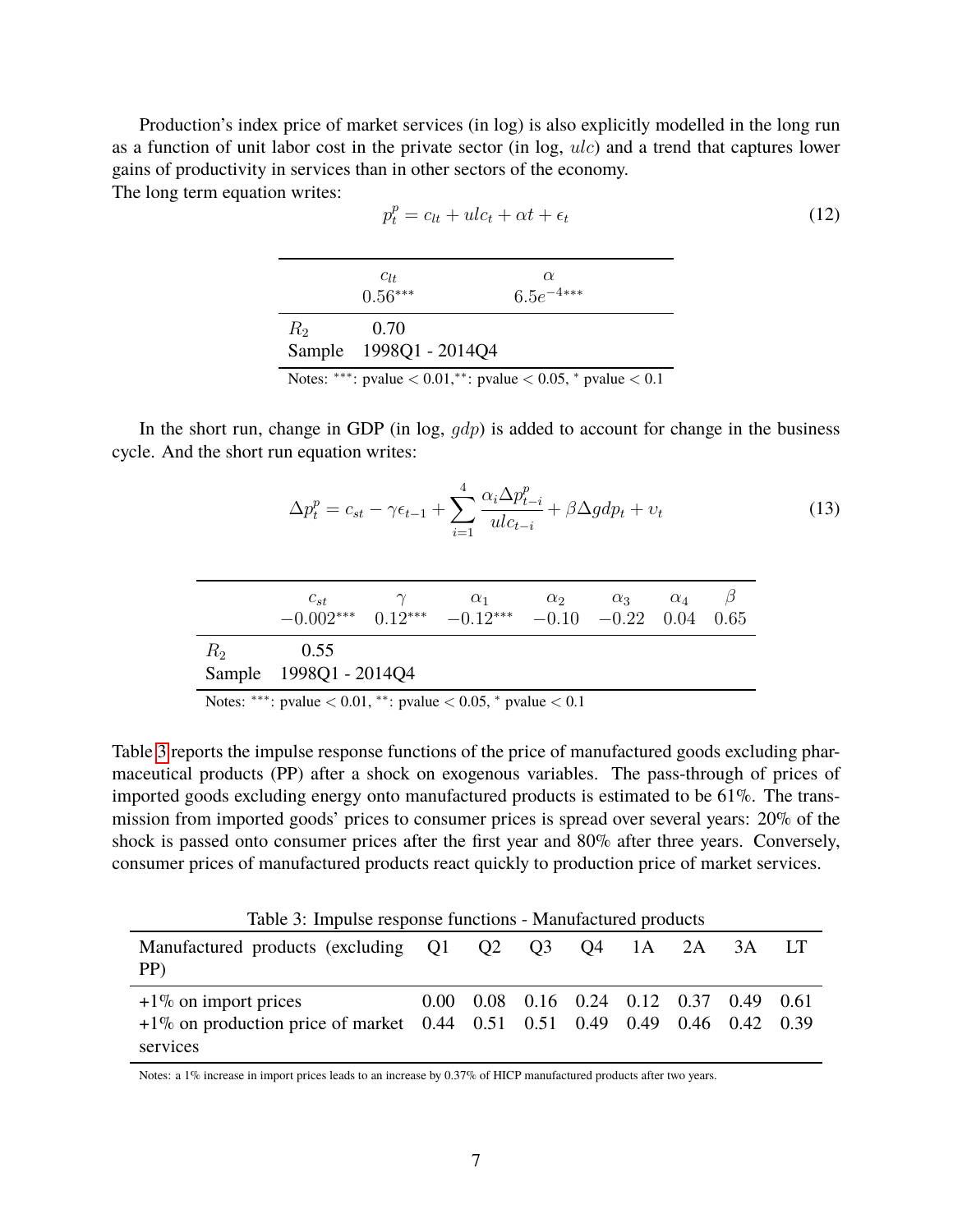### *4.2. Services*

Services component accounts for 44.2% of total HICP. We split it in four categories: communications (7.2%) since they follow a specific decreasing trend, health services (5.7%) which are mostly administered, rents (15.8%) which are partly indexed on past inflation (see Section [4.2.1\)](#page-10-0) and others services, labelled "private services" (see [4.2.2\)](#page-10-1) which include transportation services, accommodation services, maintenance and other miscellaneous services (71.3%). In this subsection, we report the equations for rents and private services.

#### <span id="page-10-0"></span>*4.2.1. Rents*

Rents<sup>[5](#page-3-0)</sup> accounts for 7.1% of the total HICP. Rents in France are partly controlled: rents are set freely, but the annual increase cannot exceed the Housing Rent Reference Index year-on-year change. Since 2007Q4, the Housing Rent Reference Index (IRL thereafter) y-o-y equals the CPI inflation excluding rents and tobacco. Moreover, a significant part of rents are subsidized housing. Subsidized housing rents depend of the IRL and the tenant's income. In the long run, we expect rents to increase as housing prices. However, as housing prices are difficult to model and forecast in Mascotte, we use the quarterly change in the GDP as a proxy for the business cycle. The IRL definition had changed over time and as only the yearly change is legally binding, we specify the equation using the y-o-y change  $(\Delta^4)$  of the IRL:

$$
\Delta p_t^{rents} = c_{st} + \alpha \Delta^4 IRL_t + \beta \Delta gdp_t + \iota_1 \delta_{2000} + \iota_2 \delta_{2001} + \epsilon_t
$$
\n(14)

where  $p_t^{rents}$  is the log of the rent component of HICP,  $gdp_t$  the log of the real gdp, and  $\delta_{2000}$  and  $\delta_{2001}$  two dummies accounting for spurious change in the HICP rent index.

|                 | $c_{st}$<br>$0.001***$ $0.17***$ | $\alpha$ | $\iota_1$<br>$0.07^*$ $-0.01^{***}$ $-0.01^{***}$ | t <sub>2</sub> |
|-----------------|----------------------------------|----------|---------------------------------------------------|----------------|
| $R_2$<br>Sample | 0.51<br>1998M02 - 2016M02        |          |                                                   |                |

Notes: ∗∗∗: pvalue < 0.01, ∗∗: pvalue < 0.05, <sup>∗</sup> pvalue < 0.1

#### <span id="page-10-1"></span>*4.2.2. Private services*

Private services are mostly labor intensive and mostly depends on compensation per employee. The long run equation of private services writes:

$$
p_t^{ser} = c_{lt} + w_t + \alpha \delta_{2006Q4} + \beta \delta_{2006Q4}t + \mu (1 - \delta_{2006Q4})t + \epsilon_t
$$
\n(15)

where  $p_t^{ser}$  is the log of the price's index of private services,  $w_t$  the log of the compensation per employee in the whole economy and  $\delta_{2006O4}$  a dummy variable equals to 1 in the fourth quarter of 2006 and zero elsewhere aimed at capturing the structural change in the ratio price of services and compensation per employee.

<sup>&</sup>lt;sup>5</sup>Rents in HICP include only actuals rentals paid by tenants and do not include imputed rentals for owner-occupied dwellings.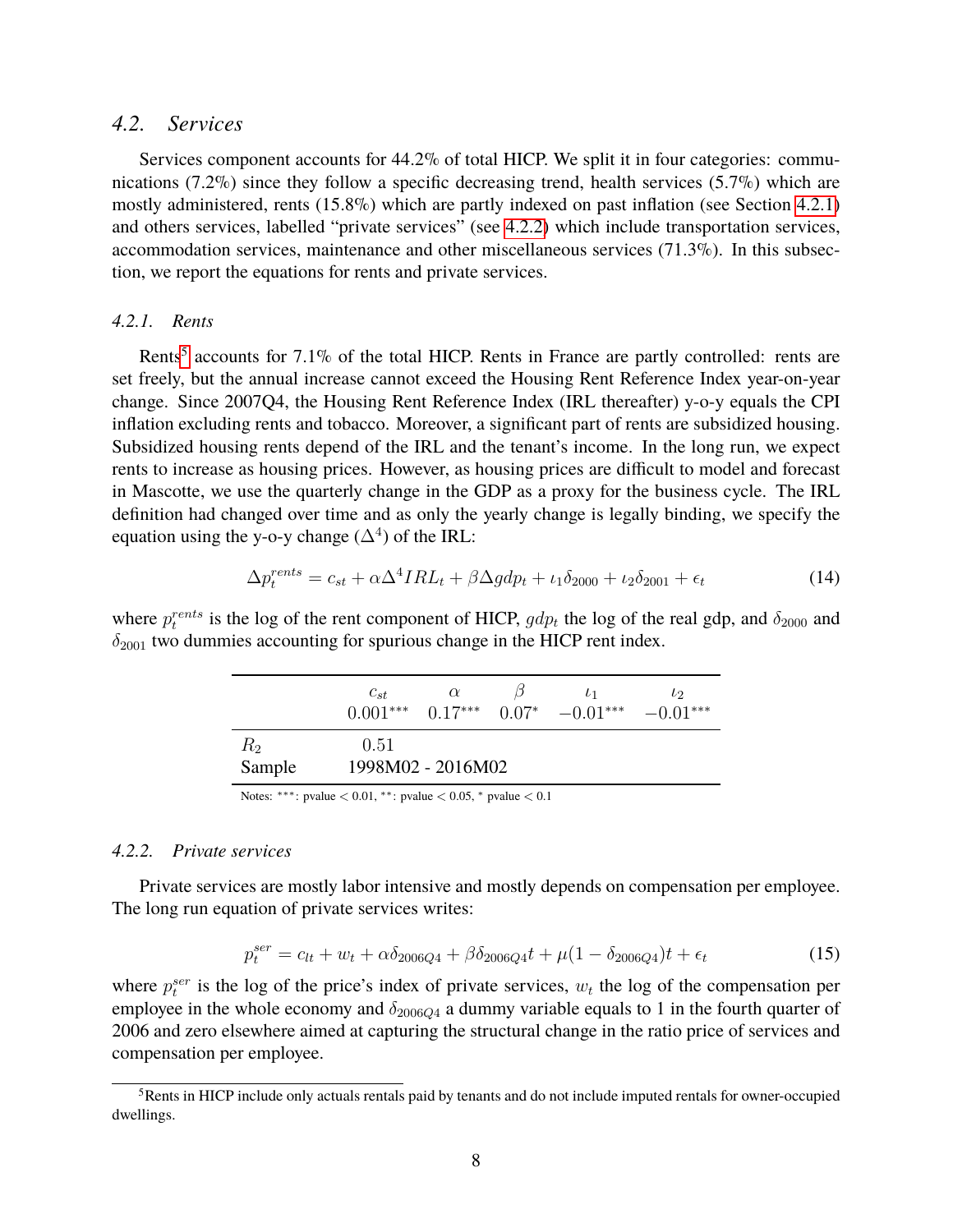|                                                                      | $C_{lt}$ | $\alpha$<br>$2.09^{**}$ 0.07*** | $-0.0011***$ | $\mu$<br>$0.0007*$ |  |  |
|----------------------------------------------------------------------|----------|---------------------------------|--------------|--------------------|--|--|
| $R_2$                                                                | 0.87     |                                 |              |                    |  |  |
| Sample                                                               |          | 1996Q1 - 2014Q4                 |              |                    |  |  |
| Notes: ***: pvalue $< 0.01$ , **: pvalue $< 0.05$ , * pvalue $< 0.1$ |          |                                 |              |                    |  |  |

Fig. 3. Ratio HICP private services and compensation per employee whole economy



In the short run, prices of consumer's services depend on the minimum wage, the unemployment rate and VAT changes. Transportation services by air or by road also depend of crude oil's price:

$$
\Delta p_t^{ser} = c_{st} - \gamma \epsilon_{t-1} + \phi \Delta p_{t-1}^{ser} + \alpha u_{t-2} + \beta_1 \Delta SMIC_t + \beta_2 \Delta SMIC_{t-1} + \chi \Delta P_{t-4}^{brent} + \rho_1 \delta_{tva,2009} + \rho_2 \delta_{tva,2012} + \rho_3 \delta_{tva,2014} + v_t
$$
\n(16)

|       | $c_{st}$                       |                                      | $\varphi$<br>$0.02***$ $0.09***$ $-0.08***$ $-0.12$ $0.05***$ $0.02*$ $6.5e^{-5}$ | $\alpha$ | $\beta_2$ |  |
|-------|--------------------------------|--------------------------------------|-----------------------------------------------------------------------------------|----------|-----------|--|
|       | $\rho_1$                       | $\rho_2$<br>$-0.001$ 0.0003 0.005*** | $\rho_3$                                                                          |          |           |  |
| $R_2$ | 0.55<br>Sample 1998Q1 - 2014Q4 |                                      |                                                                                   |          |           |  |

Notes: \*\*\*: pvalue  $< 0.01$ , \*\*: pvalue  $< 0.05$ , \* pvalue  $< 0.1$ 

With  $u_t$  denotes the unemployment rate,  $SMIC_t$  the minimum wage,  $P_t^{brent}$  the price of Brent in euros, and  $\delta_{TVA}$ , dummies for VAT increases.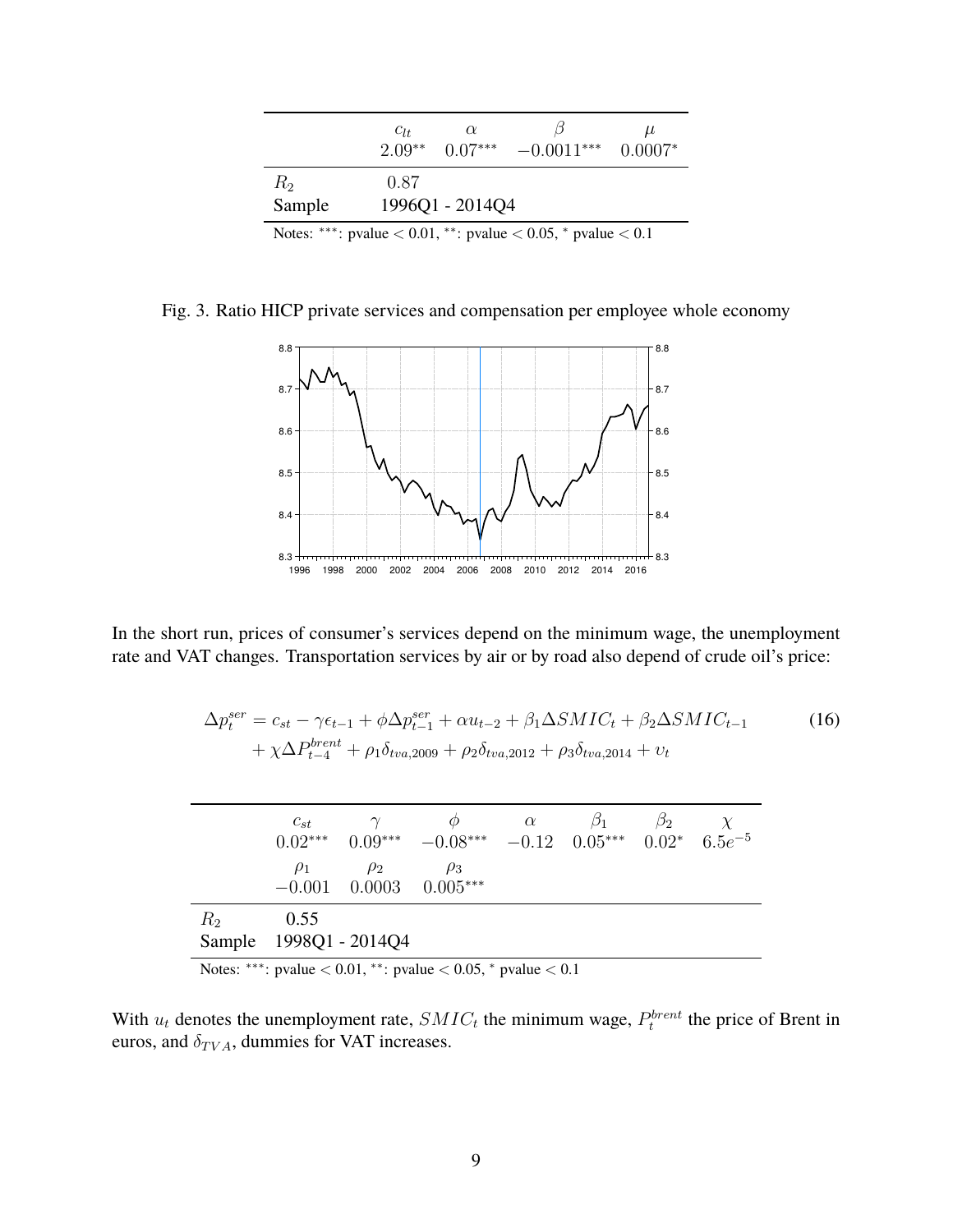

Fig. 4. Econometric contributions - HICP Private services

Fig. 5. HICP private services and simulated

Table [4](#page-12-0) reports the impulse response functions of shocks on exogenous variables. In the long run, the pass-through of wages onto services prices is estimated to be  $100\%$ . A naïve shock on the minimal wage (SMIC) does not have an impact on HICP services in the long-run. However, an increase in the minimal wage is likely to affect compensation per employee since 10.5% of employees in the private sector earn the minimal wage [\(DARES, 2016\)](#page-27-5) and because a hike in the minimal wage spillovers on other wages [\(Cette, Chouard, and Verdugo, 2012\)](#page-27-6). Note that unemployment rate does not appear in the long run equation because it is stationary and therefore not cointegrated with private services index. However, a shock on the unemployment rate has permanent effect on the level on the private services index as it enters in level in the short run equation.

<span id="page-12-0"></span>

| Table 4: Impulse response functions - Services |                |                |                |         |         |         |         |           |  |
|------------------------------------------------|----------------|----------------|----------------|---------|---------|---------|---------|-----------|--|
| Manufactured products (excluding)<br>PP)       | Q <sub>1</sub> | Q <sub>2</sub> | Q <sub>3</sub> | O4      | 1A      | 2A      | 3A      | <b>LT</b> |  |
| $+1\%$ on compensation per employee            | $0.00\,$       | 0.09           | 0.16           | 0.23    | 0.12    | 0.37    | 0.55    | 1.00      |  |
| $+1\%$ on unemployment rate                    | $0.00^{\circ}$ | 0.00           | $-0.13$        | $-0.24$ | $-0.09$ | $-0.47$ | $-0.76$ | $-1.48$   |  |
| $+1\%$ on minimal wage                         | 0.05           | 0.07           | 0.06           | 0.05    | 0.06    | 0.04    | 0.03    | 0.00      |  |
| $+1\%$ on minimal wage + spillover             | 0.05           | 0.07           | 0.07           | 0.08    | 0.07    | 0.12    | 0.16    | 0.26      |  |
| effects                                        |                |                |                |         |         |         |         |           |  |
| $+10 \in \Omega$ on crude oil prices           | (1)(1)         | (1.00)         | 0.00           | 0.00    | 0.00    | 0.05    | (1.04)  | 0.00      |  |

### *4.3. Energy*

Energy accounts for 9.0% of total HICP and is split among three components: petroleum products (52%), electricity (29%) and gas (19%). Gas and electricity are mostly administered prices and are forecasted with a random walk augmented by seasonal adjustments. Petroleum products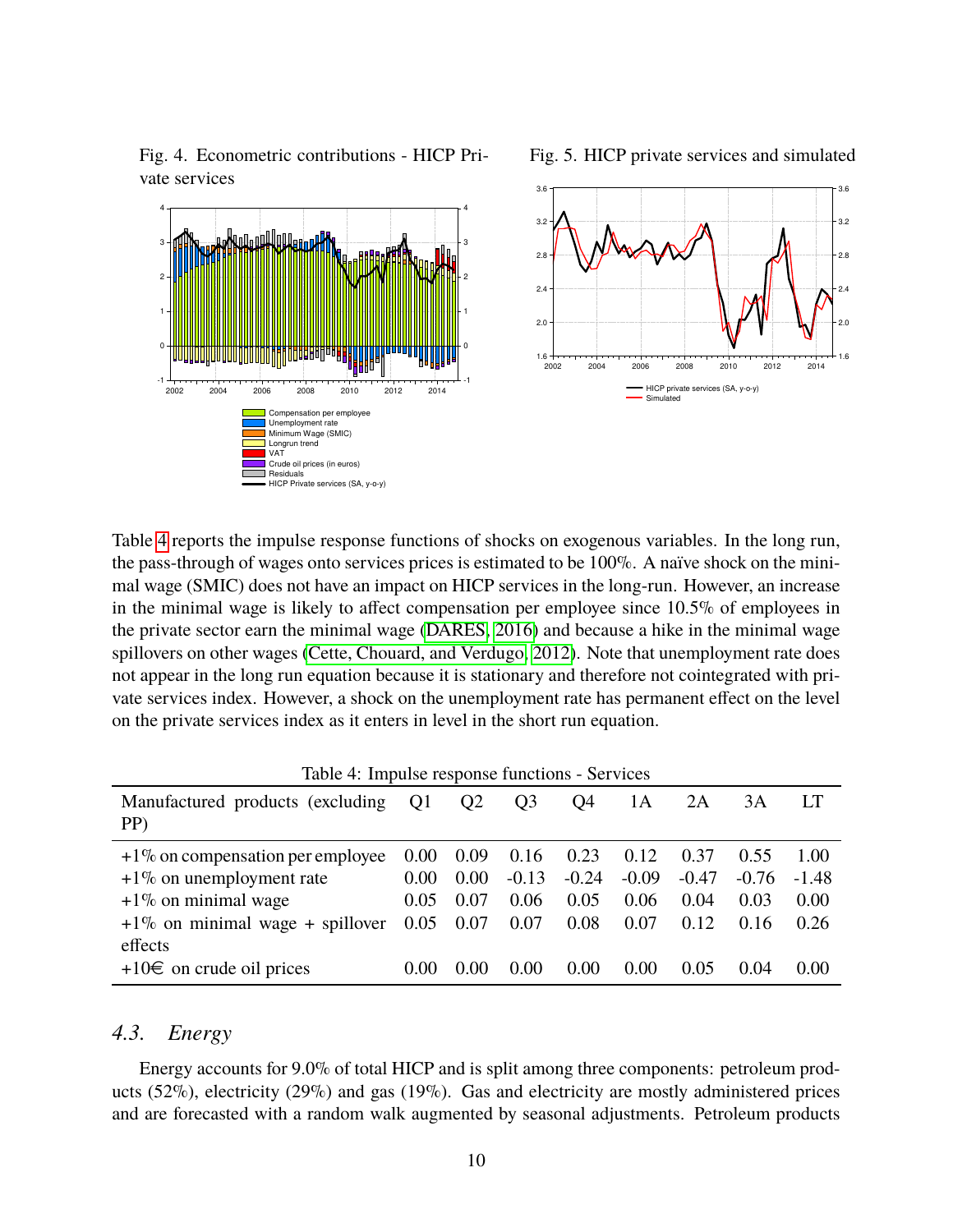are forecasted in a two-step approach. First, refined products' prices, gasoline and diesel, are forecasted using crude oil prices. Then retail prices are forecasted using refined product's prices. We estimate two equations for refined products. The specification is an ECM since refined product's price and crude oil prices are cointegrated. We impose the long-term coefficient to be one as the high competitiveness on the market entails that the pass-through between crude oil prices and refined product's prices is 100%. All estimations are done on level (and not log-level) on monthly data.

The equation for refined products writes:

<span id="page-13-1"></span>
$$
\Delta P_t^{ref} = c_{st} - \gamma (P_{t-1}^{ref} - P_{t-1}^{brent}) + \alpha_1 \Delta P_t^{brent} + \alpha_2 \Delta P_{t-1}^{brent} + \epsilon_t \tag{17}
$$

With  $P_t^{ref}$  $t^{ref}$  the refined product's price and  $P_t^{brent}$  the crude oil price, both in euros. Similarly, we estimate four equations for each retail fuel: diesel, domestic fuel, unleaded gasoline sp95 and unleaded gasoline sp98. The specification is also an ECM with a 1-1 relationship between refined product's prices and retail prices. We also add a trend to captures the steady increase of retail margins.

<span id="page-13-2"></span>
$$
\Delta P_t^{retail,HT} = c_{st} - \gamma (P_{t-1}^{retail,HT} - P_{t-1}^{ref} - \beta t_{t-1}) + \alpha_1 \Delta P_t^{ref} + \alpha_2 \Delta P_{t-1}^{ref} + \epsilon_t \tag{18}
$$

With  $P_t^{retail,HT}$  $t^{retaut,HT}$  the price without tax of retail fuel. Estimations are computed on monthly data, from 1999M01 to 2016M02 (see Appendix [D](#page-33-0) for details). Both equations fit well the data and show that crude oil prices shocks are transmitted quickly onto retail prices. Specifications are in level to account for the fact that production function are Leontief which entails that output's price is linear in inputs' prices and that excise tax dampen the equivalence with a specification in log. The price with tax is obtained by:

$$
P_t^{retail,TTC} = (1 + \tau_t^{VAT})(P_t^{retail,HT} + ticee_t)
$$
\n(19)

With  $P_t^{retail,TTC}$  $t_t^{retail,TTC}$  the price with tax of retail fuel,  $\tau_t^{VAT}$  is the VAT rate and  $ticpe_t$  the level of the excise tax for a given petroleum product. The monthly variation of the index of petroleum products is derived by taking the weighted average of change in retail prices.

$$
\Delta I_t^{pet} = \sum_{i=1}^4 \frac{\omega_i \Delta P_t^{retail,TTC,i}}{P_t^{retail,TTC,i}} \tag{20}
$$

Note that all specifications are in levels, entailing a non-linear relationship between change on the crude oil prices and change of HICP petroleum products subcomponent. Thus, the impact of a shock by  $x\%$  or by y euros on crude oil's prices is non-linearly related to the level of crude oil's prices. Table [5](#page-13-0) reports the impact on HICP petroleum products subcomponent of an increase by 10 euros on the price of crude oil. Table 5 highlights that the transmission to retail prices is done in no more than one quarter.

Table 5: Impact on HICP Petroleum Products (in pp) of a 10 euros shock on the price of crude oil

<span id="page-13-0"></span>

| Crude oil price |     | 01 02 03 |  | Q4 1A 2A 3A LT                          |  |  |
|-----------------|-----|----------|--|-----------------------------------------|--|--|
| 30€             |     |          |  | 7.16 6.97 6.98 7.01 6.96 7.05 7.08 7.09 |  |  |
| $55 \in$        |     |          |  | 6.01 5.84 5.85 5.87 5.84 5.90 5.93 5.94 |  |  |
| 85€             |     |          |  | 5.05 4.90 4.91 4.93 4.90 4.96 4.98 4.99 |  |  |
| $115 \in$       | 437 |          |  | 4.23 4.24 4.26 4.23 4.28 4.30 4.31      |  |  |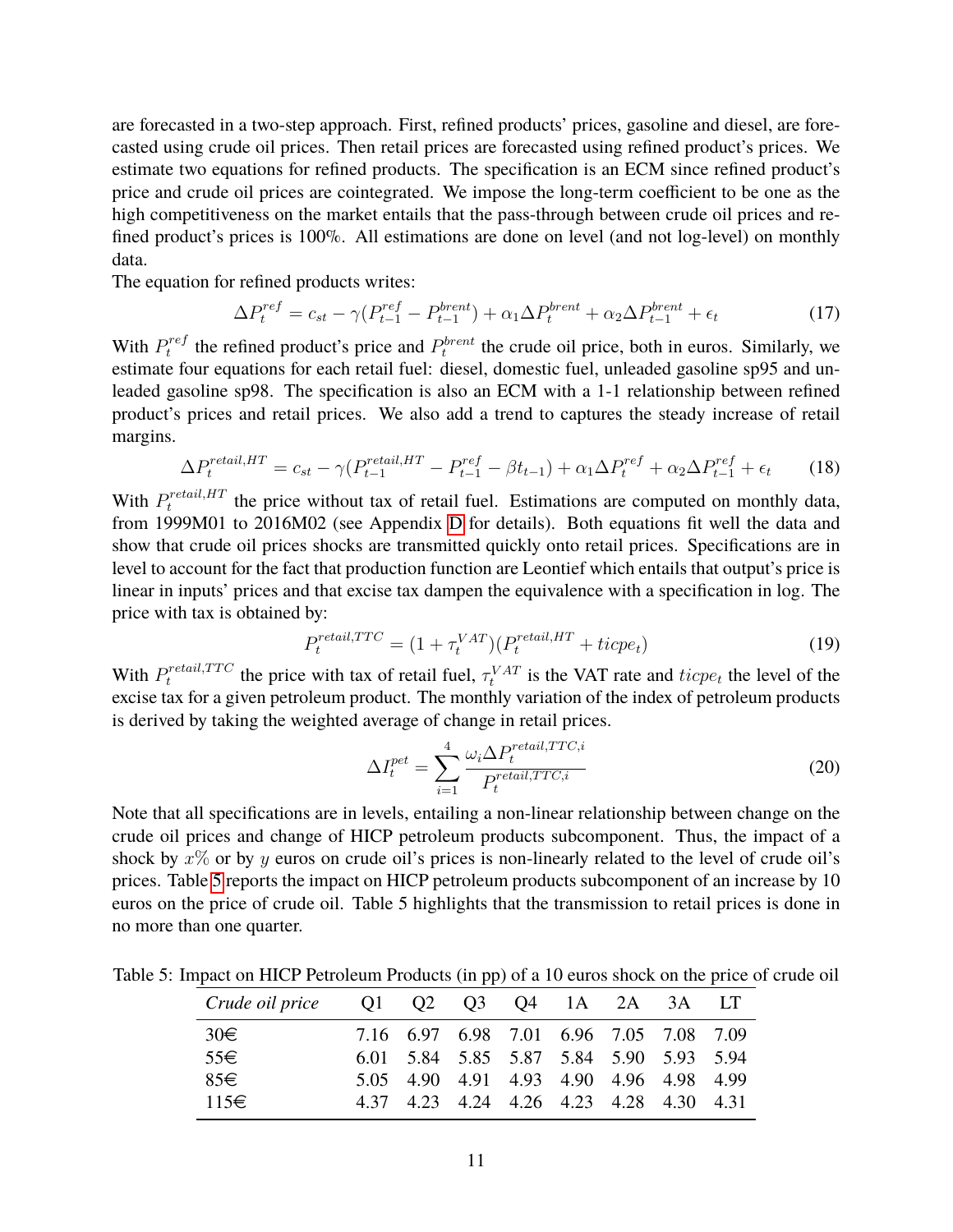### *4.4. Processed food*

Processed food accounts for 12.7% on total HICP and is split between tobacco (21.7%) and other processed food products (cereals, beverages and diaries). Processed food's prices depend on raw materials' prices, labor costs and on regulation. Processed food's prices are highly determined by the retail sector legislation, through the behavior of profit margins as described in Célérier, 2009 and [Askenazy and Weidenfeld, 2007.](#page-27-7) The specification is done in two steps. First, we estimate a production's price in the agri-food sector using farm-gates price and compensation per employee (whole economy) as exogenous variables. Second, we estimate an ECM on HICP processed food, seasonally adjusted using production's price in the agri-food sector, unit labor cost and a trend of the distortion from mass retail market price and prices in small-size shops as exogenous variables. The latter captures the change of the legal framework.

The long-term specification of the production's price in the agri-food sector writes:

|        | $p_t^{prodC1} = c_{lt} + \alpha p_t^{farm} + \beta w_t + \epsilon_t$ |                              |  |  |
|--------|----------------------------------------------------------------------|------------------------------|--|--|
|        | $c_{lt}$ a                                                           | $3.09***$ $0.25***$ $0.14**$ |  |  |
| $R_2$  | 0.93                                                                 |                              |  |  |
| Sample | Notes: ***: pvalue $< 0.01$ , **: pvalue $< 0.05$ , * pvalue $< 0.1$ | 2000Q1 - 2014Q4              |  |  |

with  $p_t^{prodC1}$  $t^{prodC1}$  the log of the production's price in the agri-food sector,  $p_t^{farm}$  $t^{arm}$  the log of farm-gates prices, and  $w_t$  the log of the compensation per employee.

The short term specification writes:

<span id="page-14-0"></span>
$$
\Delta p_t^{prodC1} = c_{st} - \gamma \epsilon_{t-1} + \psi \Delta p_{t-1}^{farm} + v_t \tag{22}
$$

|                   | $c_{st}$                | $\gamma$  | V         |
|-------------------|-------------------------|-----------|-----------|
|                   | $0.002***$              | $0.20***$ | $0.12***$ |
| $R_{2}$<br>Sample | 0.70<br>2000Q1 - 2014Q4 |           |           |

Notes: \*\*\*: pvalue  $< 0.01$ , \*\*: pvalue  $< 0.05$ , \* pvalue  $< 0.1$ 

We then use the production price in the agri-food sector to estimate the ECM for processed food. In the long run, processed food's prices depend of production price, retail costs and on the level of competition. We use production price in the agri-food as a proxy for production price, unit labor cost for retails costs and the ratio between prices in the large-retail sector and the small retail sector to account for change in competition in the retail sector<sup>[6](#page-3-0)</sup>.

<sup>6</sup>The ratio between large-retail sector and small-retail sector is extended over the forecast horizon by a linear trend.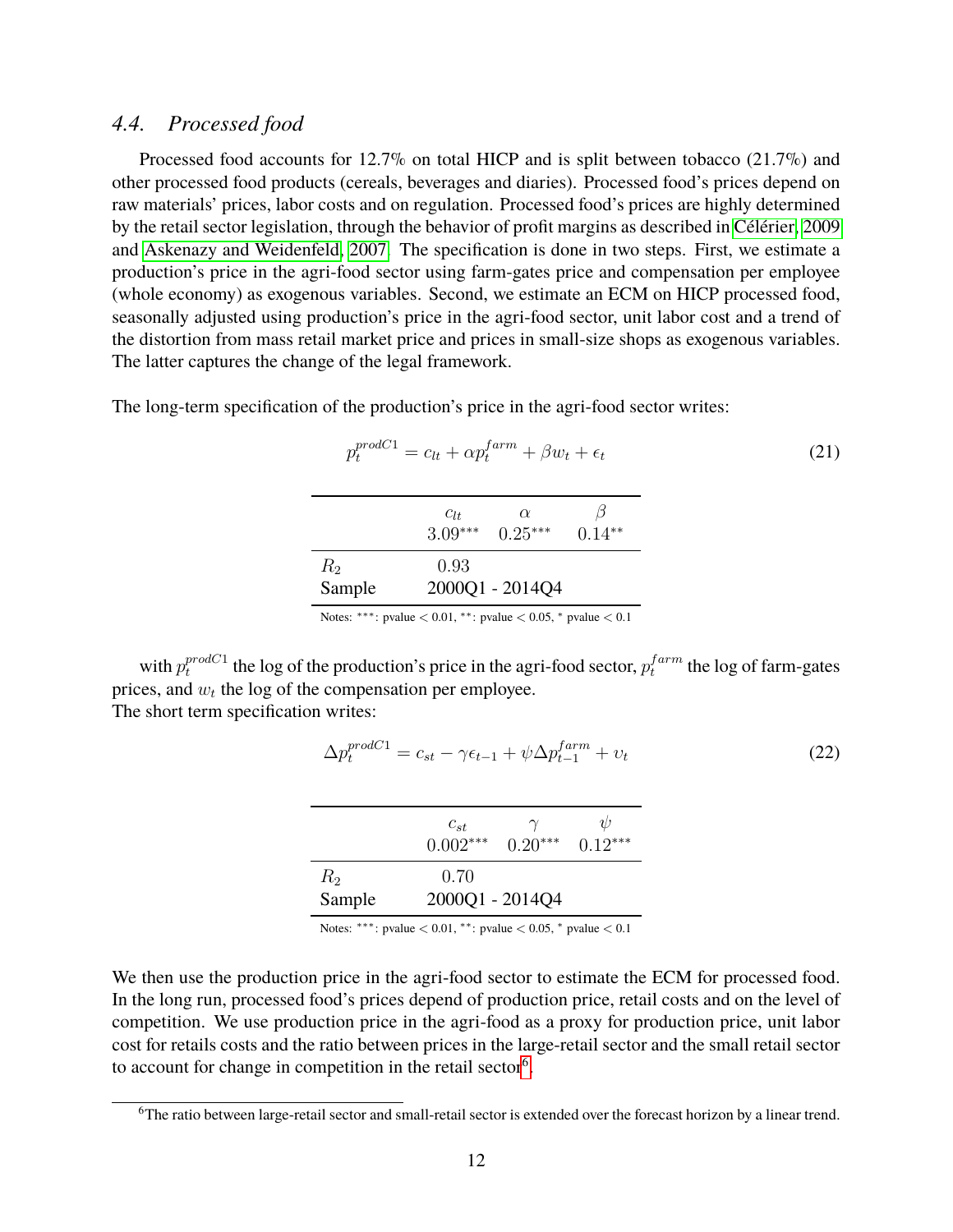$$
p_t^{bht} = c_{lt} + \alpha p_t^{prodC1} + \beta ulc_t + \nu d_{comp,t} + \epsilon_t
$$
\n(23)

With  $p_t^{bht}$  the log of quarterly seasonally adjusted index of processed food excluding tobacco,  $p_t^{prodC1}$ t the log of production price in the agri-food sector,  $ulc_t$  the unit labor cost in the private sector and  $d_{comp,t}$  the log of the ratio between prices in the large retail sector and prices in the small retail sector.

|                                                                           | $C_{lt}$ | $\alpha$<br>$4.94***$ $0.27***$ $0.75***$ |  | $\nu$<br>$0.32*$ |  |  |  |
|---------------------------------------------------------------------------|----------|-------------------------------------------|--|------------------|--|--|--|
| $R_2$                                                                     | 0.98     |                                           |  |                  |  |  |  |
| Sample                                                                    |          | 2000Q1 - 2014Q4                           |  |                  |  |  |  |
| Motors ***; gradua $\geq 0.01$ **; gradua $\geq 0.05$ * gradua $\geq 0.1$ |          |                                           |  |                  |  |  |  |

Notes: ∗∗∗: pvalue < 0.01, ∗∗: pvalue < 0.05, <sup>∗</sup> pvalue < 0.1

In the short run equation, we add a dummy to accounts for the Chatel law,  $d_{chatel,t}$ , which leads to a substantial decrease in the price of processed food in 2007Q1.

$$
\Delta p_t^{bht} = c_{st} - \gamma \epsilon_{t-1} + \chi \Delta p_{t-1}^{bht} + \alpha \Delta p_t^{prodC1} + \beta \Delta ulc_t + \nu d_{chatel, t} + \nu_t \tag{24}
$$

|                 | $c_{st}$                |  | $\alpha$ | $\nu$<br>$4.81e^{-4}$ $0.18***$ $0.47***$ $0.16***$ $0.20*$ $-0.01**$ |
|-----------------|-------------------------|--|----------|-----------------------------------------------------------------------|
| $R_2$<br>Sample | 0.67<br>2000Q1 - 2014Q4 |  |          |                                                                       |

Notes: ∗∗∗: pvalue < 0.01, ∗∗: pvalue < 0.05, <sup>∗</sup> pvalue < 0.1

Fig. 6. Econometric contributions - HICP Processed food





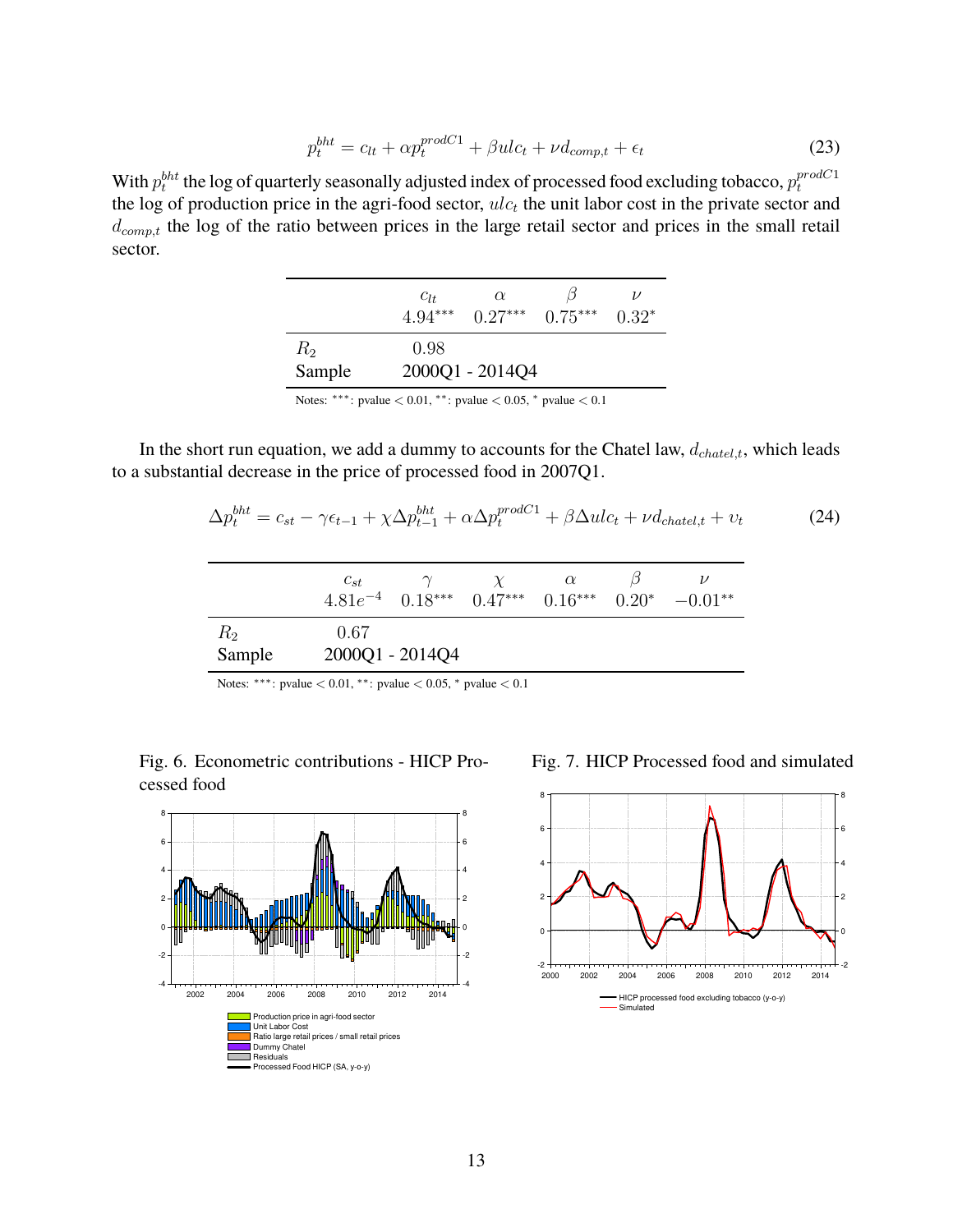Table [6](#page-16-0) reports impulse response functions of shocks on exogenous variables. Both production price and unit labor cost shocks are passed onto consumer prices within two years. Comparatively, farm-gates prices's shocks have a small effect on final consumer prices<sup>[7](#page-3-0)</sup>.

| Table 0. Impulse response functions - I focessed food                                          |                         |      |  |  |                                                                  |  |  |      |  |
|------------------------------------------------------------------------------------------------|-------------------------|------|--|--|------------------------------------------------------------------|--|--|------|--|
| Processed food excluding tobacco                                                               | Q1 Q2 Q3 Q4 1A 2A 3A LT |      |  |  |                                                                  |  |  |      |  |
| $+1\%$ on production price in the agri- 0.16 0.26 0.31 0.32 0.26 0.31 0.28 0.27<br>food sector |                         |      |  |  |                                                                  |  |  |      |  |
| $+1\%$ on farm-gates prices<br>$+1\%$ on unit labor cost                                       | 0.00<br>0.20            | 0.39 |  |  | $0.03$ 0.05 0.06 0.04 0.07 0.07 0.07<br>0.55 0.66 0.45 0.76 0.77 |  |  | 0.75 |  |

<span id="page-16-0"></span>Table 6: Impulse response functions - Processed food

### *4.5. Unprocessed food*

Unprocessed food index accounts for 7.6% of the total HICP and includes fruits (15%), vegetables (22%), meat (51%) and fish (12%). Fruits and vegetables' prices are mostly seasonal and linked to weather, making it difficult to forecast them in the long run. Conversely, meat prices are linked to international food prices. In the long run, the seasonally adjusted unprocessed food index is cointegrated with meat international food prices. The long run equation writes:

$$
p_t^a = c_{lt} + \alpha p_t^{meat} + \epsilon_t \tag{25}
$$

with  $p_t^a$  the log of the monthly seasonally-adjusted unprocessed food HICP,  $p_t^{meat}$  the log of meat on international food markets.

|                          | $C_{lt}$<br>$2.01***$     | $\alpha$<br>$0.52***$ |  |
|--------------------------|---------------------------|-----------------------|--|
| R <sub>2</sub><br>Sample | 0.91<br>1998M01 - 2016M02 |                       |  |

Notes: \*\*\*: pvalue  $< 0.01$ , \*\*: pvalue  $< 0.05$ , \* pvalue  $< 0.1$ 

The short run equation writes:

$$
\Delta p_t^a = c_{st} - \gamma \epsilon_{t-1} + \alpha \Delta p_t^{meat} + \chi_1 \Delta p_{t-1}^a + \chi_2 \Delta p_{t-2}^a + v_t \tag{26}
$$

|                                                                      | $c_{st}$<br>$(6.10^{-4})$ *** $0.02$ *** $0.77$ *** $-0.18$ *** $0.02$ * |  | $X_1$ | X <sub>2</sub> | $\alpha$ |  |  |  |
|----------------------------------------------------------------------|--------------------------------------------------------------------------|--|-------|----------------|----------|--|--|--|
| $R_2$<br>Sample                                                      | (0.51)<br>1998M02 - 2016M02                                              |  |       |                |          |  |  |  |
| Notes: ***: pvalue $< 0.01$ , **: pvalue $< 0.05$ , * pvalue $< 0.1$ |                                                                          |  |       |                |          |  |  |  |

<sup>7</sup>Between 2000Q1 and 2014Q4, the average quaterly change is  $1.00\%$  in farm-gates prices and 0.39% in labor costs.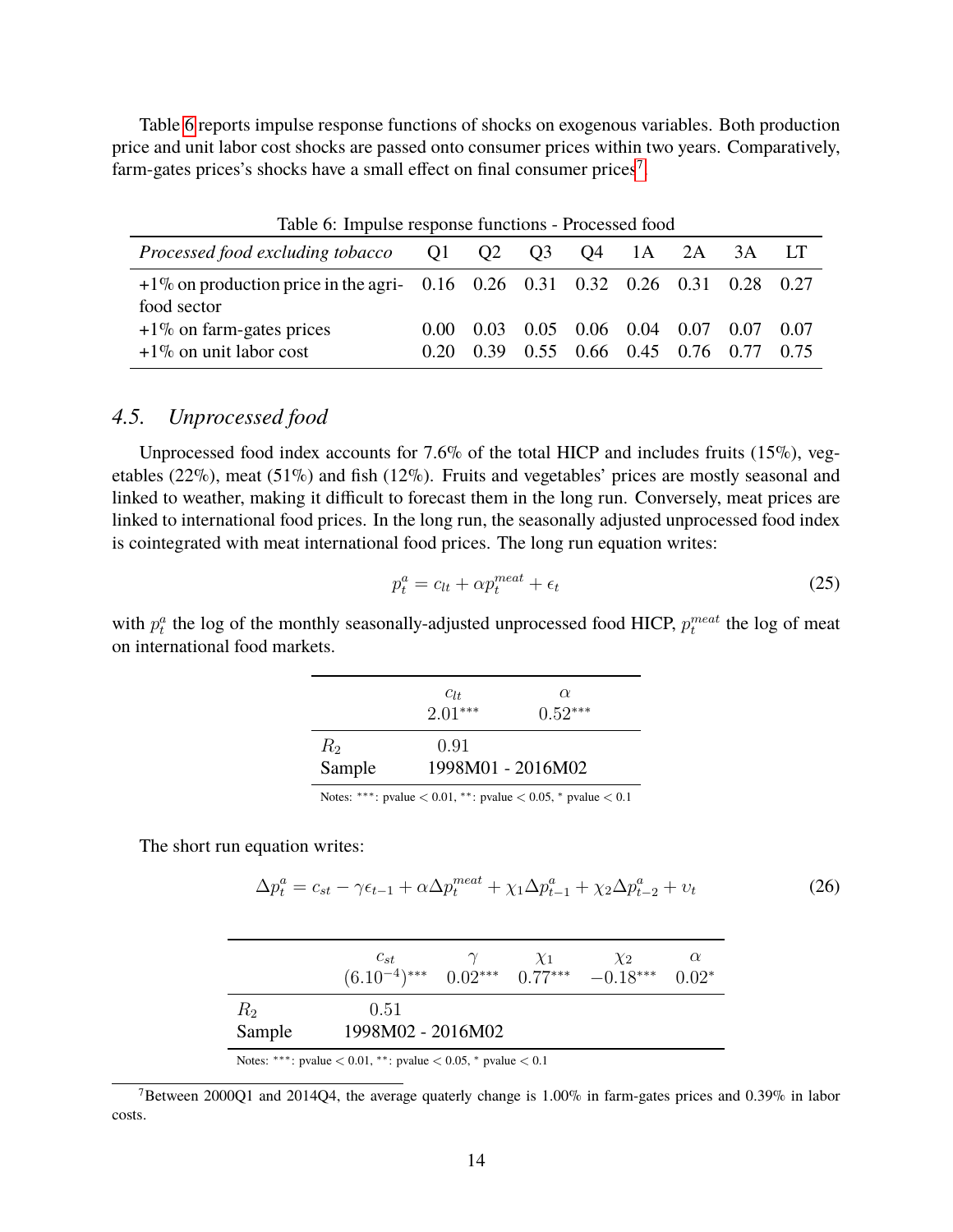The goodness of fit of the equation is relatively poor as half of the unprocessed food index is composed by fruits and vegetables prices whose prices are highly unpredictable. Table [7](#page-17-1) reports the impact on unprocessed food of a shock on meat prices. An increase by 1% of meat prices induces an increase by 0.52% of HICP unprocessed food, in line with the weight of meat inside the HICP subcomponent.

<span id="page-17-1"></span>

| Table 7: Impulse response functions - Processed food |  |  |  |  |                                                         |  |  |  |  |
|------------------------------------------------------|--|--|--|--|---------------------------------------------------------|--|--|--|--|
| Unprocessed food<br>Q1 Q2 Q3 Q4 1A 2A 3A LT          |  |  |  |  |                                                         |  |  |  |  |
| $+1\%$ on meat                                       |  |  |  |  | $0.06$ $0.12$ $0.17$ $0.21$ $0.12$ $0.28$ $0.38$ $0.52$ |  |  |  |  |

#### *4.6. Administered prices*

Administered prices are sub-indexes that are not modelled with an explicit equation. Table [8](#page-17-2) lists all the administered prices in the model. Tobacco is assumed to follow a random walk augmented with legal announcements. Pharmaceutical products are assumed to follow a declining trend adjusted by the savings announced in the social security budget act. Electricity, a semiadministered price , is assumed to follow a seasonal pattern in the medium run. In the short run, the forecast follows legal announcements. Gas is also a semi-administered price and is assumed to follow a seasonal pattern. Communications is no longer an administered price but has been falling from 1996 to 2013 and are stable from 2013 and are thus assumed to follow a random walk.

<span id="page-17-2"></span>

| Table 8: Administered prices |          |  |  |  |  |  |
|------------------------------|----------|--|--|--|--|--|
| Tobacco                      | 2.20%    |  |  |  |  |  |
| Pharmaceutical products      | $2.00\%$ |  |  |  |  |  |
| Electricity                  | 2.60%    |  |  |  |  |  |
| Gas and others               | $1.80\%$ |  |  |  |  |  |
| Communications               | 3.20%    |  |  |  |  |  |
| <b>Heath services</b>        | $2.50\%$ |  |  |  |  |  |
| Total                        | 14.30%   |  |  |  |  |  |

## <span id="page-17-0"></span>**5. Inspecting the mechanisms**

In this section, we discuss how the model can capture the transmission of shocks into inflation. We estimate the pass-through of global shocks in components of domestic HICP components. In particular, building upon what is done among the Eurosystem, we do four standardized shocks: a shock on the national exchange rate, a shock on the dollar euro exchange rate, a shock on the price of crude oil and a shock in wages. Each shock is instantaneous and permanent, no transitory period and no return to baseline are assumed. Most of the exogenous variables are drawn from the macroeconomic model for French economy, Mascotte, and from a set of common variables used during the Eurosystem macroeconomic forecasting exercises (oil prices, exchange rates). These variables are likely to be affected by global shocks hitting the economy. Therefore, we use basic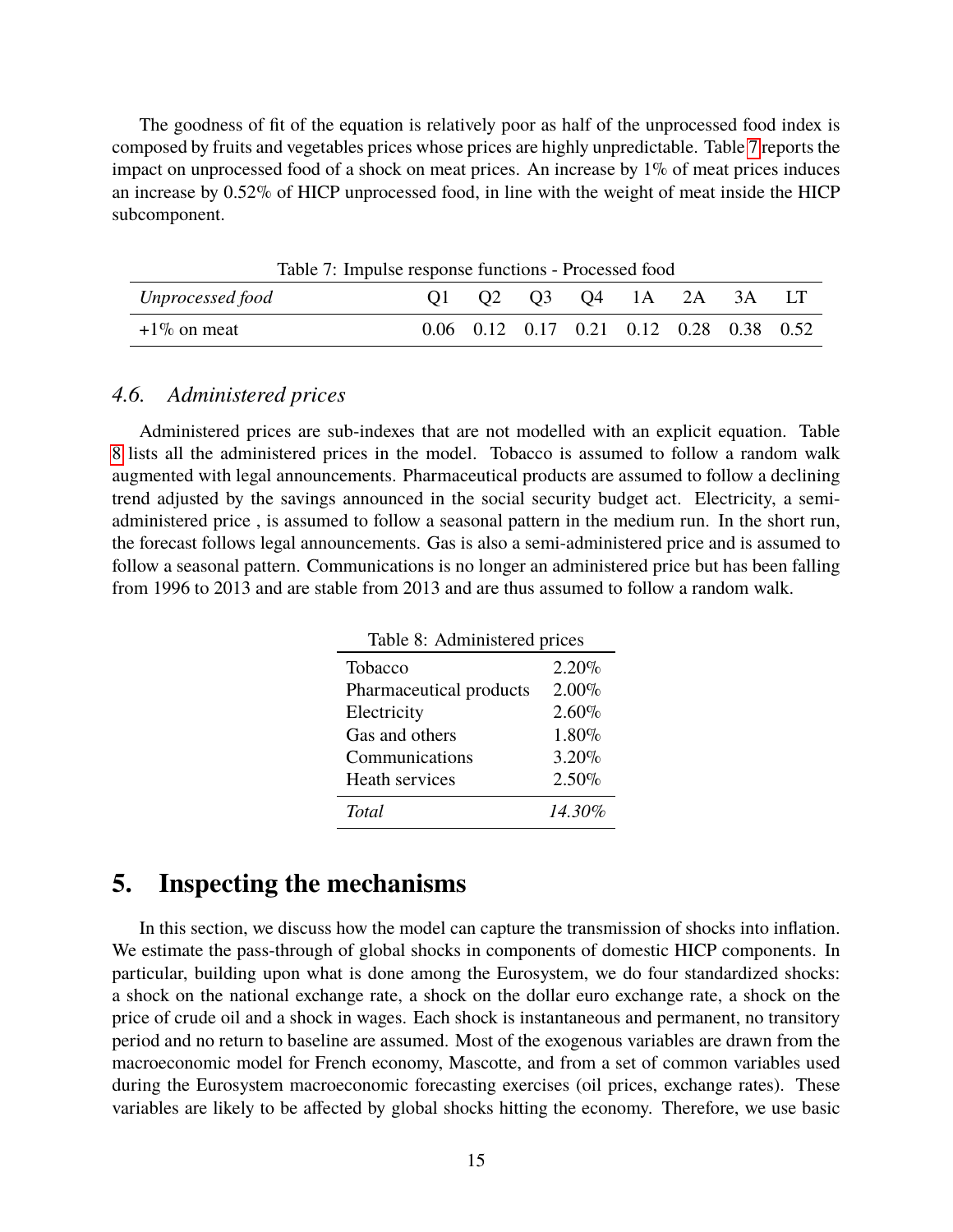model elasticities (BMEs) from Mascotte and additional equations on top of the model equations. However, we do not model feedback effects on prices of increases in wages and rents. These effects are lower that the BMEs computed for the same shocks using Mascotte which incorporate indirect and second round effects.

#### *5.1. National exchange rate excluding dollar shock*

In this section, we assess how the model can seize the transmission into HICP component of a shock on the national effective exchange rate by 5% excluding dollar. This exercise aims at capturing the first round effects of the shock without second round effects. A shock on the national effective exchange rate impacts domestic inflation through import prices. The variables likely to be affected by the euro-exchange rate excluding dollar are:

- Import prices excluding energy in the manufactured products equation.
- Farm gates prices in the processed food equation.

Prices of imported goods excluding energy are taken from Mascotte. In order to model the impact of exchange rate shock on import prices through Mascotte equations, we use Mascotte's impulse response functions (see Figure [8\)](#page-18-0). As exchange rate is not directly modelled in Mascotte, we use Mascotte's Basic Model Elasticities for a shock on the competitor's prices on the export side.



<span id="page-18-0"></span>Fig. 8. Transmission of exchange price shocks

#### *5.1.1. Modelling farm gates prices*

Farm gates prices are taken from the set of Eurosystem assumptions for which we do not have any assessments of the pass-through of exchange rate. Farm gates prices are impacted by changes in commodities prices, changes in the exchange rate and changes in foreign demand for French goods and services. We estimate the following equation of farm-gates prices:

<span id="page-18-1"></span>
$$
\Delta p_t^{farm} = \alpha \Delta p_{t-1}^{farm} + \beta \Delta X_{t-2}^{comm} + \gamma \Delta \log EER_t + \nu \Delta Y_t^{world} + \nu \Delta P_{t-3}^{breats} + \eta \delta_{2007Q3} + \epsilon_t
$$
 (27)

Where  $p_{farm}$  is the log of farm-gates prices,  $X_t^{comm}$  an index of imported food commodities' prices in foreign currencies in log $^8$  $^8$ ,  $Y_t^{world}$  foreign demand for French goods and services (in log), $P_t^{brents}$ 

<sup>8</sup>The time series is published by Insee.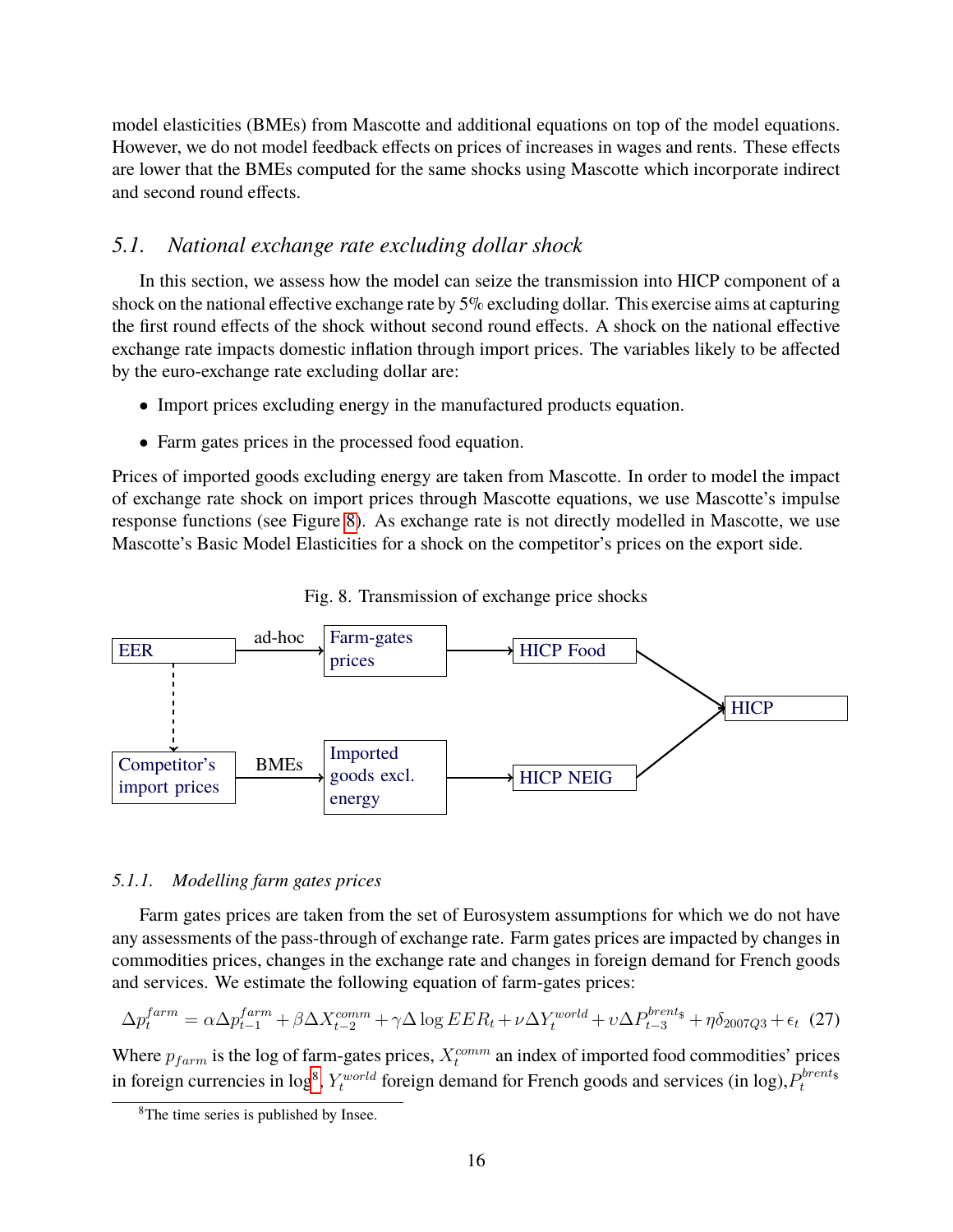the price of crude oil Brent in dollars,  $EER_t$  the weighted effective exchange rate against the 38 currencies of France's most important trading partners and  $\delta_{2007Q3}$  a dummy equal to 1 in the third quarter of 2007.

| 0.55<br>$R_{2}$<br>1998Q3 - 2015Q4<br>Sample | $\alpha$ |  | $0.28^{**}$ $0.20^{***}$ $0.43^{***}$ $0.36^{*}$ $0.001^{**}$ $0.12^{***}$ |  |
|----------------------------------------------|----------|--|----------------------------------------------------------------------------|--|
|                                              |          |  |                                                                            |  |
|                                              |          |  |                                                                            |  |

Notes: \*\*\*: pvalue  $< 0.01$ , \*\*: pvalue  $< 0.05$ , \* pvalue  $< 0.1$ 

#### *5.1.2. Impulse response functions*

Table [9](#page-19-0) reports the impacts derived from equations [\(11\)](#page-8-0), [\(22\)](#page-14-0), [\(27\)](#page-18-1) of a 5% appreciation of the effective exchange rate excluding the dollar on the HICP. Most of the impact stems from manufactured goods which prices would increase by 1.27pp after a 5% appreciation of the effective exchange rate.

<span id="page-19-0"></span>Table 9: Elasticities to a shock on the effective exchange rate by 5%

|                                                            | $10 -$            |                          | 4Q 8Q 12Q Long term |
|------------------------------------------------------------|-------------------|--------------------------|---------------------|
| Processed Food excl. t. $(10.4\%)$                         | 0.00 <sub>1</sub> | $-0.15$ $-0.19$ $-0.19$  | $-0.19$             |
| Manufactured goods excl. PP (24.6%) 0.00 -0.42 -0.96 -1.27 |                   |                          | $-1.67$             |
| <b>Total HICP</b>                                          |                   | $0.00 -0.12 -0.26 -0.33$ | $-0.43$             |
| HICP excluding energy                                      | $0.00^{\circ}$    | $-0.13 - 0.28 - 0.36$    | $-0.47$             |
| HICP excluding food and energy                             | $0.00 -$          | $-0.15$ $-0.33$ $-0.44$  | $-0.58$             |

### *5.2. Oil price shock*

In this section, we compute a 10 euros shock on crude oil price.

In our model, oil prices are explicitly taken into account in petroleum products equation for gasoline and diesel as well as in private services equations. However, an oil price shock is also likely to affect food and manufactured products components through an increase in the intermediate consumption along the production line. Imported goods are impacted by changes in the international environment by changes in prices of import of competitors. Competitors's prices on the import side is the index of prices of exported goods by France competitors on foreign markets weighted by the weight of each country in France import structure. It is used as a proxy for the aggregate price of imported goods. Indeed, an increase in crude oil prices impacts competitors's prices on the import side. We use equation [\(27\)](#page-18-1) to model the impact of a shock on crude oil price on farm gates prices and we estimate an equation of competitor's prices on the import side to get the impact through on imported goods (see Figure [9\)](#page-20-0).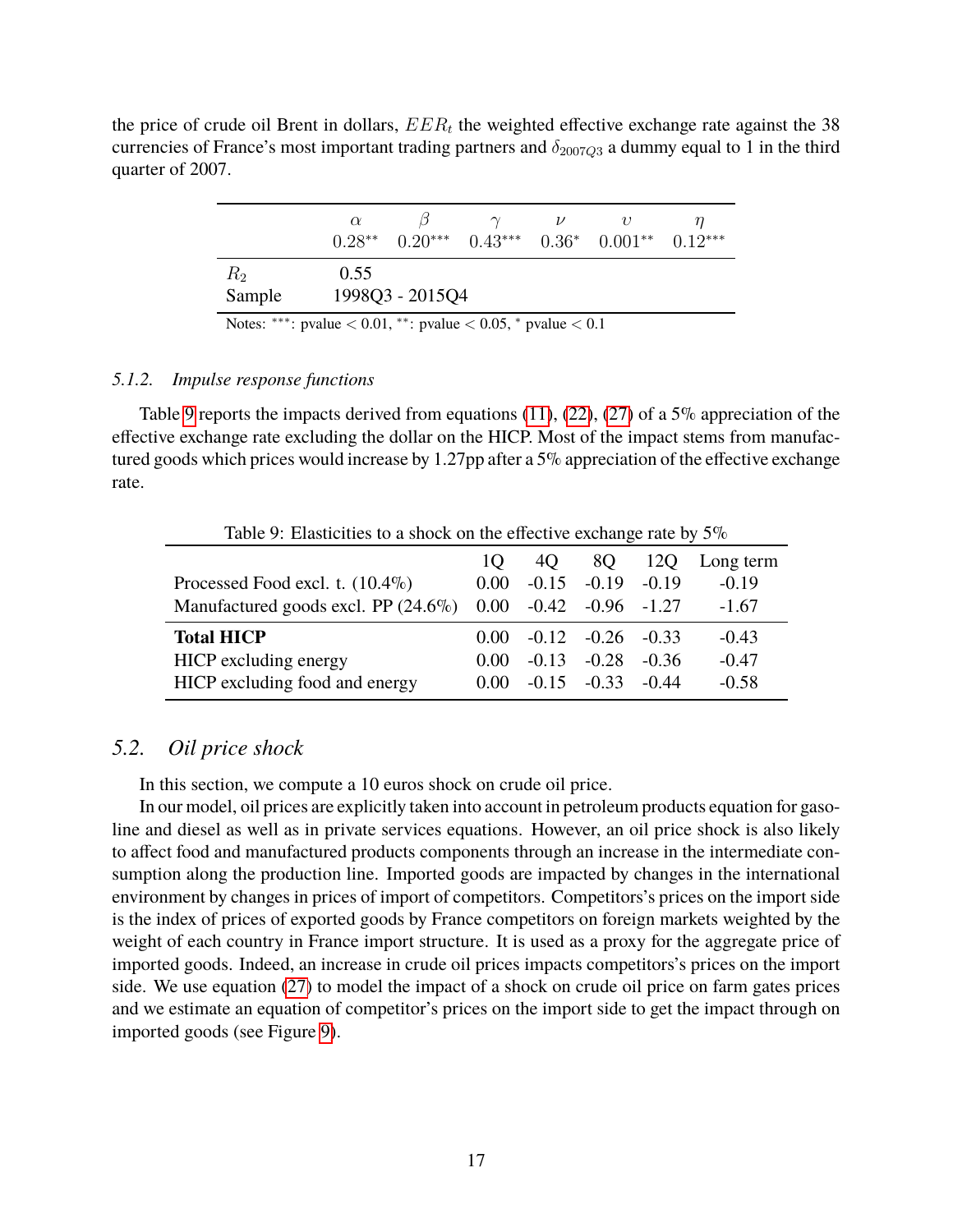#### <span id="page-20-0"></span>Fig. 9. Transmission of Brent's price shock onto HICP



#### *5.2.1. Modelling competitor's prices on the import side*

Competitor's prices on the import side depends of crude oil prices, exchange rate, foreign demand and food commodities prices. We estimate the following equation:

$$
\Delta p_t^{cmd} = \alpha \Delta p_{t-1}^{cmd} + \beta \Delta \log EER_t + \nu \Delta Y_t^{world} + \nu \Delta P_t^{brents} + \gamma \Delta X_t^{comm} + \epsilon_t \tag{28}
$$

Where  $p_t^{cmd}$  is the log of quarterly inflation of competitor's import prices,  $X_t^{comm}$  an index of imported food commodities' prices in foreign currencies in  $\log^9$  $\log^9$  ,  $Y_t^{world}$  foreign demand for French goods and services (in log),  $P_t^{brents}$  the price of crude oil Brent in dollars and  $EER_t$  the weighted effective exchange rate against the 38 currencies of France's most important trading partners.

|                   | $\alpha$ | $0.12^{**}$ $0.97^{***}$ $0.21^{***}$ | $0.0003^*$ $0.05^{***}$ |  |
|-------------------|----------|---------------------------------------|-------------------------|--|
| $R_{2}$<br>Sample | 0.92     | 1996Q1 - 2014Q4                       |                         |  |

Notes: \*\*\*: pvalue  $< 0.01$ , \*\*: pvalue  $< 0.05$ , \* pvalue  $< 0.1$ 

Competitor's import prices denominated in euro are highly correlated to the effective exchange rate. The coefficient of crude oil prices is relatively small but highly significant and large movement in crude oil prices impacts competitor's import prices (Figure [10\)](#page-21-0).

We find that a shock by 10 euros on crude oil prices leads to an increase by 0.38pp of the competitor's prices on the import side. As transmission's delay is short, most of the pass-through

<sup>&</sup>lt;sup>9</sup>The time series is published by Insee.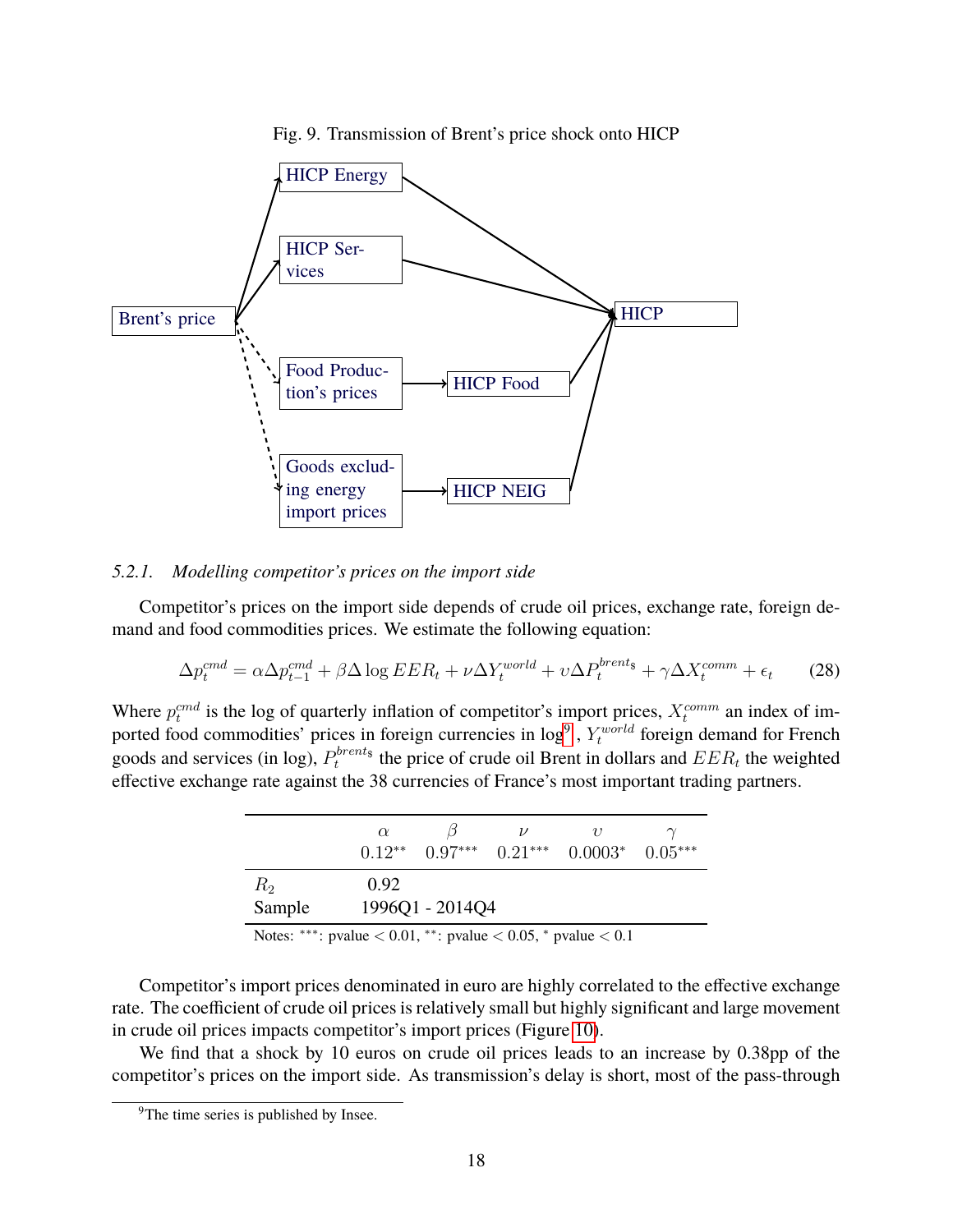is achieved during the first year (Figure [11\)](#page-21-1). The impact of competitor's price on import prices is done using the basic model elasticities of the macroeconomic model Mascotte.



<span id="page-21-0"></span>Fig. 10. Econometric contributions to competitor's prices on the import side dynamics



<span id="page-21-1"></span>Fig. 11. Impact of a 10 euros shock on oil prices

#### *5.2.2. Impulse response functions*

Direct effects of an oil price shock are computed using the impulse response functions of energy and services components. Due to excise tax and specification in level, the impact of a shock on crude oil barrel's price on retail oil price depends of the level of the crude oil barrel's price. Shocks are done for a barrel at 30, 55 and 85 euros. Conversely, the services inflation equation's specification is independent of the price level.

Indirect effects through food production are computed using equation [\(27\)](#page-18-1). A 10 euros shock on crude oil price leads to an increase by 1.42pp of farm gate prices and eventually of an increase by 0.10pp of processed food prices.

Table [10](#page-22-0) reports elasticities for a 10 euros increase of crude oil prices from the price level of 55 euros. Most of the impact stems from the energy component. Indirect effects through services and manufactured goods are much lower because transmission of shocks along the production line is slow and spread out. Consequently, total effects (0.31pp) are lower than impacts derived from accounting identities (0.50pp). We compare these results with the estimation derived from a rule of thumb for a 10 euros shock, using the following accounting identities:

$$
P^C = \frac{O}{C}P^O + \frac{Z}{C}P^Z
$$
\n<sup>(29)</sup>

where  $P^C$  is HICP, O the domestic consumption of petroleum products,  $P^O$  the price of Brent, C the household final consumption expenditure and  $Z$  the household final consumption expenditure of goods and services excluding oil. Differentiating with respect to price of oil, we get:

$$
\frac{\Delta P^C}{P^C} = \frac{O \Delta P^O}{C P^C} \tag{30}
$$

We assume that  $\frac{O}{C}$  is independent of oil prices and that pass-through is 100% in the medium run. An implicit assumption is domestic consumption of oil equals the oil's consumption by households.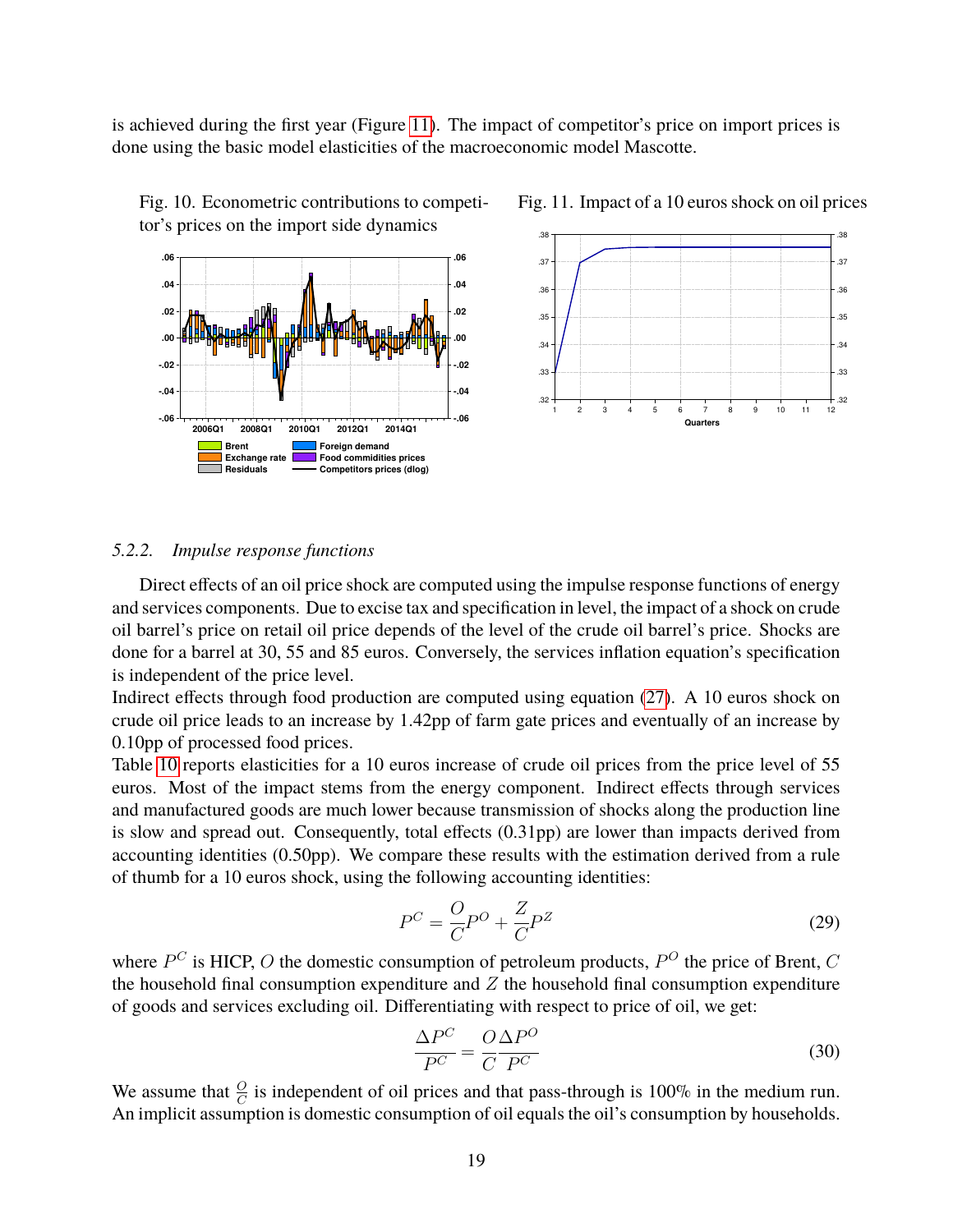Given that household final consumption expenditure is 1070 billion of euros in 2013 and domestic consumption of oil products is 554 million of barrel, we find that  $\frac{O}{C} = 0.05$ , implying that an oil price shock of 10 euros leads to an increase by 0.5pp of headline HICP.

<span id="page-22-0"></span>

| 10                                          | 4O   | 8Q   | 12Q  | Long term |
|---------------------------------------------|------|------|------|-----------|
| 0.00                                        | 0.00 | 0.09 | 0.10 | 0.10      |
| Manufactured goods excl. PP (24.6%)<br>0.00 | 0.03 | 0.08 | 0.10 | 0.13      |
| 2.98                                        | 2.99 | 2.99 | 2.99 | 2.99      |
| 0.00                                        | 0.00 | 0.05 | 0.03 | 0.00      |
| 0.27                                        | 0.28 | 0.30 | 0.30 | 0.31      |
| (0.00)                                      | 0.01 | 0.03 | 0.04 | 0.05      |
| (0.00)                                      | 0.01 | 0.03 | 0.04 | 0.05      |
|                                             |      |      |      |           |

### *5.3. US Dollar exchange rate shock*

In this sub-section, we implement a permanent shock by 10% on the US dollar / euro exchange rate. As the US dollar / euro exchange rate is not explicitly modelled in any equations, the exercise is a linear combination of a shock on the national effective exchange rate and a shock on crude oil prices denominated in euro (see Figure [12\)](#page-22-1).

<span id="page-22-1"></span>Fig. 12. Transmission of a shock on the US dollar euro exchange rate



\*EER38 is the weighted effective exchange rate against the 38 currencies of France's most important trading partners.

An increase by 10% of the US dollar euro exchange rate leads to an increase by 7.3% of the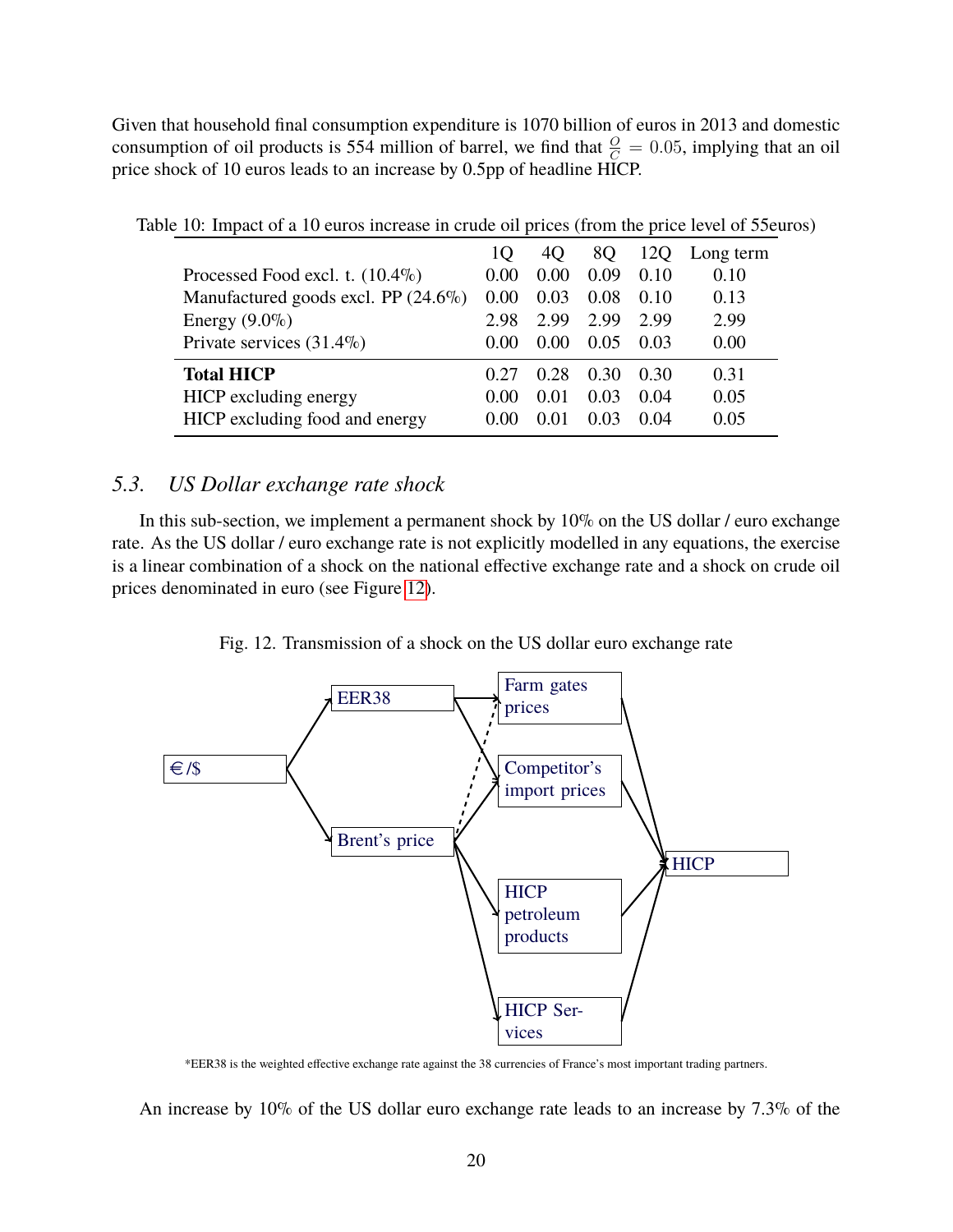national exchange rate and a decrease by 10% of the crude oil prices. Since crude oil elasticities depend on the price level of crude oil, we report here the results for a barrel at 55 euros.

| Table 11: Impact of a 10% appreciation of the US dollar/euro exchange rate |         |         |         |         |           |  |
|----------------------------------------------------------------------------|---------|---------|---------|---------|-----------|--|
|                                                                            | 10      | 40      | 8Q      | 12O     | Long term |  |
| Processed Food excl. t. $(10.4\%)$                                         | 0.00    | $-0.02$ | $-0.08$ | $-0.08$ | $-0.08$   |  |
| Manufactured goods excl. PP $(24.6\%)$                                     | 0.00    | $-0.08$ | $-0.19$ | $-0.26$ | $-0.34$   |  |
| Energy $(9.0\%)$                                                           | $-1.64$ | $-1.64$ | $-1.65$ | $-1.65$ | $-1.65$   |  |
| Private services $(31.4\%)$                                                | 0.00    | 0.00    | $-0.02$ | $-0.02$ | $-0.02$   |  |
| <b>Total HICP</b>                                                          | $-0.15$ | $-0.17$ | $-0.21$ | $-0.23$ | $-0.23$   |  |
| HICP excluding energy                                                      | 0.00    | $-0.03$ | $-0.08$ | $-0.10$ | $-0.10$   |  |
| HICP excluding food and energy                                             | 0.00    | $-0.03$ | $-0.09$ | $-0.11$ | $-0.11$   |  |

<span id="page-23-0"></span>Table 11: Impact of a 10% appreciation of the US dollar/euro exchange rate

Notes: Crude oil price level is set at 55 euros

Table [11](#page-23-0) reports the estimation of the pass-through of a 10% appreciation of the US dollar / euro exchange rate on HICP sub-components with the crude oil price set at 55 euros. Most of the impacts stems from the energy subcomponent through the induced decrease of crude oil price. Impact on manufactured goods prices is also substantial and arise from the decrease of competitors's prices on the import side.

#### *5.4. Wages shock*

In this subsection, we implement a permanent shock by 1% on wages. The model does not specify a wage equation and does not provide a complete wage price setting. Inflation model uses four different measures of wages: compensation per head, wages per head in the private sector only, the legal minimum wage (SMIC) and unit labor cost. We assume that real variables are not affected by changes in prices: real output and productivity do not react to a change in prices. We also assume that public sector wages remain constant. Conversely, we assume that the legal minimum wage is also increased by 1% (see Figure [13\)](#page-24-0). Eventually, this boils down to assume that all the measures of wages throughout the model, either nominal or real, are increased by 1%.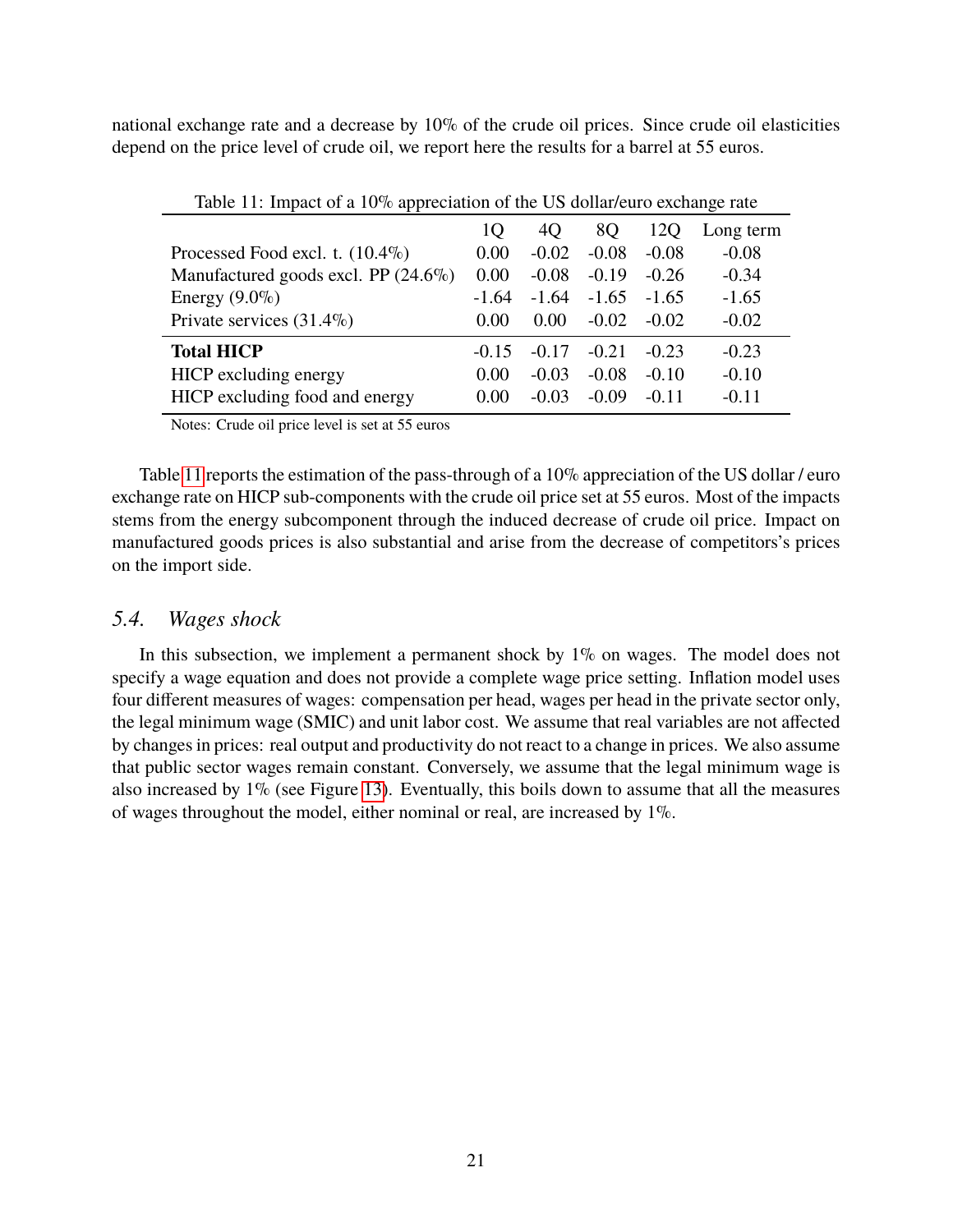

<span id="page-24-0"></span>Fig. 13. Transmission of a wage shock on HICP

Without backwash-effects of wages on prices (second round effects), a 1% increase of wages entails an increase of headline HICP by 0.41%. Table [12](#page-24-1) details the first round effects by components. Most of the impact stems from the services component since services' prices are anchored to nominal wages in the long run equation. A 1% increase in wages ultimately leads to an increase by 1% of services' prices. The minimum wage has no long run effects as it appears solely as a short run term in the equation. The impact through manufactured products and unprocessed food goes through the unit labor cost channel. In the long run, the pass-through of wages to processed food prices is 80%, reflecting the intuition that processed food prices are labor-intensive. The long term reaction to a wage shock also highlights that the model is not designed as a general equilibrium model: in the long run, an increase by 1% of wages does not entail a 1% increase in prices. This is explained by the fact that the processed food and manufactured goods components are not anchored to nominal wages while administrative prices, the energy and unprocessed foods components are not linked to nominal wages.

<span id="page-24-1"></span>

| Table 12: First round effects of wage shocks |      |                             |  |  |      |  |
|----------------------------------------------|------|-----------------------------|--|--|------|--|
| 1Q 4Q 8Q 12Q Long term                       |      |                             |  |  |      |  |
| Processed Food excl. t. $(10.4\%)$           | 0.20 | 0.68 0.81 0.80              |  |  | 0.79 |  |
| Manufactured goods excl. PP $(24.6\%)$       |      | $0.44$ $0.49$ $0.44$ $0.41$ |  |  | 0.39 |  |
| Private services $(31.4\%)$                  |      | $0.05$ $0.28$ $0.49$ $0.63$ |  |  | 1.00 |  |
| <b>Total HICP</b>                            |      | 0.14 0.26 0.31 0.33         |  |  | 0.41 |  |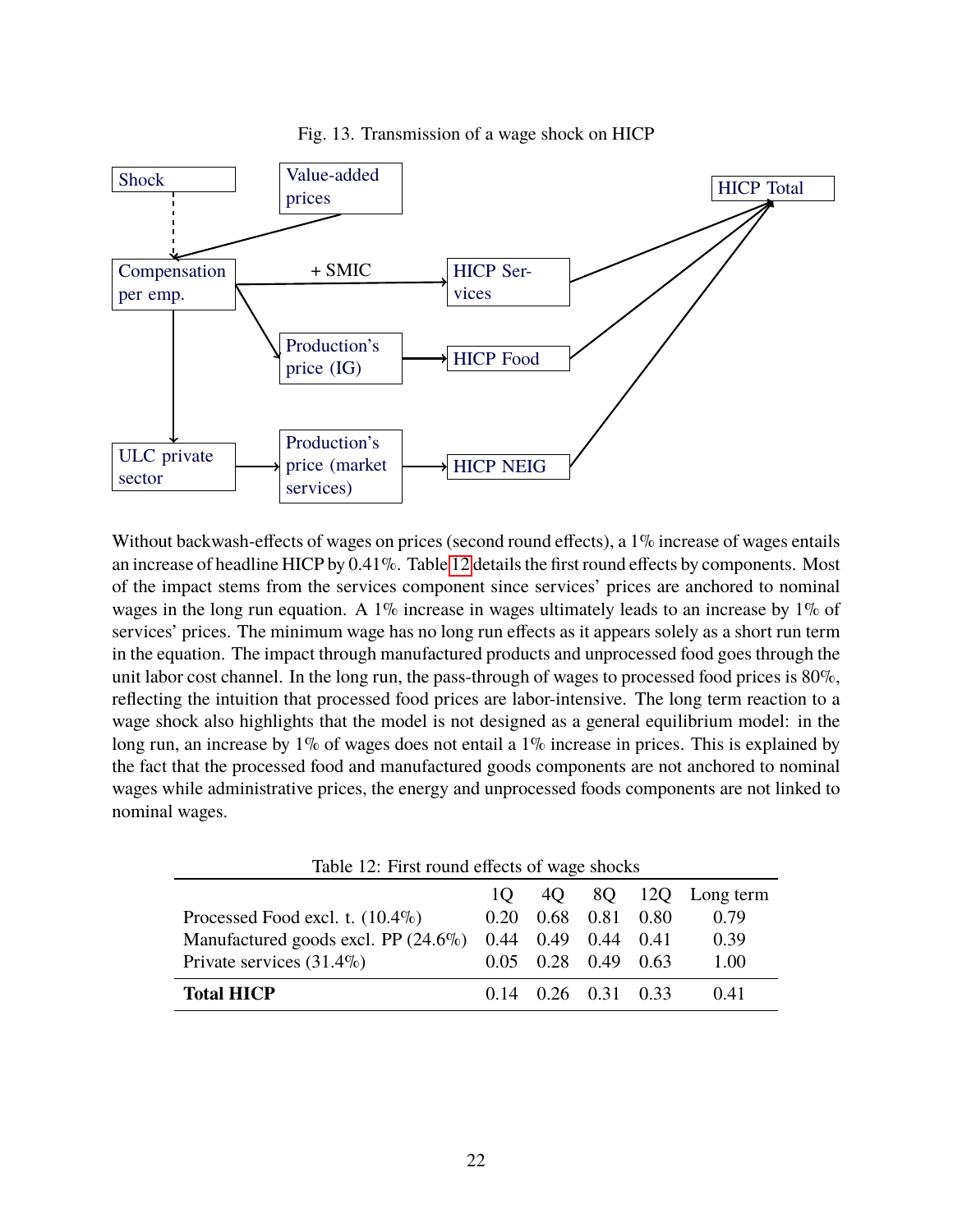## <span id="page-25-0"></span>**6. Forecasting performance**

In this section, we compare our model's forecasts to three benchmarks models: a random walk, an 4-lag autoregressive equation,  $AR(4)$ , and a Phillips curve (PC). We perform the analysis for headline inflation and for inflation excluding food and energy. We use MAPI with estimated equations as described in section [4.](#page-7-0) Both the autoregressive equation and the Phillips curve are estimated on the whole sample (1997Q1 to 2016Q4). The Phillips curve specification for headline inflation and excluding food and energy inflation includes a slack measure, the output gap, and a measure of imported inflation, relative price of imported goods and services for headline inflation, and relative price of imported goods excluding energy for core inflation. MAPI's and Phillips curve forecasts are computed conditionally to the observed path of the exogenous variables.

We compare forecasts from 2010Q1 to 2016Q4 at four different horizons: 1 quarter ahead, 4 quarters, 8 quarters and 12 quarters. Two statistics are computed: the Root Mean Square Error  $(RMSE)^{10}$  $(RMSE)^{10}$  $(RMSE)^{10}$ , relatively to RMSE of the model, and the Diebold Mariano (DB) statistics. Since the number of observation is relatively small, we follow [Harvey et al., 1997](#page-27-3) and correct the Diebold Mariano Statistics for the bias. The p-value are computed by using a Student-t distribution with T-1 degrees of freedom where T is the number of observations (26 for 1 quarter horizon, 23 for 4 quarters horizon, 19 for 8 quarters horizon and 15 for 12 quarters horizon). Figures [\(14\)](#page-28-0) to [\(16\)](#page-29-0) display the distribution of forecast errors on headline inflation across the three different horizons for MAPI and the benchmark models. Figures [\(17\)](#page-29-1) to [\(22\)](#page-30-0) compare the successive forecasts for each model with printed inflation.

Table [13](#page-26-0) reports the root mean squared errors (RMSE) of the three benchmark models, relative to the RMSE of our model, in bold. It also reports the pvalue of the associated Diebold-Mariano test. A relative RMSE higher than one indicates that our model beats the benchmark model, whereas the pvalue indicates whether that improved performance can be considered statistically significant. Table [13](#page-26-0) evidences that our forecast errors of the model are lower on average than errors of the three benchmark's models at all horizons and for both headline inflation and excluding food and energy inflation. Diebold Mariano tests indicate that the accuracy of our model's forecasts for headline inflation is significantly better than the  $AR(4)$ 's and the random walk's forecast although the test is inconclusive for the Phillips curve. Regarding inflation excluding food and energy, the model's forecasts are not significantly better than the AR(4) and the Phillips curve for inflation excluding food and energy.

Table [13](#page-26-0) also highlights that short term forecasts (1 quarter ahead) are not significantly better than a Phillips curve. The results computed are pure model-based without any judgment nor addition of external information on future taxes development. This supports the need of disaggregated approach for the short run and expert judgment as done during the Eurosystem projection exercises. Indeed, the use of expert judgment for the first three months significantly has improved the forecasts 'accuracy.

<sup>&</sup>lt;sup>10</sup>RMSE at horizon h for model M is defined the standard deviation of errors of model M at a given horizon h:  $RMSE^{M}(h) = \frac{1}{\sqrt{n}}$  $\scriptstyle T_h$  $\sqrt{\sum_{t=2010Q1}^{2016Q4} (\Pi_t - \hat{\Pi}_{t,t-h})^2}$  with  $\Pi_t$  headline or core inflation observed at date t and  $\hat{\Pi}_{t,t-h}$ corresponding forecast computed at time  $t - h$ .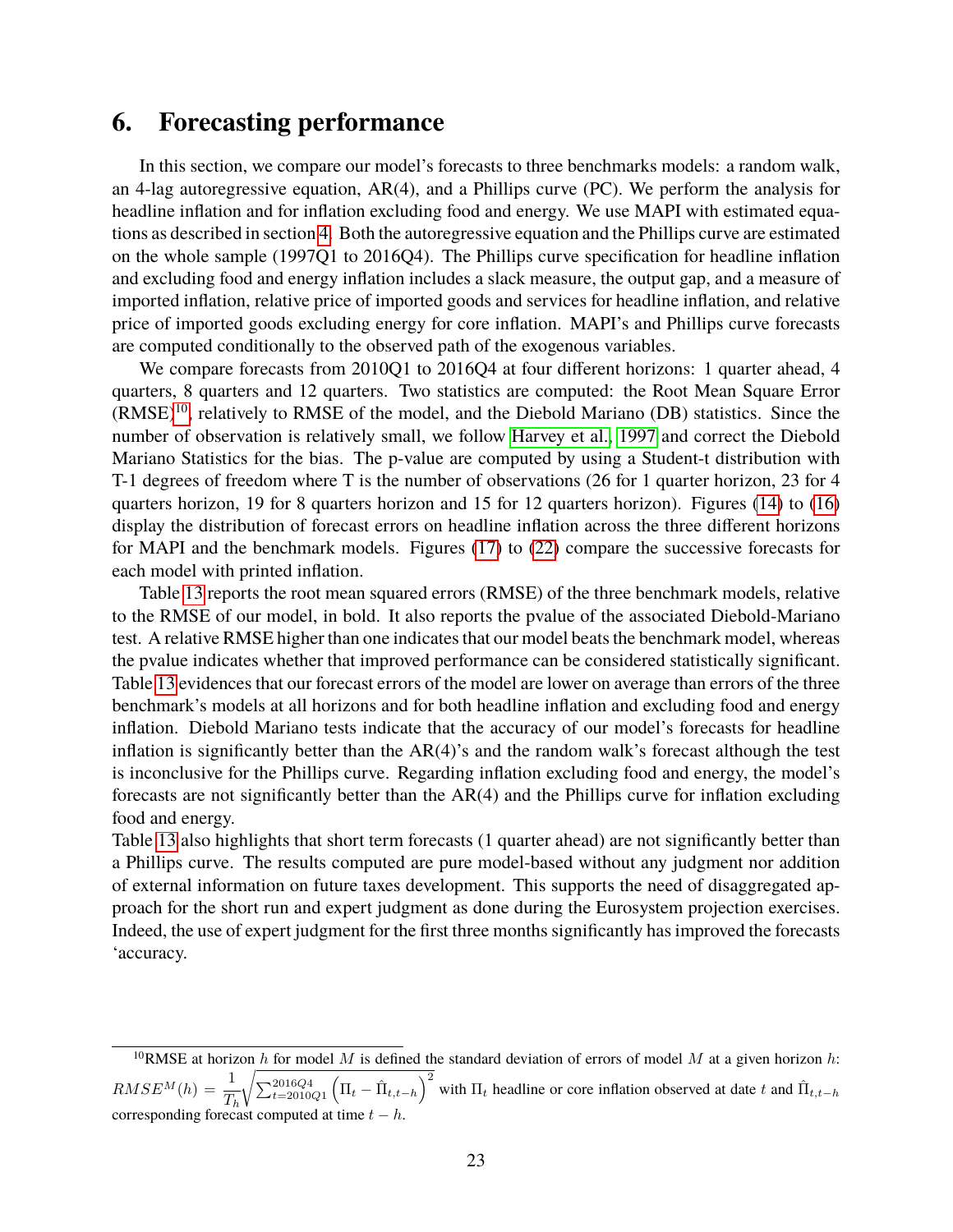|                | Headline |      |                            |       | Excluding food and energy |             |
|----------------|----------|------|----------------------------|-------|---------------------------|-------------|
| <b>Horizon</b> | AR(4)    |      | Phillips Curve Random Walk | AR(4) | Phillips Curve            | Random Walk |
|                | 2.5      | 1.0  | 2.4                        | 1.8   | 1.3                       | 5.6         |
|                | 0.00     | 0.78 | 0.04                       | 0.02  | 0.12                      | 0.00        |
| 4              | 2.9      | 1.2  | 2.9                        | 1.2   | 1.4                       | 3.2         |
|                | 0.00     | 0.99 | 0.12                       | 0.15  | 0.78                      | 0.19        |
| 8              | 2.9      | 1.1  | 3.4                        | 1.4   | 1.2                       | 2.8         |
|                | 0.08     | 0.90 | 0.02                       | 0.09  | 0.72                      | 0.12        |
| 12             | 2.3      | 1.0  | 4.1                        | 1.5   | 1.1                       | 3.9         |
|                | 0.03     | 0.38 | 0.52                       | 0.84  | 0.40                      | 0.48        |

<span id="page-26-0"></span>Table 13: RMSE (relative) and Diebold-Mariano statistics

Notes: relative RMSE are in bold, A RMSE superior to 1 indicates that the model outperforms the benchmark model on average. The pvalue of HLN-DM test is in italic, a p-value inferior to 0.05 is considered as indicating that the model's performance is significantly better than the benchmark model's performance.

## **7. Conclusion**

We build a new model for forecasting inflation in France following a disaggregated approach of 12 sub-components. The model produces 12-quarters ahead forecasts and is to be used nested it into a general macroeconomic model. The disaggregated approach permits to decompose the contribution of inflation's subcomponents and to provide forecasts of core inflation at a medium run horizon. The model performs well, outperforming benchmark models. Its forecasting performance is comparable to a Phillips curve for both headline inflation and excluding food and energy inflation.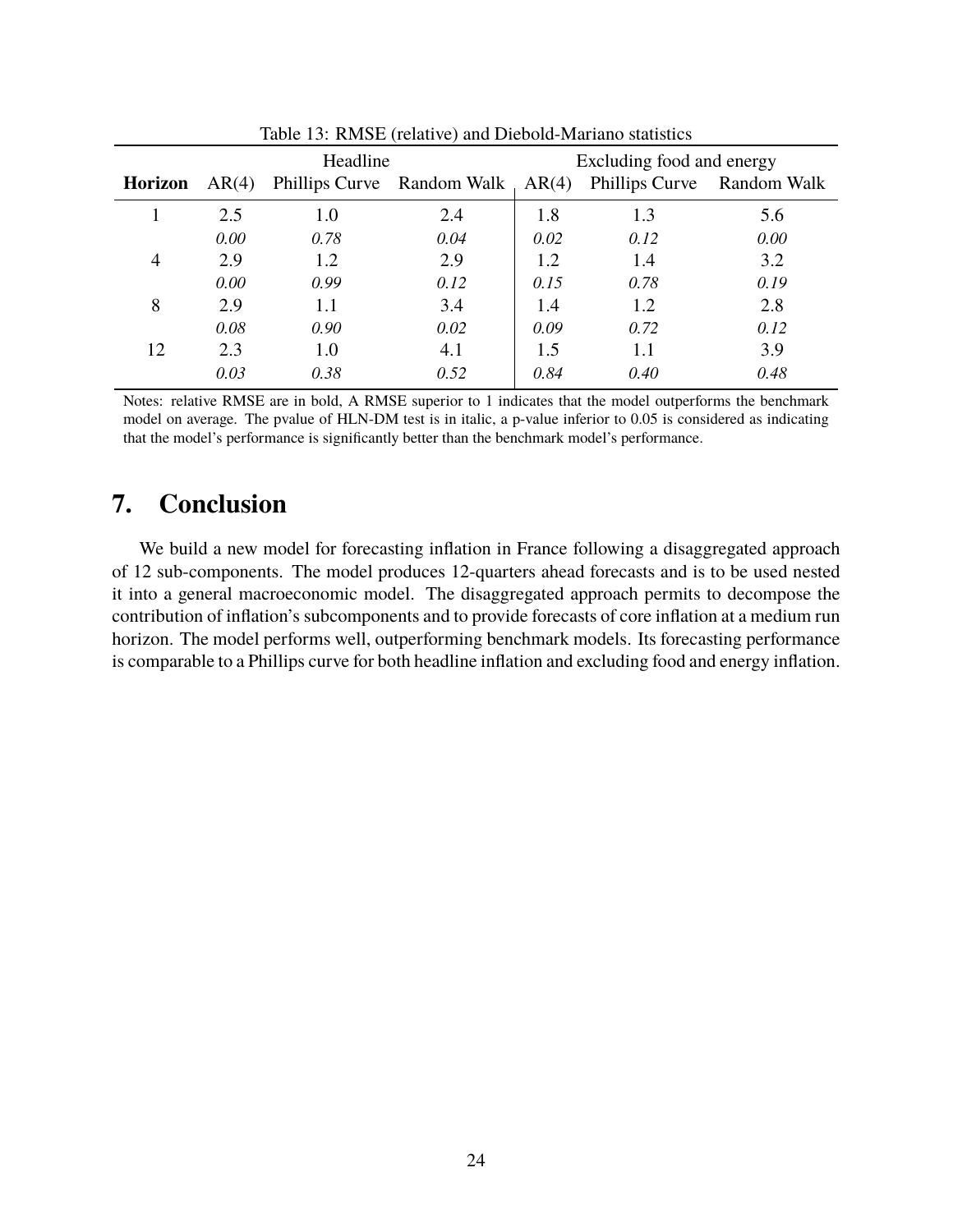## **References**

- <span id="page-27-7"></span>Askenazy, P., Weidenfeld, K., 2007. Les soldes de la loi Raffarin. Paris, cepremap ed.
- <span id="page-27-0"></span>Célérier, C., 2009. Forecasting Inflation in France. Document de travail de la Banque de France 124.
- <span id="page-27-6"></span>Cette, G., Chouard, V., Verdugo, G., 2012. Les effets des hausses du Smic sur le salaire moyen. Economie et Statistique pp. 3–28.
- <span id="page-27-10"></span>Chatelais, N., Kalantzis, Y., de Gaye, A., 2015. Low inflation in the euro area: import prices and domestic slack. Rue de la Banque 06.
- Chauvin, V., Devulder, A., 2008. An Inflation Forecasting Model for the Euro Area. Notes d'Etudes et de Recherches de la Banque de France .
- <span id="page-27-5"></span>DARES, 2016. La revalorisation du Smic au 1er janvier 2016. Tech. Rep. 068.
- <span id="page-27-4"></span>Demmou, L., 2010. La desindustrialisation en France. Documents de travail de la DG Tresor . ´
- Diebold, F. X., Mariano, R. S., 1995. Comparing Predictive Accuracy. Journal of Business & Economic Statistics .
- <span id="page-27-2"></span>Dixit, A. K., Stiglitz, J. E., 1977. Monopolistic Competition and Optimum Product Diversity. The American Economic Review 3, 297–308.
- ECB, 2016. A guide to the Eurosystem/ECB staff macroeconomic projection exercises. Tech. rep.
- <span id="page-27-11"></span>Engle, R. F., Granger, C. W. J., 1987. Co-Integration and Error Correction: Representation, Estimation, and Testing. Econometrica 55, 251–276.
- Granger, C. W. J., 1969. Investigating Causal Relations by Econometric Models and Cross-spectral Methods. Econometrica 37, 424–438.
- <span id="page-27-8"></span>Harvey, A. C., 1989. Forecasting, Structural Time Series Models and the Kalman Filter. Cambridge University Press, Cambridge.
- <span id="page-27-3"></span>Harvey, D., Leybourne, S., Newbold, P., 1997. Testing the equality of prediction mean squared errors. International Journal of Forecasting 13, 281–291.
- Hubrich, K., Karlsson, T., 2010. Trade consistency in the context of the Eurosystem Projection Exercises. An overview. Occasional Paper Series .
- <span id="page-27-1"></span>Jondeau, E., Le Bihan, H., Sedillot, F., 1999. Modeling and Forecasting the French Consumer Price Index Components. Notes d'Etudes et de Recherches de la Banque de France 68. ´
- <span id="page-27-9"></span>Koopman, S. J., Franses, P. H., 2002. Constructing Seasonally Adjusted Data with Time-Varying Confidence Intervals. Oxford Bulletin of Economics and Statistics 64, 509–526.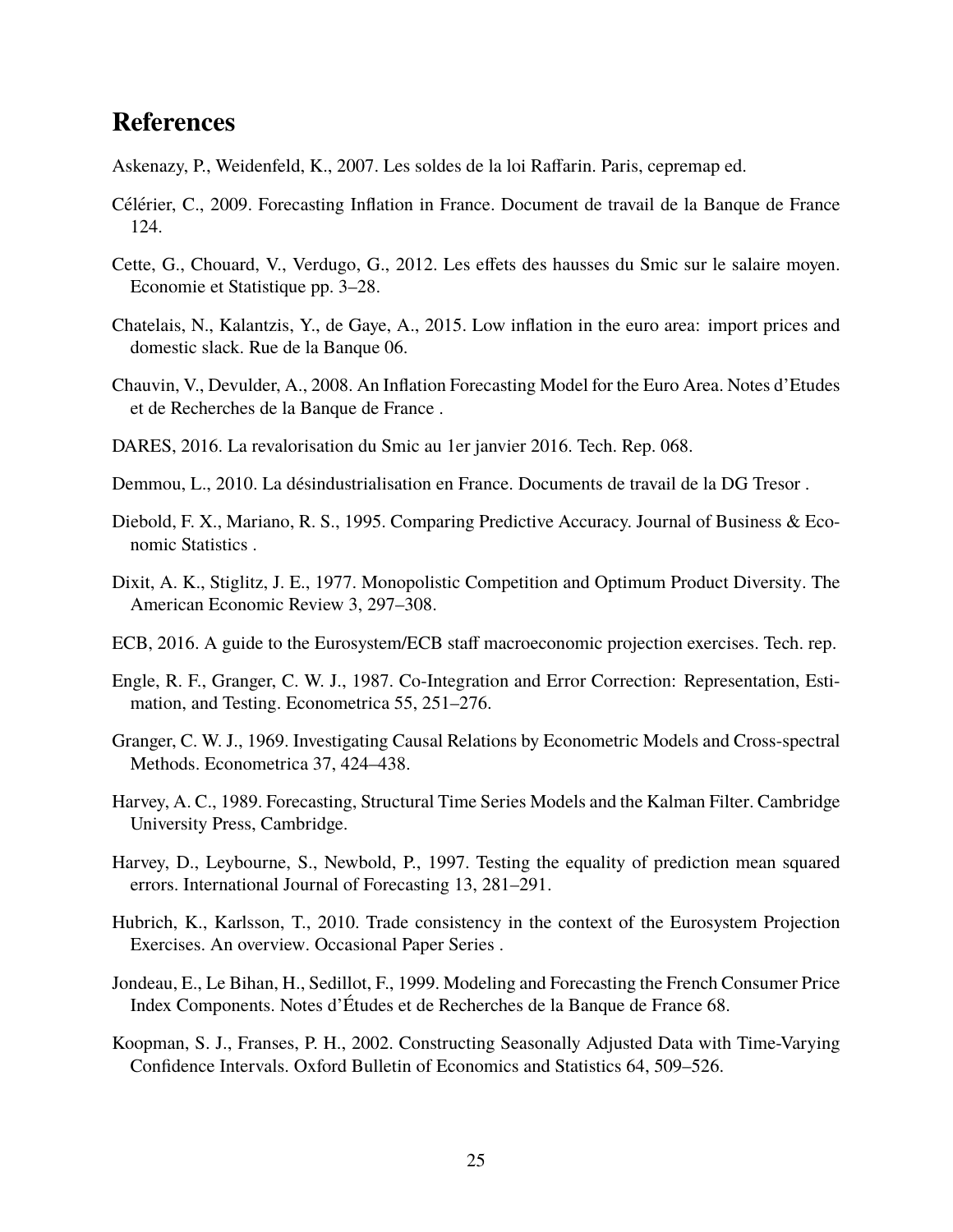## **Appendix A. Forecasts of MAPI and benchmark models**

<span id="page-28-0"></span>



Comparison of the distribution of forecast errors from 2010Q1 to 2016Q4 at 8−quarter horizon for MAPI and benchmark models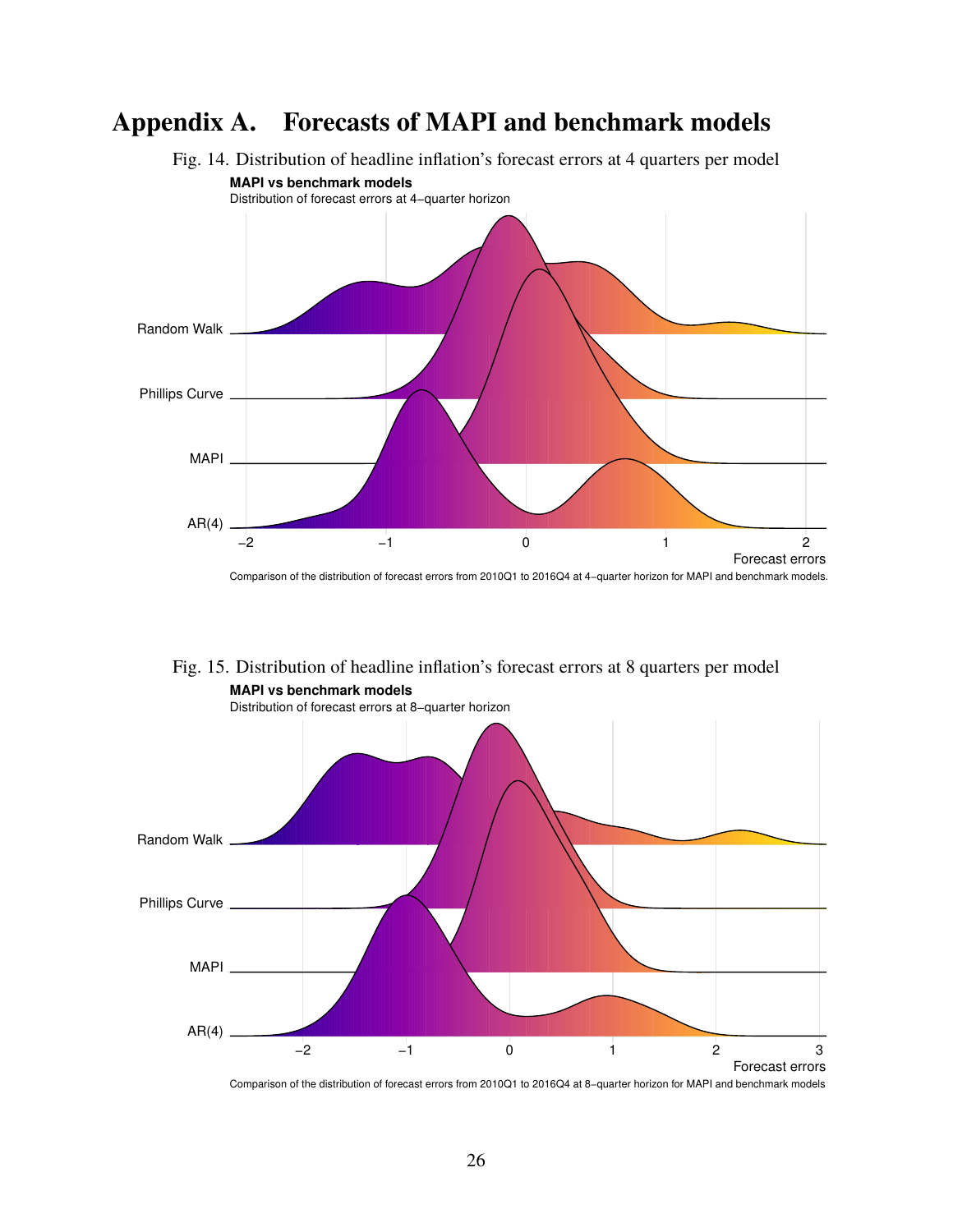<span id="page-29-0"></span>



<span id="page-29-1"></span>Fig. 17. MAPI's forecasts of headline HICP

Fig. 18. MAPI's forecasts of excluding food and energy inflation

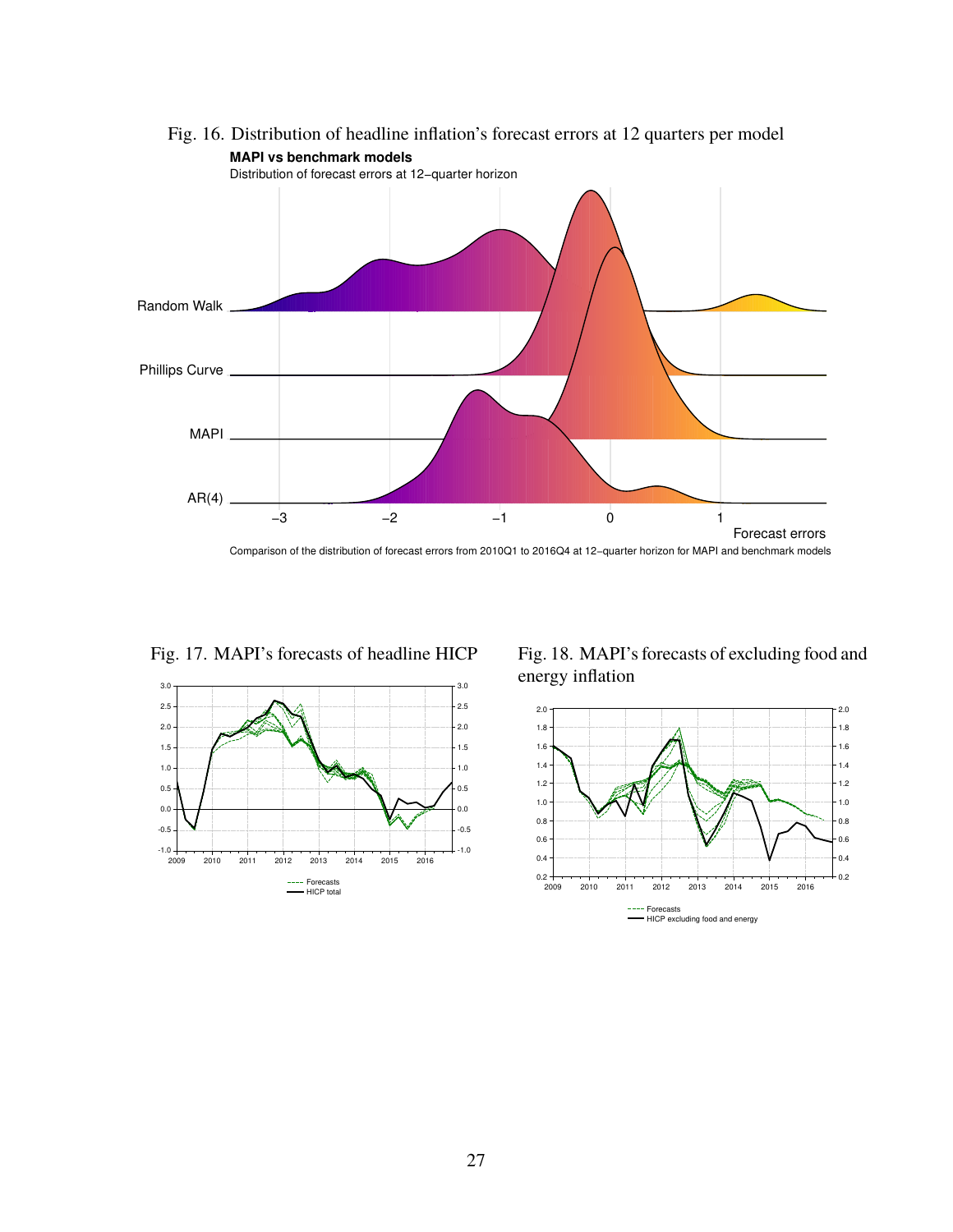Fig. 19. Phillip's curve forecasts of headline **HICP** 



Fig. 20. Phillip's curve forecasts of excluding food and energy inflation



Fig. 21. AR(4) forecasts of headline HICP



<span id="page-30-0"></span>Fig. 22. AR(4) forecasts of excluding food and energy inflation

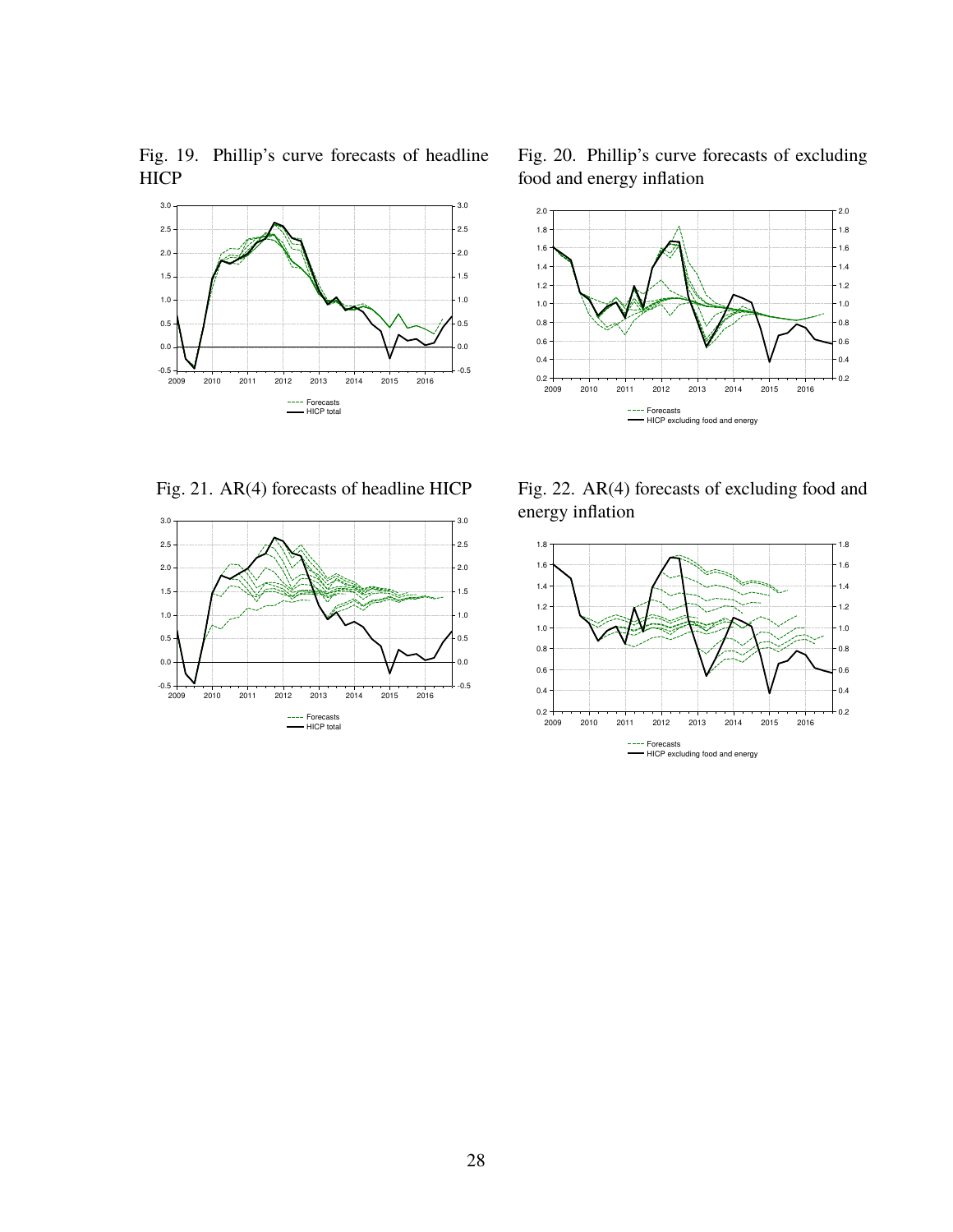## **Appendix B. Structure**

Figure pictures the models, the variables forecasted (background in green) and intermediate variables (background in grey) and exogenous variables from Mascotte (background in blue) and from the Eurosystem common assumptions (background in white).



Fig. 23. Structure of MAPI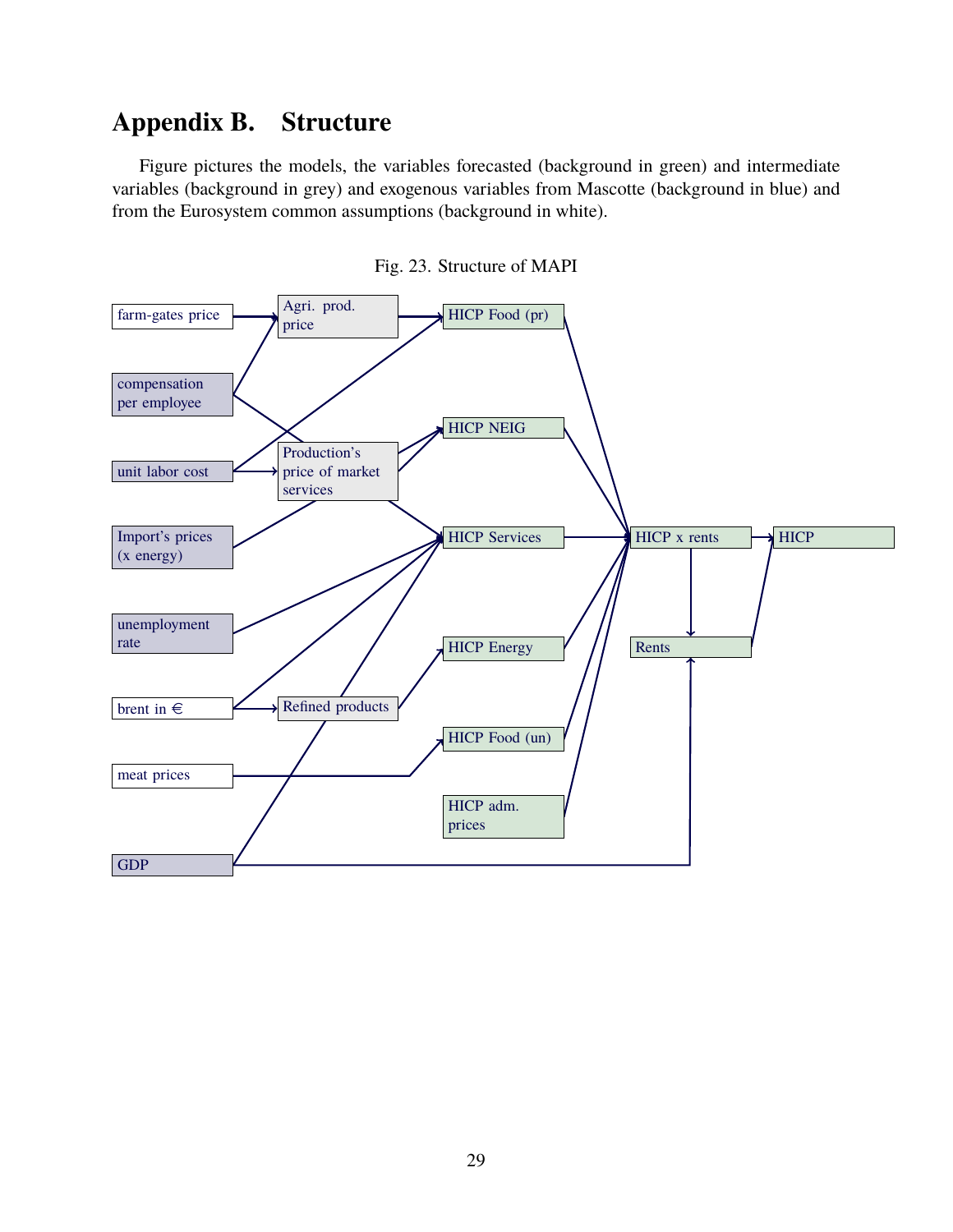## **Appendix C. Seasonal adjustment using a Kalman filter**

Seasonal adjustment is done using a Basic Structural Time Series Model [Harvey, 1989.](#page-27-8) We seasonally adjust monthly time series. Quarterly seasonally adjusted time series are average of monthly time series. We model the time series  $i_t$ , the logarithm of a price index, as:

$$
i_t = \mu_t + \gamma_t^1 * 1_{\leq 2011} + \gamma_t^2 * 1_{\geq 2011} + \epsilon_t
$$
\n(31)

where  $\mu_t$  is the seasonal adjusted component,  $\gamma_t$  the seasonal component;  $\epsilon_t$  the error term and  $1_{\geqslant 2011}$ accounts for the break in seasonality of price indexes in 2011 due to the introduction of the HICP Regulation on the treatment of seasonal products<sup>[11](#page-3-0)</sup>. The time series components are unobserved and modeled by stochastic processes. The seasonally adjusted component is modelled as the sum of random walk and a trend.

$$
\mu_t = \mu_{t-1} + \alpha + \xi \tag{32}
$$

with  $\xi \sim \mathcal{N}(0, \beta)$ ,  $\alpha$  captures the trend and is estimated by the Kalman's filter. The error term is a white noise:

$$
\epsilon_t \sim \mathcal{N}(0, \chi) \tag{33}
$$

The seasonal component is modelled using the Fourier decomposition of a seasonal signal. Let  $\chi_t$ be a series of periodicity  $T$ , it follows from Dirichlet's theorem that it can be written as an infinite sum of Fourier series:

<span id="page-32-0"></span>
$$
X_t = \sum_{n=0}^{\infty} \left( a_n \cos \left( \frac{2\pi n}{T} t \right) + b_n \sin \left( \frac{2\pi n}{T} t \right) \right)
$$
(34)

For monthly data  $a_n(n \ge 6) = 0$ , we also posit  $a_0 = 0$  since we want seasonal factors to have a zero mean. Therefore [\(34\)](#page-32-0) boils down to:

$$
\gamma_t^j = \sum_{i=1}^6 \gamma_{i,t}^j; \quad j \in \{1, 2\}
$$
\n
$$
with \quad \gamma_{i,t}^j = a_i \cos\left(\frac{2\pi i}{T}\right) + b_i \sin\left(\frac{2\pi i}{T}t\right) \quad i \in [\![1, 6]\!]
$$
\n
$$
(35)
$$

Note that  $\gamma_{i,t}^j$  is a series of periodicity  $\frac{T}{i}$ . Note that  $\gamma_{i,t}^j$  can be written as:

$$
\begin{pmatrix} \gamma_{i,t}^j \\ \gamma_{i,t}^{j*} \end{pmatrix} = \begin{pmatrix} \cos \lambda_i & \sin \lambda_i \\ -\sin \lambda_i & \cos \lambda_i \end{pmatrix} \begin{pmatrix} \gamma_{i,t-1}^j \\ \gamma_{i,t-1}^{j*} \end{pmatrix} \; ; \; \lambda_i = \frac{\pi i}{6} \; ; \; i = 1 \dots 6 \tag{36}
$$

With  $\gamma_{i,0}^{j*} = b_i$  and  $\gamma_{i,0}^j = a_i$ .

Compared to [Koopman and Franses, 2002,](#page-27-9) the seasonal component is non-stochastic to constrain the y-o-y change of the seasonal adjusted price index to be the same as the non-seasonally adjusted index.

<sup>&</sup>lt;sup>11</sup>HICP Regulation No. 33/2009 on the treatment of seasonal products. For details, see the box entitled "Methodological changes in the compilation of the HICP and their impact on recent data", Monthly Bulletin, ECB, April 2011.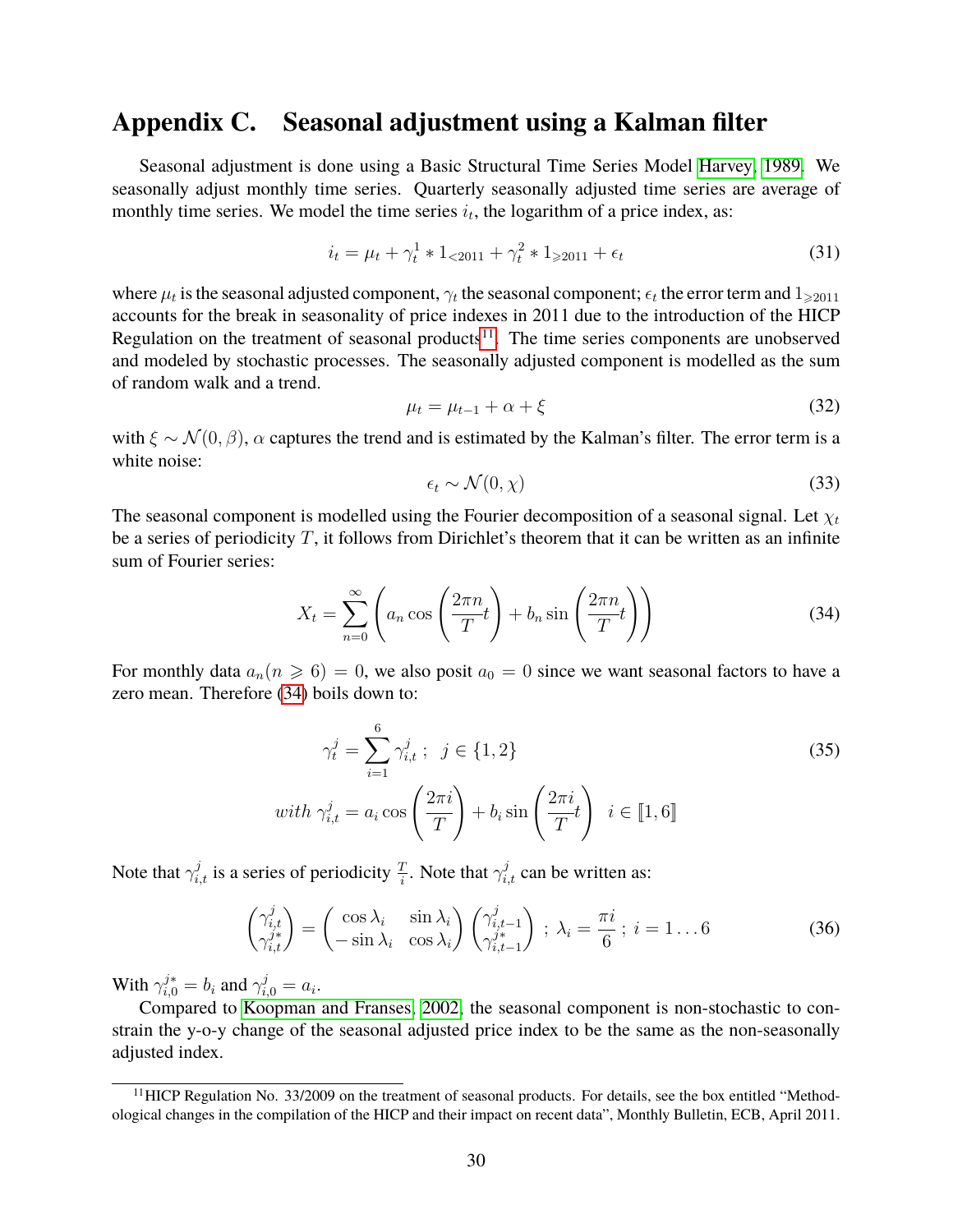## <span id="page-33-0"></span>**Appendix D. Petroleum products' equations**

This section shows the estimated coefficients for equations [\(17\)](#page-13-1) and [\(18\)](#page-13-2). The 6 equations were estimated on the sample 1999M01 - 2016M02.

|                                 | $c_{st}$ | $\gamma$               | $\alpha_1$ | $\alpha_2$ | $\gamma\beta$                 | $R_{2}$ |
|---------------------------------|----------|------------------------|------------|------------|-------------------------------|---------|
| gasoline $1.00 -0.30 0.99 0.15$ |          |                        |            |            | n.a                           | 0.73    |
| diesel                          |          | $0.38 -0.07$ 1.01 n.a. |            |            | n.a.                          | 0.84    |
| fioul                           |          | $1.45 -0.25 0.90$ n.a. |            |            | 0.009                         | 0.91    |
| gazole                          |          | $2.12 -0.29 0.90$      |            | 0.10       | 0.004                         | 0.93    |
| sp95                            | 0.56     | $-0.10$                | 0.81       | 0.13       | 0.003                         | 0.91    |
| sp98                            |          | $0.48 - 0.08$          |            |            | $0.80 \quad 0.14 \quad 0.005$ | 0.92    |

Table 14: Coefficients for Petroleum products' equations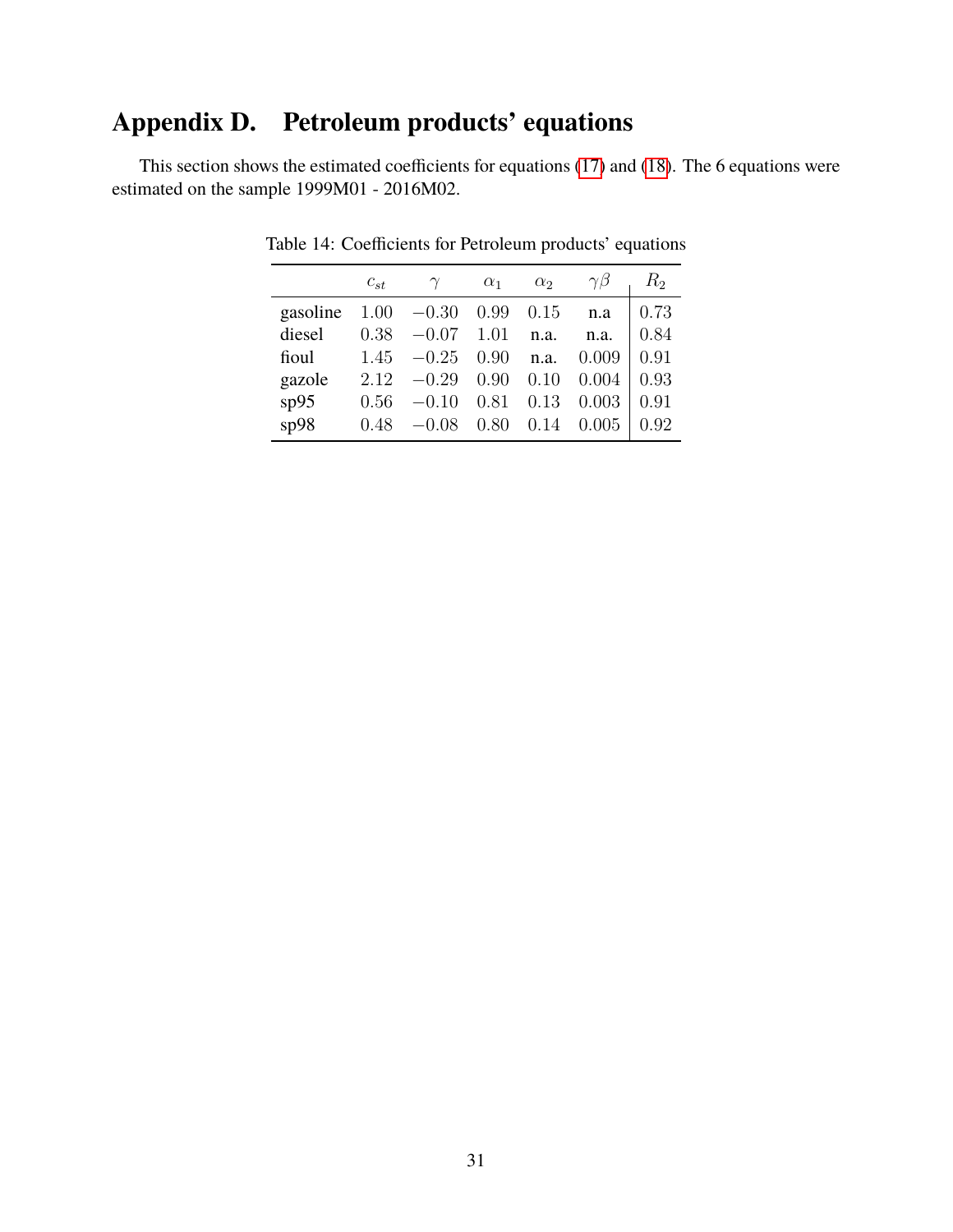## <span id="page-34-0"></span>**Appendix E. Deriving a linear price from a Leontief production function**

This subsection outlines that the cost function is linear in price of inputs when the production function is Leontief.

A firm produces goods according to the following Leontief function:

$$
Y = A \min\left(\frac{K}{\alpha}, \frac{L}{\beta}\right) \tag{37}
$$

The production's function is not differentiable  $\frac{K}{\alpha} = \frac{L}{\beta}$  $\frac{L}{\beta}$ , however isoquants shows that optimum is obtained for  $Y = \frac{K}{\alpha} = \frac{L}{\beta}$  $\frac{L}{\beta}$ . The cost function writes:

$$
C(Y, w, r) = Y(\alpha r + \beta w)
$$
\n(38)



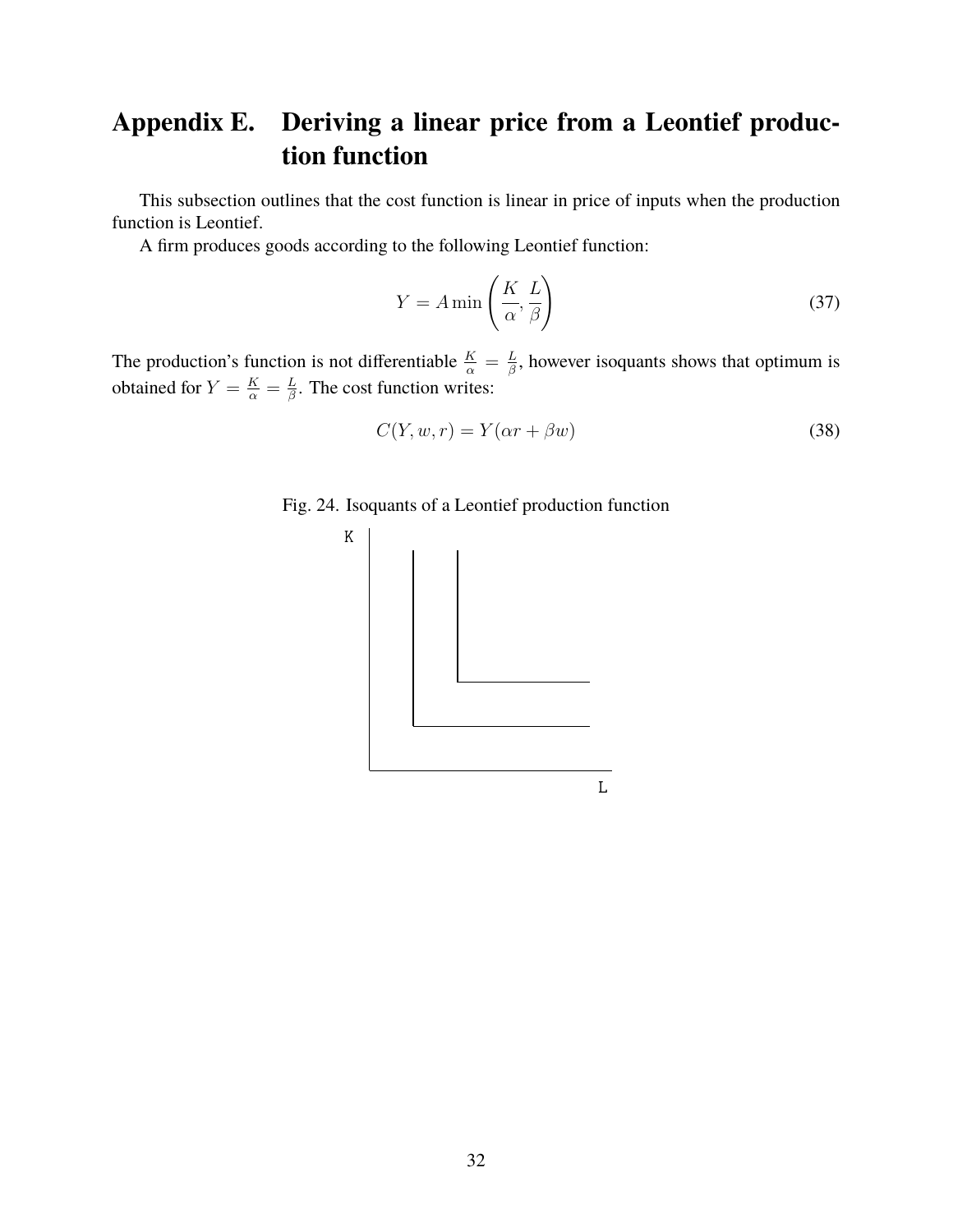## **Appendix F. Phillips Curve for headline and excluding food and energy inflation**

We follow [Chatelais, Kalantzis, and de Gaye, 2015](#page-27-10) and use the following specification for inflation:

$$
\Pi_t = \iota + \alpha \Pi_{t-p} + \beta x_{t-q} + \gamma \Pi_{t-r}^m + \epsilon_t \tag{39}
$$

with  $\Pi_{t-p}$  the quarterly seasonally adjusted variation of headline HICP,  $x_{t-q}$  the output gap and  $\Pi_{t-r}^m$  a measure of imported inflation. For the headline inflation Phillips curve,  $\Pi^m$  is the quarterly variation of the prices of imported goods and services relative to the quarterly variation of valueadded price. For the excluding food and energy inflation Phillips curve,  $\Pi^m$  is the quarterly variation of the prices of imported goods excluding energy relative to the quarterly variation of value-added price

|             | Table 15: Phillips curve's specification for headline inflation |                                         |                            |
|-------------|-----------------------------------------------------------------|-----------------------------------------|----------------------------|
|             |                                                                 | $\alpha(p=2)$ $\beta(q=1)$              | $\iota \qquad \gamma(r=0)$ |
|             |                                                                 | $0.12***$ $0.07***$ $0.38***$ $0.17***$ |                            |
| $R_2$       | 0.60                                                            |                                         |                            |
| Sample      | 1996Q4 - 2016Q4                                                 |                                         |                            |
| ata ata ata |                                                                 |                                         |                            |

Notes: \*\*\*: pvalue  $< 0.01$ , \*\*: pvalue  $< 0.05$ , \* pvalue  $< 0.1$ 

Table 16: Phillips curve's specification for excluding food and energy inflation

|                   | $\alpha(p=1)$ $\beta(q=1)$<br>$0.38***$ | $0.03***$ | $0.18***$ | $\gamma(r=2)$<br>$-0.02$ |
|-------------------|-----------------------------------------|-----------|-----------|--------------------------|
| $R_{2}$<br>Sample | 0.35<br>1996Q4 - 2016Q4                 |           |           |                          |

Notes: \*\*\*: pvalue  $< 0.01$ , \*\*: pvalue  $< 0.05$ , \* pvalue  $< 0.1$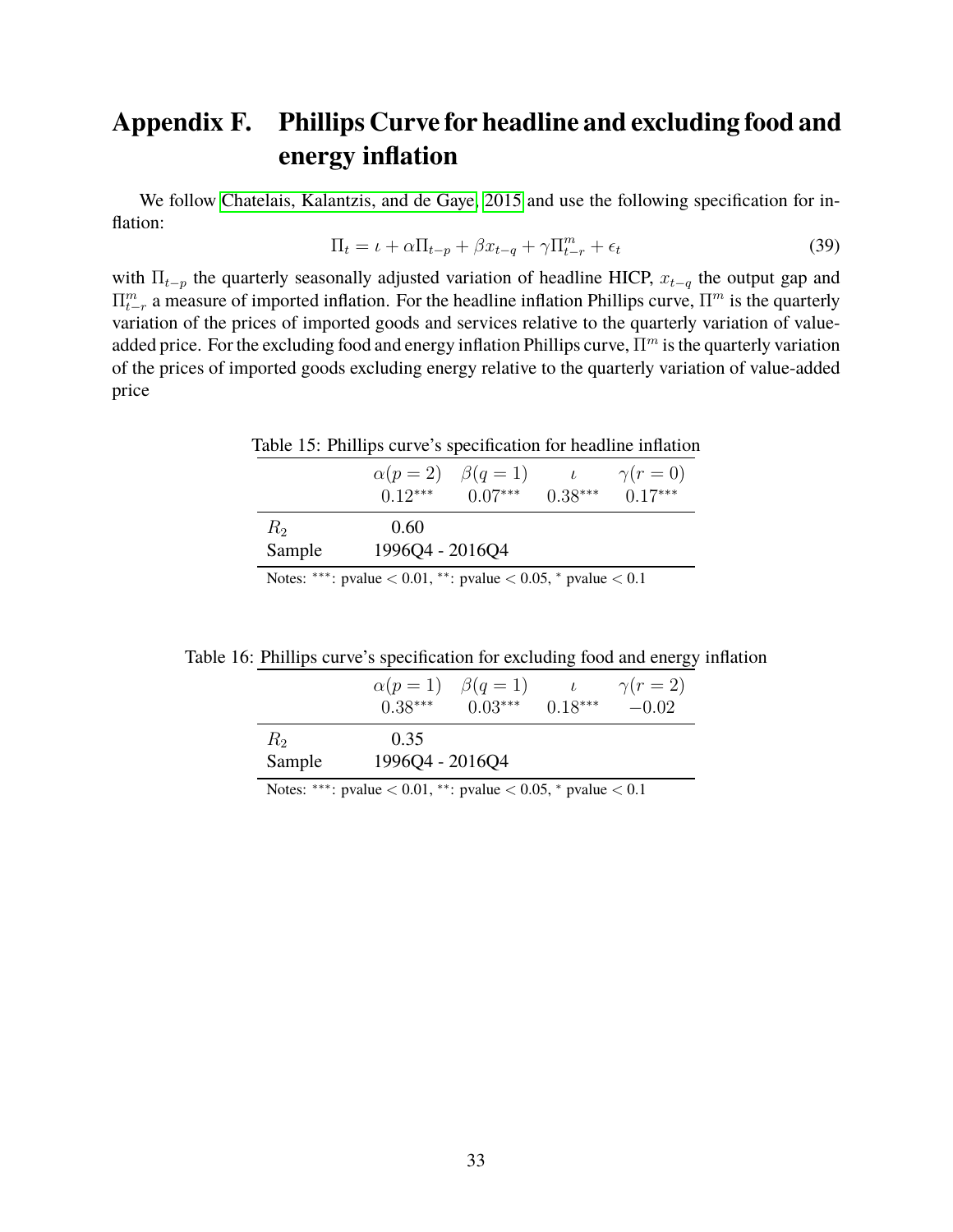## <span id="page-36-0"></span>**Appendix G. Cointegration tests**

This appendix details the output of the tests of cointegration for each of MAPI's ECM. For each equation, we perform an Engle & Granger test<sup>[12](#page-3-0)</sup> (see [Engle and Granger, 1987\)](#page-27-11).

### *G.1. Unprocessed food*

Sample: 1998M01 2016M02 Included observations: 218 Null hypothesis: Series are not cointegrated Cointegrating equation deterministics: C Automatic lags specification based on Schwarz criterion (maxlag=14)

| Dependent                                     | tau-statistic Prob.* | z-statistic | Prob. $*$ |
|-----------------------------------------------|----------------------|-------------|-----------|
| $LOG(LA_SA)$ $-2.936301$ $0.1305$ $-17.40812$ |                      |             | 0.0870    |

\*MacKinnon (1996) p-values.

### *G.2. Processed food*

#### *G.2.1. Processed food excluding tobacco*

Sample: 2000Q1 2014Q4 Included observations: 60 Null hypothesis: Series are not cointegrated Cointegrating equation deterministics: C

| Dependent        | tau-statistic Prob.* | z-statistic Prob.*                        |  |
|------------------|----------------------|-------------------------------------------|--|
| <b>LOGIBHTSA</b> |                      | $-2.701314$ $0.5858$ $-34.72931$ $0.0073$ |  |

\*MacKinnon (1996) p-values.

<sup>&</sup>lt;sup>12</sup>The number of lags is selected by Schwarz criterion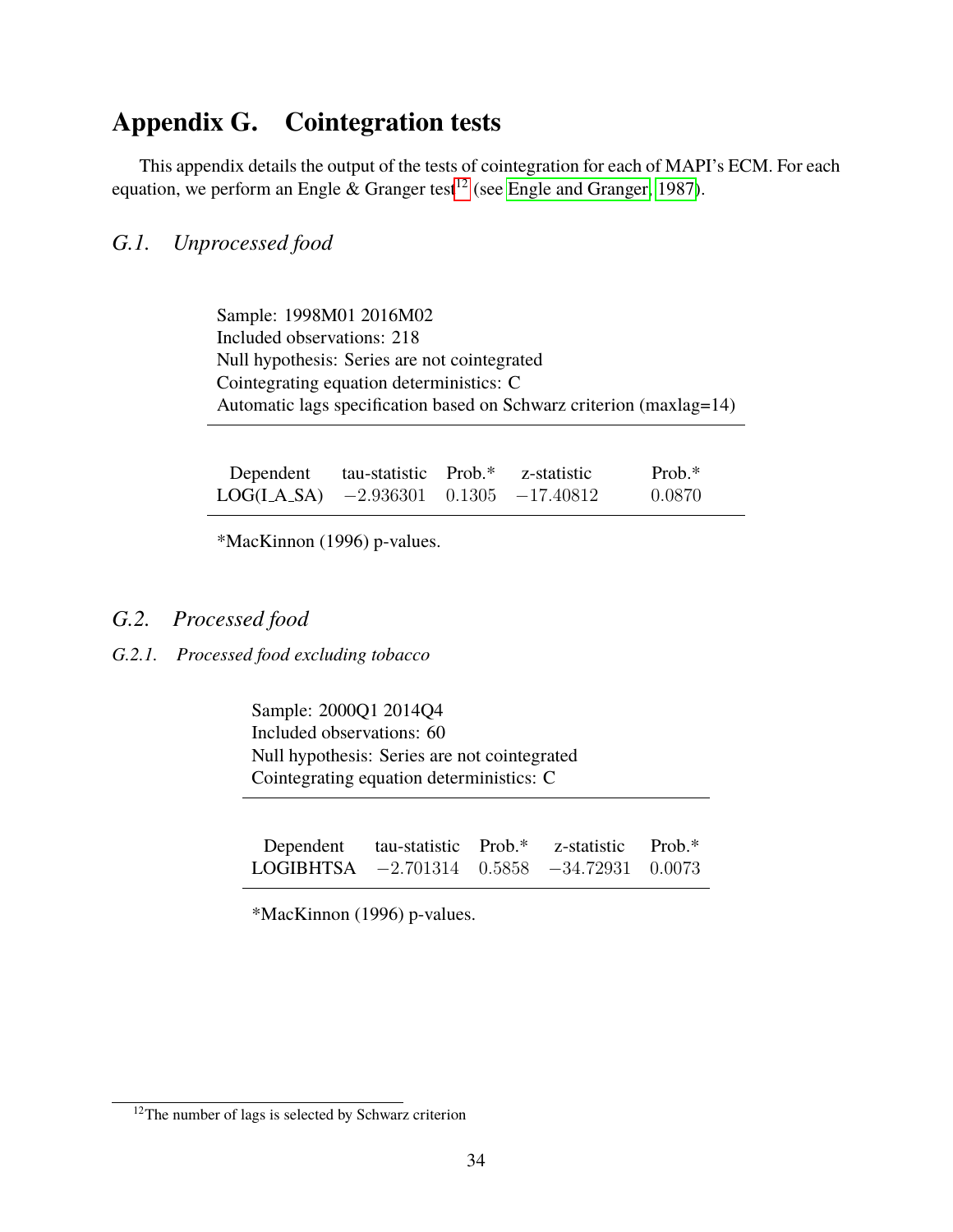Sample: 2000Q1 2014Q4 Included observations: 60 Null hypothesis: Series are not cointegrated Cointegrating equation deterministics: C

| Dependent                                        | tau-statistic Prob.* | z-statistic Prob.* |  |
|--------------------------------------------------|----------------------|--------------------|--|
| LOGPPRODC1 $-3.009721$ 0.2607 $-25.04546$ 0.0327 |                      |                    |  |

\*MacKinnon (1996) p-values.

### *G.3. Manufactured Products*

#### *G.3.1. Production's price of market services*

Sample: 1998Q1 2014Q4 Included observations: 68 Null hypothesis: Series are not cointegrated Cointegrating equation deterministics: C Automatic lags specification based on Schwarz criterion (maxlag=10)

Dependent tau-statistic Prob.\* z-statistic Prob.\* LOG(DEFL PROD DSM/CSU CICE) −3.190071 0.0845 −13.53155 0.1671

\*MacKinnon (1996) p-values.

#### *G.3.2. Manufactured products*

Sample: 1996Q1 2014Q4 Included observations: 76 Null hypothesis: Series are not cointegrated Cointegrating equation deterministics: C Automatic lags specification based on Schwarz criterion (maxlag=2)

Dependent tau-statistic Prob.\* z-statistic Prob.\* LOGICXPPSA −3.378443 0.1363 −28.06377 0.0193

\*MacKinnon (1996) p-values.